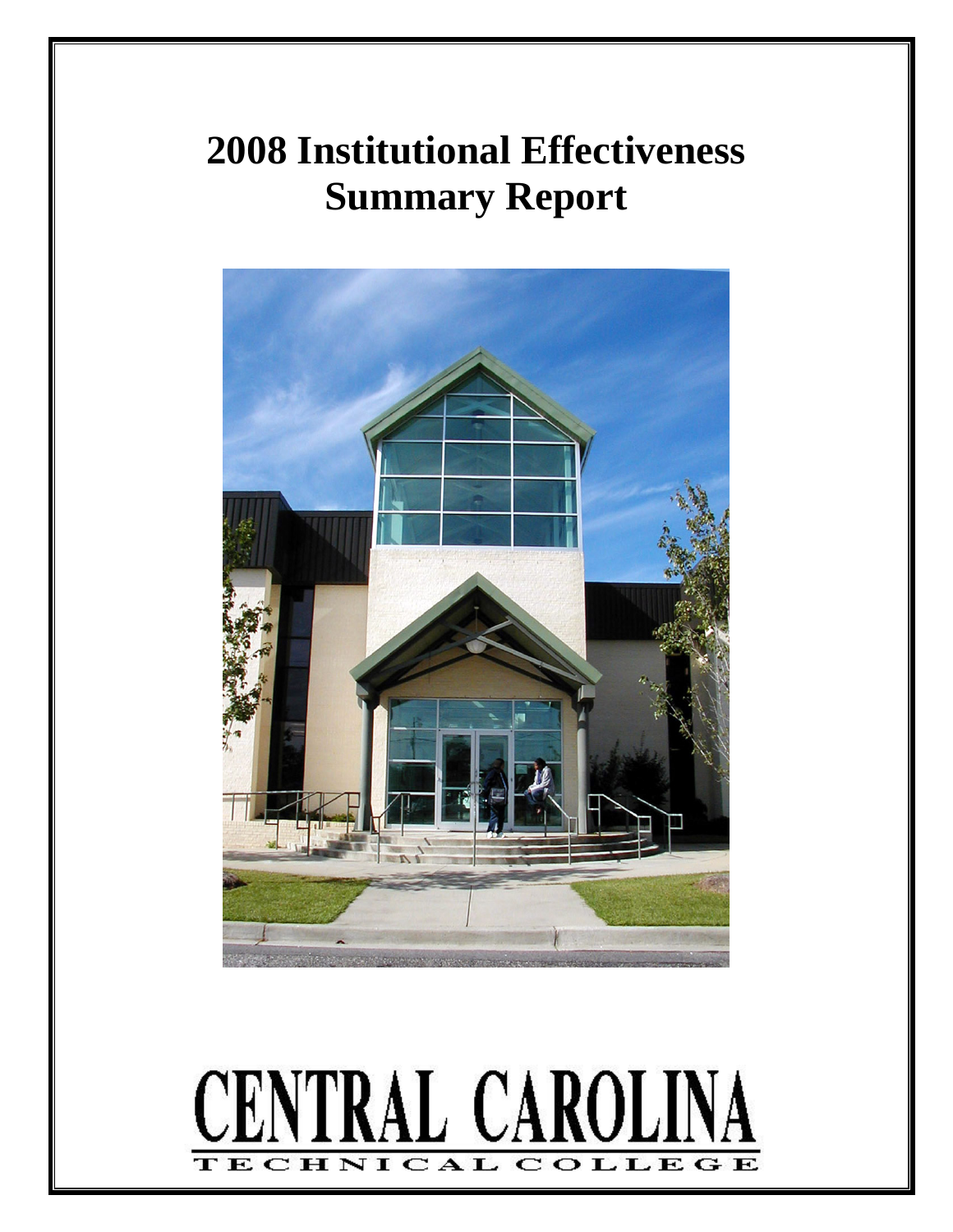### **2008 IE REPORT TRANSMITTAL FORM**

#### *This form must be completed and returned with your data tables and summary report by August 1, 2008*  **Fill in boxes and submit electronically with IE Report data**

| Name of person<br>submitting information:                                                      | Susan M. McMaster                                                                                                                                                                                                                                                                                                                            |
|------------------------------------------------------------------------------------------------|----------------------------------------------------------------------------------------------------------------------------------------------------------------------------------------------------------------------------------------------------------------------------------------------------------------------------------------------|
|                                                                                                | The information included in the attached reports is current and correct to the best of my knowledge.                                                                                                                                                                                                                                         |
| Title:                                                                                         | Dean of Instruction                                                                                                                                                                                                                                                                                                                          |
| Institution:                                                                                   | Central Carolina Technical College                                                                                                                                                                                                                                                                                                           |
| Phone:                                                                                         | 803-774-3311<br>Fax: (803) 778-7896                                                                                                                                                                                                                                                                                                          |
| Email:                                                                                         | mcmastersm@cctech.edu                                                                                                                                                                                                                                                                                                                        |
| <b>Institutional web address of</b><br><b>Mission Statement:</b>                               | http://www.cctech.edu/about/170.htm<br><b>July 21, 2005</b><br>Date approved by Board of Trustees or Area Commission:                                                                                                                                                                                                                        |
| <b>Institutional web address of</b><br><b>Summary Report:</b><br>(Four-year institutions only) | Date approved by Commission on Higher Education:<br>October 6, 2005<br>http://www.cctech.edu/about/239.htm<br><b>Institutional web address of Title II Report:</b>                                                                                                                                                                           |
| <b>Date Submitted:</b>                                                                         | Check list of IE Reports due August 1, 2008<br>Summary Report (Posted on website and electronic copy to CHE)<br>$X_{-}$<br><b>Accreditation Table</b><br>$\mathbf{X}$<br><b>Sponsored Research Table</b><br>n/a<br>Professional Examinations Table<br>$X_{-}$<br>Success of Transfer Students (2-year only)<br>$\mathbf{X}$<br>July 21, 2008 |
|                                                                                                | Submit electronically to: Saundra Carr - scarr@che.sc.gov<br>Should you have trouble with electronic submission, you can mail a hard copy to:<br>Saundra Carr, SC Commission on Higher Education                                                                                                                                             |

1333 Main St., Suite 200,Columbia, SC 29201 Phone: 803-737-2274 Fax: 803-737-2297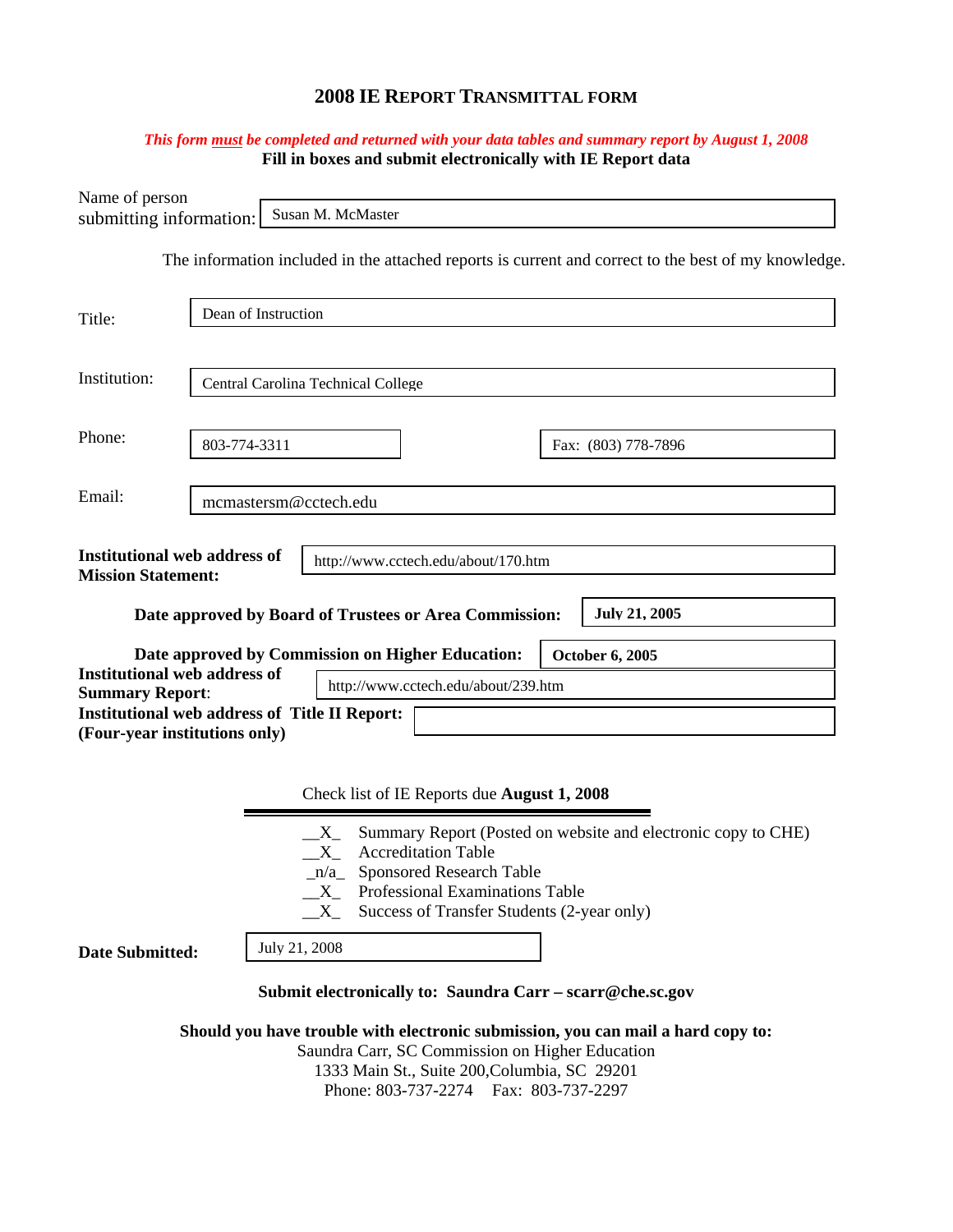## **Central Carolina Technical College 2008 Institutional Effectiveness Summary Report**

### **Reporting Cycle Introduction**

The institutional effectiveness process at Central Carolina Technical College ensures that major assessment results are used for the continuous improvement of College programs and services. As part of the institution's comprehensive planning and evaluation processes, each functional unit develops an annual plan of action and uses the results of the plan to demonstrate the College's effectiveness in achieving its mission. Incorporated into these plans of action are six institutional effectiveness components. The components depicted in the following table are reported to the South Carolina Commission on Higher Education on a cyclical basis.

| <b>Component</b>                                                                                           | <b>Status</b>                                                       |                |
|------------------------------------------------------------------------------------------------------------|---------------------------------------------------------------------|----------------|
| 1. General Education                                                                                       | To be reported in $2010$ ; $2014$                                   | $(4-yr cycle)$ |
| 2. Majors/<br><b>Concentrations</b>                                                                        | <b>Report Included This Year</b><br>Subsequent Report in 2009; 2010 | (annual cycle) |
| 3. Academic Advising                                                                                       | <b>Report Included This Year</b><br>To be reported in 2012; 2016    | $(4-yr cycle)$ |
| 4. Achievement of<br><b>Students Transferring</b><br><b>From Two- to Four-</b><br><b>Year Institutions</b> | <b>Report Included This Year</b><br>Subsequent Report in 2010; 2012 | $(2-yr cycle)$ |
| 5. Student Development                                                                                     | To be reported in $2011$ ; $2015$                                   | $(4-yr cycle)$ |
| 6. Library Resources                                                                                       | To be reported in $2009$ ; $2013$                                   | $(4-yr cycle)$ |
| 7. Alumni Survey                                                                                           | To be reported in 2009; $2011$                                      | $(2-yr cycle)$ |

#### **Schedule of Summary Reports**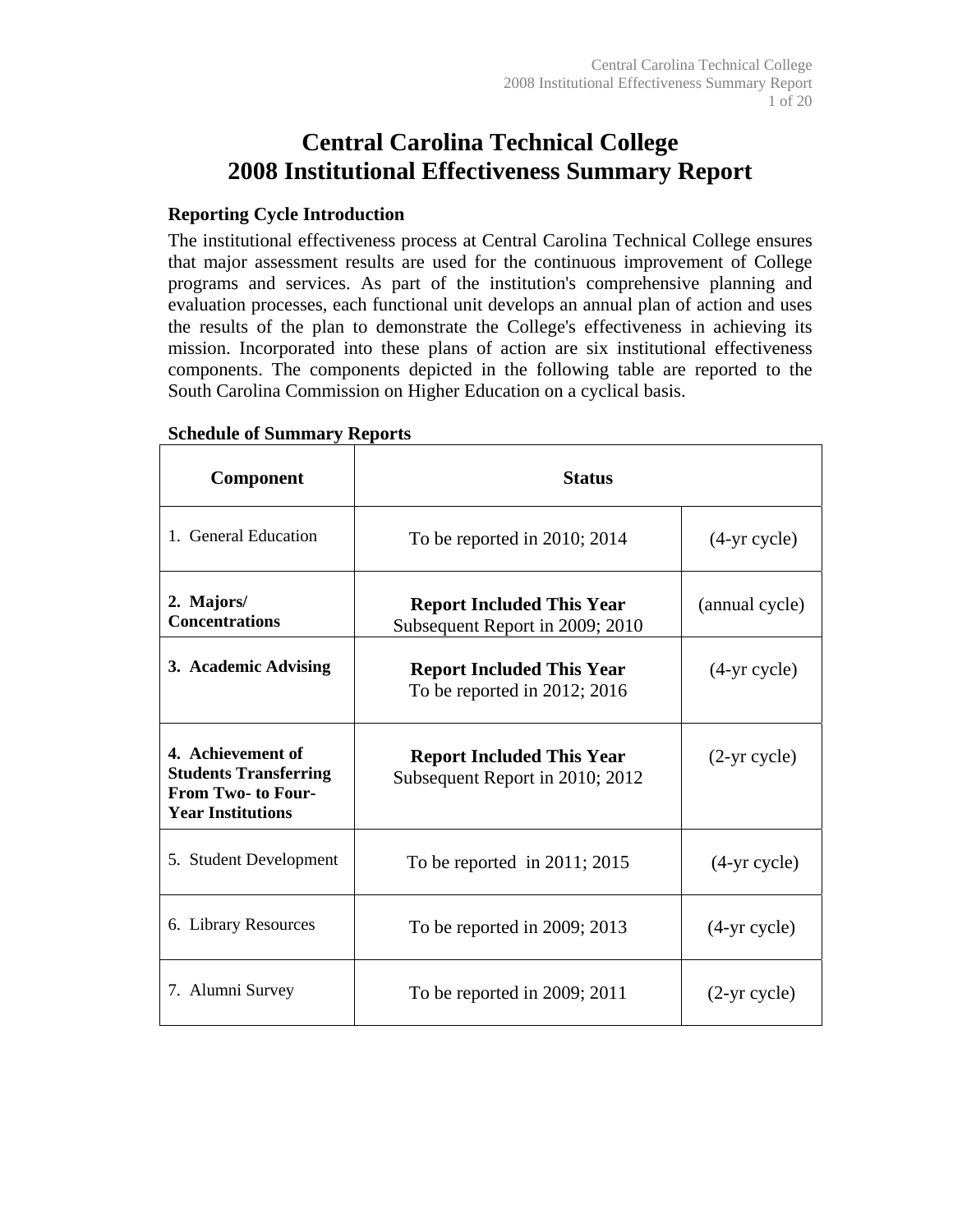### **Table of Contents**

| $\bullet$ |                                                                                 |  |
|-----------|---------------------------------------------------------------------------------|--|
| $\bullet$ |                                                                                 |  |
| $\bullet$ |                                                                                 |  |
| $\bullet$ |                                                                                 |  |
|           | Associate Degree in Agriculture, Major in Natural Resources<br>$\circ$          |  |
|           |                                                                                 |  |
|           | Associate Degree in Computer Technology, Major in Computer<br>$\circ$           |  |
|           | Technology, and Certificates in Computer Specialist and                         |  |
|           |                                                                                 |  |
|           | $\circ$                                                                         |  |
|           | Diploma in Automotive Mechanics and<br>$\circ$                                  |  |
|           |                                                                                 |  |
|           | Diploma in Machine Tool Technology and Certificates in Advanced Tool<br>$\circ$ |  |
|           |                                                                                 |  |
|           | $\circ$                                                                         |  |
|           | $\circ$                                                                         |  |
|           |                                                                                 |  |
|           | Achievement of Students Transferring From Two-to Four-Year Institutions18       |  |
|           |                                                                                 |  |
| Tables    |                                                                                 |  |
| $\circ$   | List of National Institutional and Specialized Accrediting Bodies               |  |
|           | Recognized by the South Carolina Commission on Higher Education                 |  |
| O         | <b>Results of Professional Examinations</b>                                     |  |
| $\circ$   | Migration of CCTC First-Time Undergraduate Transfers to SC Postsecondary        |  |
|           | Institutions/Fall 2007 Report                                                   |  |
|           | $\sim$ $\sim$ $\sim$ $\sim$ $\sim$ $\sim$ $\sim$ $\sim$                         |  |

o Transfer Success Report (Two-Year Institutions)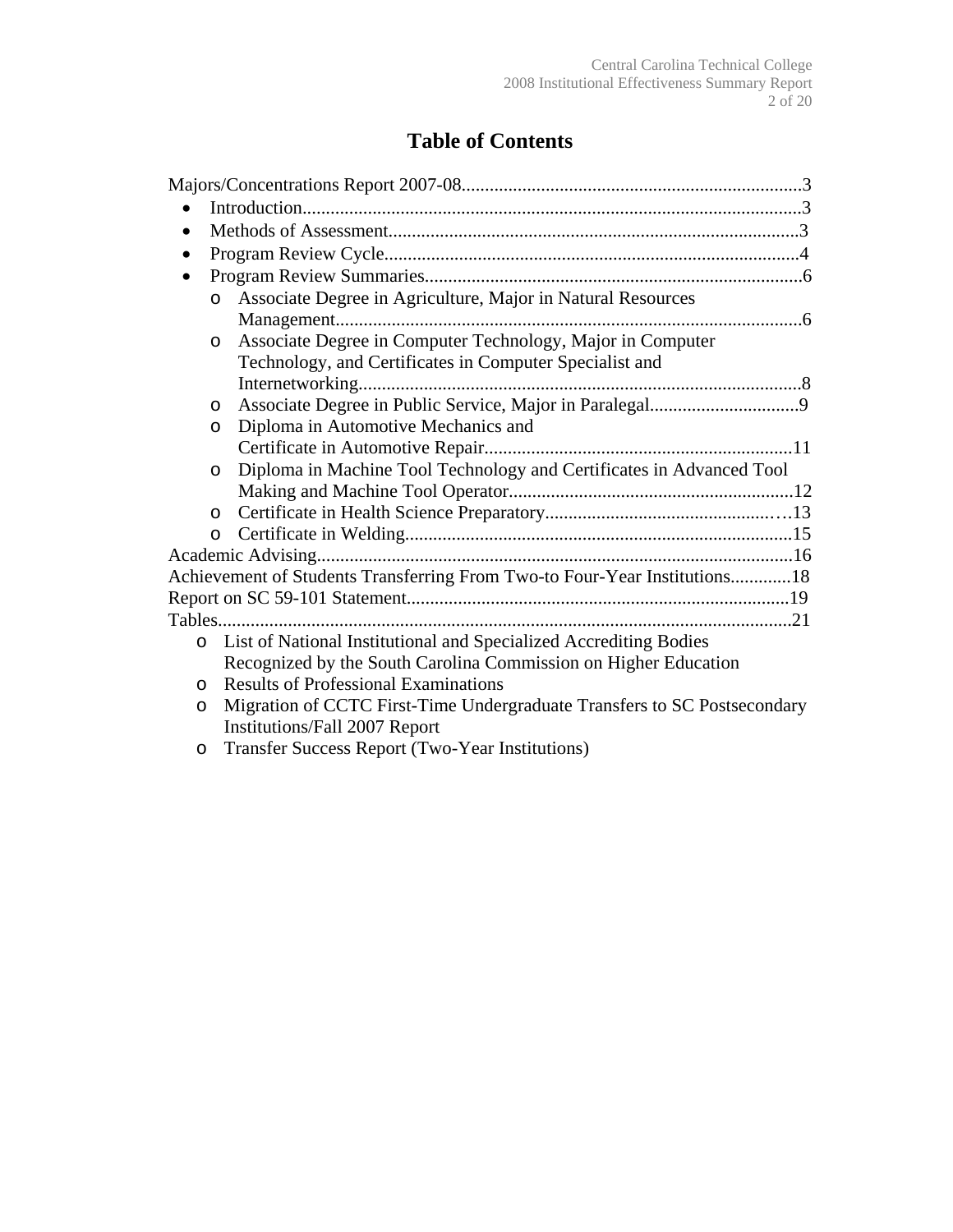### **Majors/Concentrations Report 2007-08**

#### **Introduction**

Central Carolina Technical College (CCTC) engages in a process that includes a systematic review of programs. The process has enabled the College to review programs extensively according to established criteria. All programs at the College are on a five-year review cycle, and any program on suspension or probation by the South Carolina Board for Technical and Comprehensive Education is automatically included in this program review process.

At Central Carolina Technical College, a program is defined as the orderly, identifiable sequence of courses leading to a degree, with a minimum of eight semester hours of instruction in one or more related fields of study, which provide students with specialized knowledge and skills. Central Carolina currently offers majors in fifteen associate degree programs, eight diplomas, and thirty-one certificates.

#### **Methods of Assessment**

The College maintains excellence in its majors by employing a formalized annual program evaluation process. In the annual assessment of each major, data is gathered and analyzed by the appropriate department chair/program manager, the Curriculum Review Committee, the Academic Management Team, and the Council of Deans and Directors. Local findings are compared to the South Carolina Technical College System (SCTCS) standards to determine whether programs remain in good standing. An evaluation report is then prepared for each major and is submitted to the SCTCS, which determines the standing of each program major.

The College uses a multi-faceted approach to program reviews. External accrediting agencies are utilized for maintaining program relevancy in certain disciplines. Twelve programs have been accredited by recognized accrediting agencies, which review the programs periodically. (Nine of the twelve appear on the list provided by the SC Commission on Higher Education.) In addition, advisory committees consisting of representatives from local businesses and industries meet at least annually to review programs. Also, the College conducts an internal cyclical, comprehensive program review process that evaluates curriculum relevancy, determines graduate preparation, identifies program and workforce trends, and establishes plans for the enhancement of the curricula and instructional delivery. College Directive 6.27 (Program Review) describes the process for improvement by delineating the set of defined criteria used for measuring program effectiveness. Results of the program review are analyzed and evaluated, and the results are used to develop subsequent plans of action for the department.

Through the program review process, curriculum is examined to ensure compliance with the State Model, maintained by the SCTCS and the Southern Association of Colleges and Schools (SACS) requirements and to ensure that program exit competencies are current and meet the needs of local businesses and industries.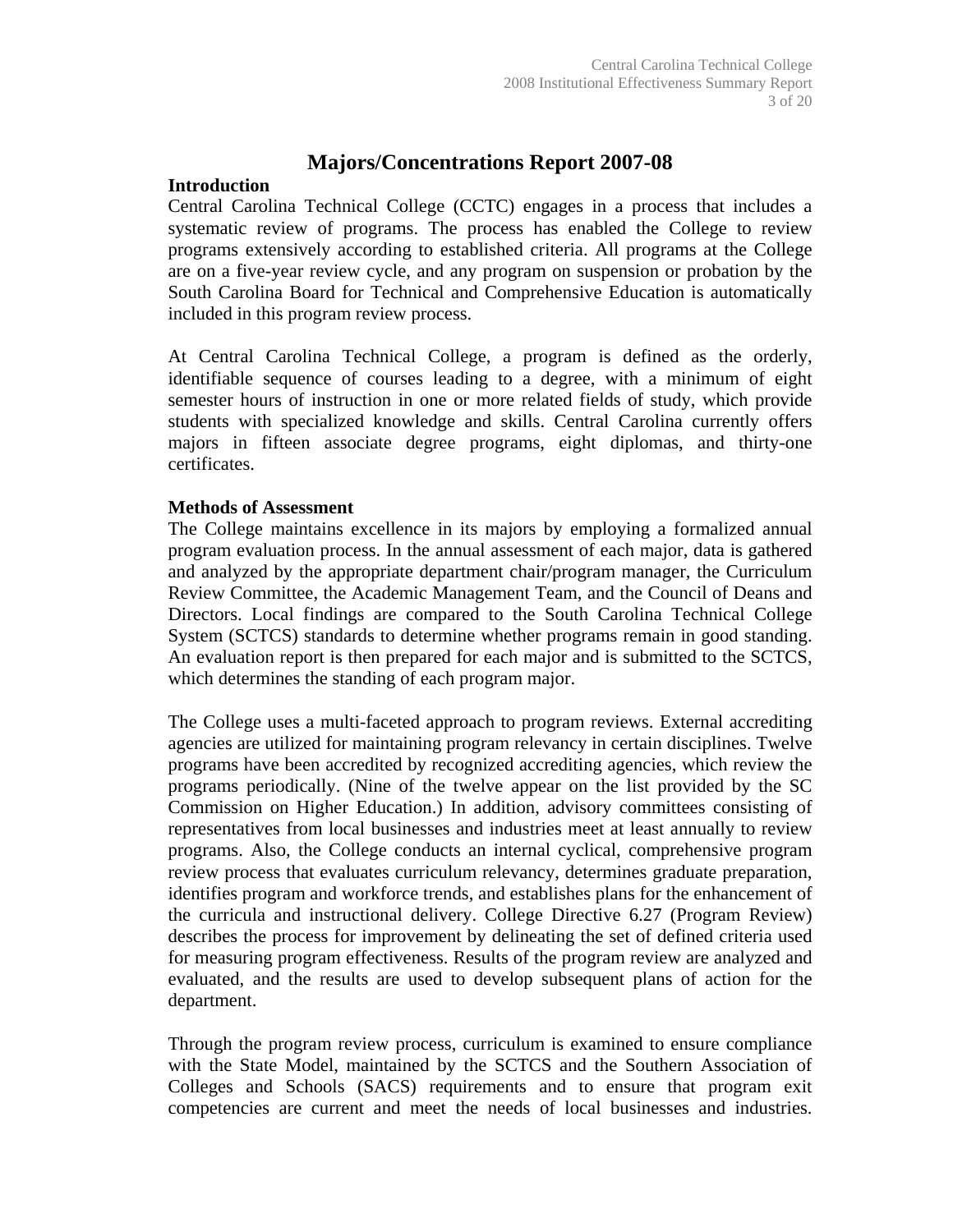Feedback from students, graduates, alumni, faculty, and business and industry representatives is used for continuous improvements. Student data, including trends in headcount, full-time equivalency (FTE), retention data from fall to spring, and graduation rate, are also analyzed. The strengths, weaknesses, opportunities, and threats of the program are identified; and a summary of the findings are developed and incorporated into departmental plans of actions for the next year as appropriate. The program review summaries are presented to the Curriculum Review Committee, the Academic Management Team, and the Council of Deans and Directors, all of which approve curriculum changes.

#### **Program Review Cycle**

Each academic program is reviewed at least every five years; programs on probation are automatically reviewed each year they are on probation. The following table outlines the current five-year academic program review cycle at Central Carolina:

| <b>Associate Degrees</b>               | $03 -$<br>04   | $04-$<br>0 <sub>5</sub> | $05 -$<br>06   | $06 -$<br>07   | $07 -$<br>08   | $08-$<br>09                                        | $09-$<br>10 | $10-$<br>11    | $11-$<br>12 | $12-$<br>13  |
|----------------------------------------|----------------|-------------------------|----------------|----------------|----------------|----------------------------------------------------|-------------|----------------|-------------|--------------|
| Accounting                             |                |                         |                | X              |                |                                                    |             |                | X           |              |
| <b>Associate Degree Nursing</b>        | X              |                         |                |                |                | X                                                  |             |                |             |              |
| Associate in Arts                      | $\overline{X}$ |                         |                |                |                | X                                                  |             |                |             |              |
| Associate in Science                   | $\mathbf X$    |                         |                |                |                | $\mathbf X$                                        |             |                |             |              |
| Civil Engineering Technology           | $\overline{X}$ |                         | $\overline{X}$ |                |                | CAN<br>$\mbox{CEL}$<br>$\ensuremath{\mathsf{LED}}$ |             |                |             |              |
| <b>Computer Technology</b>             |                |                         |                |                | $\overline{X}$ |                                                    |             |                |             | X            |
| Criminal Justice Technology            |                |                         |                | $\overline{X}$ |                |                                                    |             |                | X           |              |
| Early Care and Education               |                |                         | X              |                |                |                                                    |             | X              |             |              |
| <b>Electronics Technology</b>          |                |                         | $\overline{X}$ |                |                |                                                    |             | X              |             |              |
| <b>Engineering Graphics Technology</b> |                |                         | $\mathbf X$    |                |                |                                                    |             | $\mathbf X$    |             |              |
| Environmental Engineering Technology   |                |                         |                | X              |                |                                                    |             |                | X           |              |
| <b>General Technology</b>              |                | X                       |                |                |                |                                                    | X           |                |             |              |
| Management                             |                |                         | X              |                |                |                                                    |             | $\overline{X}$ |             |              |
| Natural Resources Management           |                | X                       |                | X              | $\overline{X}$ |                                                    |             |                | X           |              |
| Office Systems Technology              |                |                         |                | X              |                |                                                    |             |                | X           |              |
| Paralegal                              |                |                         |                |                | X              |                                                    |             |                |             | X            |
| <b>Diplomas</b>                        |                |                         |                |                |                |                                                    |             |                |             |              |
| <b>Automated Office</b>                |                |                         |                | X              |                |                                                    |             |                | X           |              |
| <b>Automotive Mechanics</b>            |                |                         |                |                | $\mathbf{X}$   |                                                    |             |                |             | $\mathbf{X}$ |
| Early Childhood Development            |                |                         | X              |                |                |                                                    |             | X              |             |              |
| <b>Engineering Graphics</b>            |                |                         | X              |                |                |                                                    |             | X              |             |              |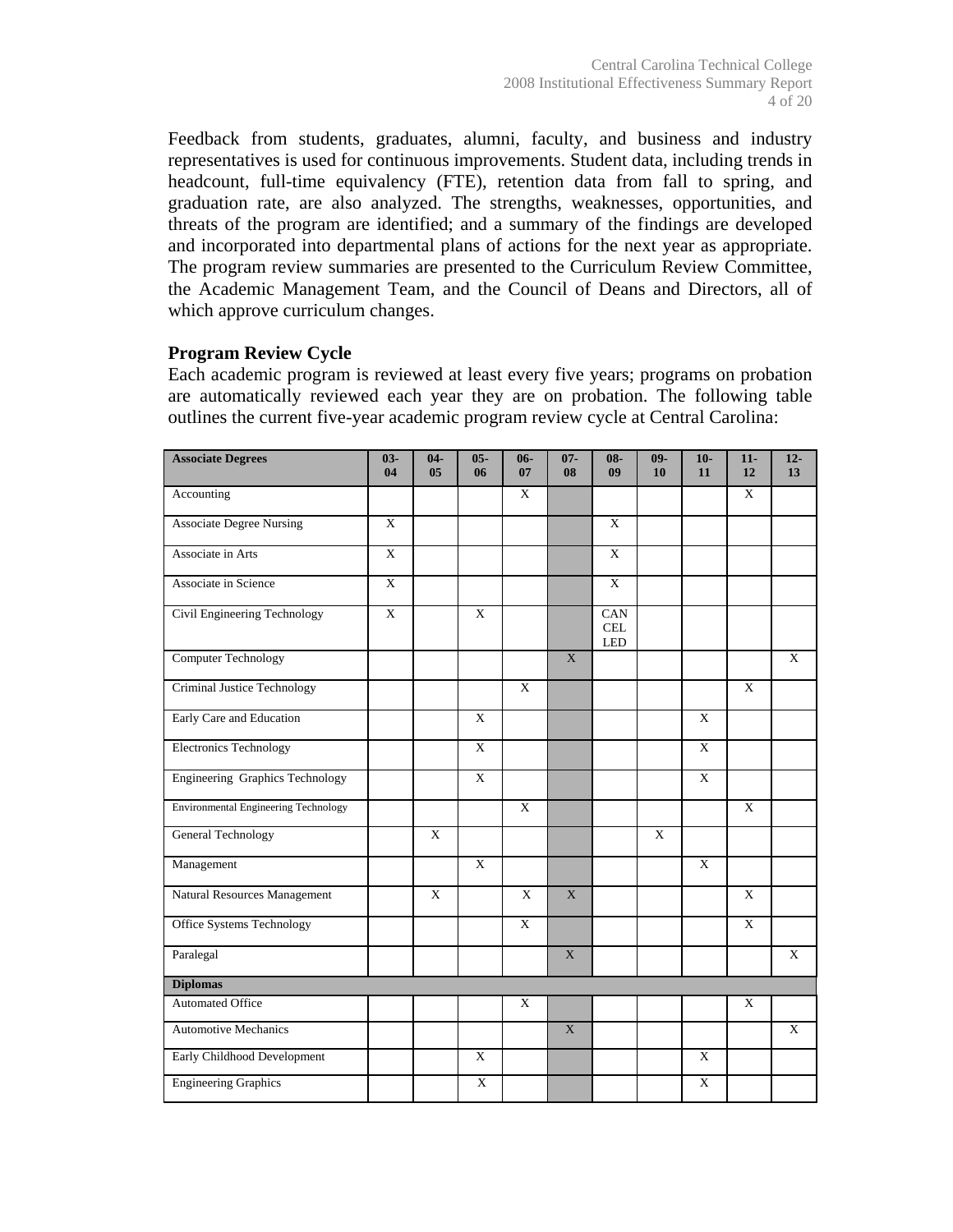Central Carolina Technical College 2008 Institutional Effectiveness Summary Report 5 of 20

| Machine Tool                            |             |   |             |             | $\mathbf X$ |                |   |             |   | X                       |
|-----------------------------------------|-------------|---|-------------|-------------|-------------|----------------|---|-------------|---|-------------------------|
| <b>Medical Assisting</b>                |             | X |             |             |             |                | X |             |   |                         |
| Nursing (PN)                            | X           |   |             |             |             | X              |   |             |   |                         |
| <b>Surgical Technology</b>              | $\mathbf X$ |   |             |             |             | X              |   |             |   |                         |
| <b>Certificates</b>                     |             |   |             |             |             |                |   |             |   |                         |
| <b>Accounting Specialist</b>            |             |   |             | X           |             |                |   |             | X |                         |
| Advanced Heating and Air Conditioning   | X           |   |             |             |             | X              |   |             |   |                         |
| <b>Advanced Tool Making</b>             |             |   |             |             | X           |                |   |             |   | X                       |
| Automotive Repair                       |             |   |             |             | $\mathbf X$ |                |   |             |   | $\mathbf X$             |
| Basic Air Conditioning and Heating      | X           |   |             |             |             | $\mathbf X$    |   |             |   |                         |
| <b>College Studies</b>                  |             |   |             |             |             | X              |   |             |   |                         |
| <b>Computer Specialist</b>              |             |   |             |             | $\mathbf X$ |                |   |             |   | X                       |
| Cosmetology                             |             |   |             |             |             | New            |   |             |   |                         |
| Early Childhood Development             |             |   | X           |             |             |                |   | X           |   |                         |
| <b>Electrical Technician</b>            |             |   |             |             | <b>New</b>  |                |   |             |   | X                       |
| Electro-Mechanical Workforce and II     |             |   | X           |             |             |                |   | X           |   | $\mathbf X$             |
| <b>General Education</b>                |             | X |             |             |             |                | X |             |   |                         |
| Health Science Prep                     |             |   |             |             | X           |                |   |             |   | X                       |
| Industrial Electricity/Electronics      | $\mathbf X$ |   |             |             |             | $\mathbf X$    |   |             |   |                         |
| Industrial Maintenance Workforce I & II |             | X |             |             |             |                | X |             |   |                         |
| <b>Industrial Maintenance</b>           |             | X |             |             |             |                | X |             |   |                         |
| <b>Infant and Toddler Care</b>          |             |   |             |             |             |                |   |             |   |                         |
| <b>Information Processing</b>           |             |   |             | X           |             |                |   |             | X |                         |
| Internetworking (Cisco)                 |             |   |             |             | $\mathbf X$ |                |   |             |   | X                       |
| Machine Tool Operator                   |             |   |             |             | $\mathbf X$ |                |   |             |   | $\overline{\textbf{X}}$ |
| Phlebotomy                              | $\mathbf X$ |   |             |             |             | $\overline{X}$ |   |             |   |                         |
| Pre-Dental Hygiene                      |             |   |             | X           |             |                |   |             | X |                         |
| Pre-Occupational/ Pre-Physical Therapy  |             |   | $\mathbf X$ |             |             |                |   | $\mathbf X$ |   |                         |
| Pre-Pharmacy Technician                 |             |   |             | $\mathbf X$ |             |                |   |             | X |                         |
| Welding                                 |             |   |             |             | $\mathbf X$ |                |   |             |   |                         |

During the 2007-08 academic year, extensive reviews were conducted for the following ten programs in accordance with the College's Review Cycle: Associate Degree in Agriculture with a major in Natural Resources Management, Associate Degree in Computer Technology with a major in Computer Technology and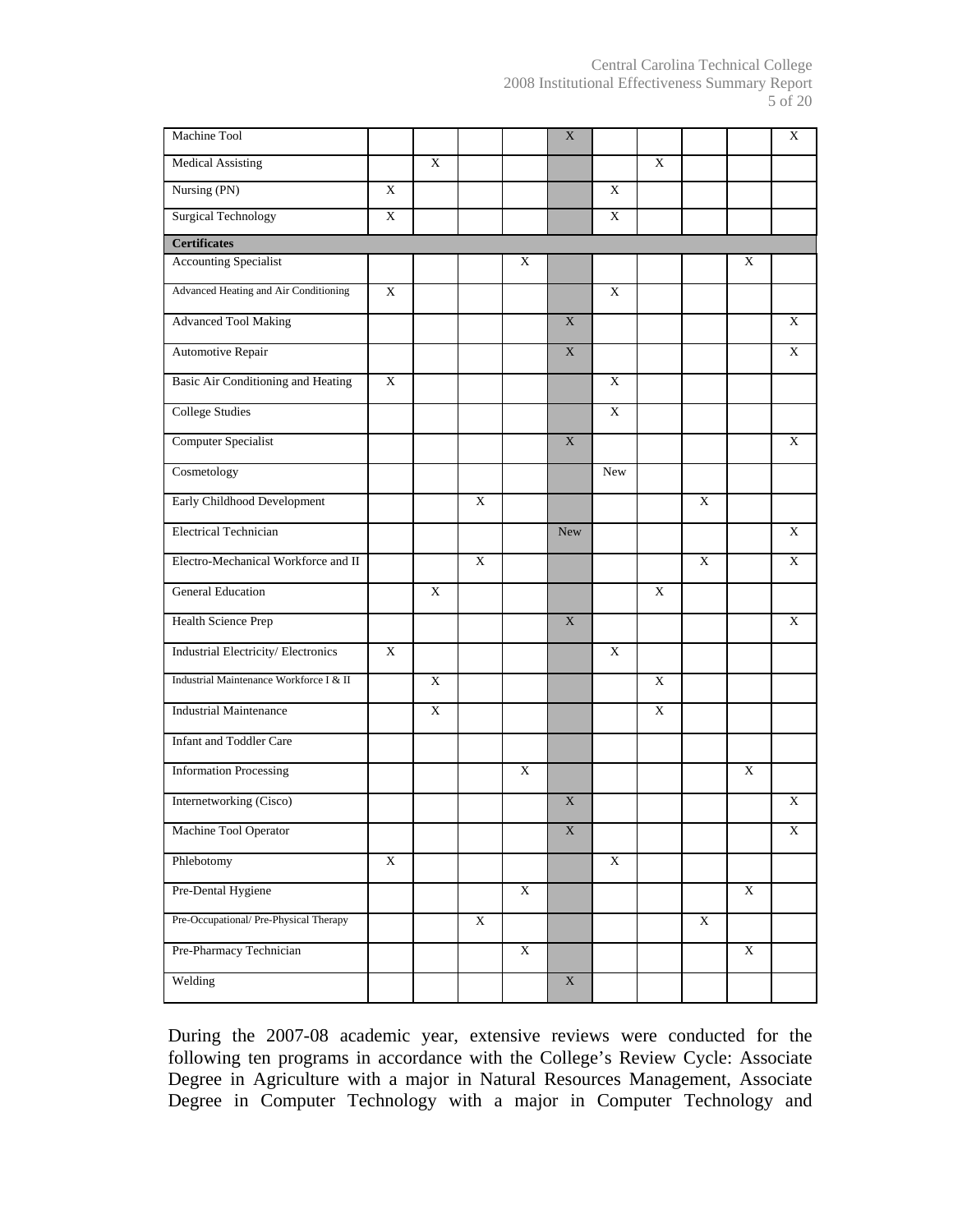Certificates in Computer Specialist and Internetworking, Associate Degree in Public Service with a major in Paralegal, Diploma in Automotive Mechanics and Certificate in Automotive Repair, Diploma in Machine Tool Technology and Certificates in Advanced Tool Making and Machine Tool Operator, Certificate in Health Science Prep, and Certificate in Welding. Following are summaries of the 2007-08 program reviews:

### **Program Review Summaries**

Following are summaries of the program reviews which were presented to the Curriculum Review Committee:

#### **Program Review Summary Associate Degree in Agriculture Major in Natural Resources Management (NRM)**

**Date of Review:** February 2008 **Submitted by:** Michael Shealy

Department Chair

### **Resources for Program Review:**

The Natural Resources Management Department received input from various sources in order to complete this program review. Those sources included the following:

- Natural Resources Management (NRM) Advisory Committee
- DACUM (Developing a Curriculum) chart developed by practitioners and employers in the field and used to identify employability skills and knowledge
- Current professional literature

### **Program Review Summary:**

Following is a summary of the key findings from the program review process:

- Program Strengths: The program has made curriculum changes over the years to keep the program current and has incorporated advanced technology, such as Global Positioning System (GPS) and Geographic Information System (GIS) technologies.
- Program Weakness: With the current job situation, graduates need to have practical experience in order to compete with four-year graduates. (Note: See remedy described below.)
- Program Opportunities: The Advisory Committee has indicated that it would useful for NRM students to have more experience with fire training, including "red cards," to secure a pesticide license, and to have more knowledge regarding hunting and safety. The department is exploring these opportunities.
- Program Threat: The program threat is competition for jobs from candidates with similar educational backgrounds.
- Student enrollment seems to be somewhat reflective of the economy and job availability, with the retention rate closely mirroring that of the entire college. Efforts are being made to improve retention. The program was placed on a "Probation-1 Status" by the State Board for Technical and Comprehensive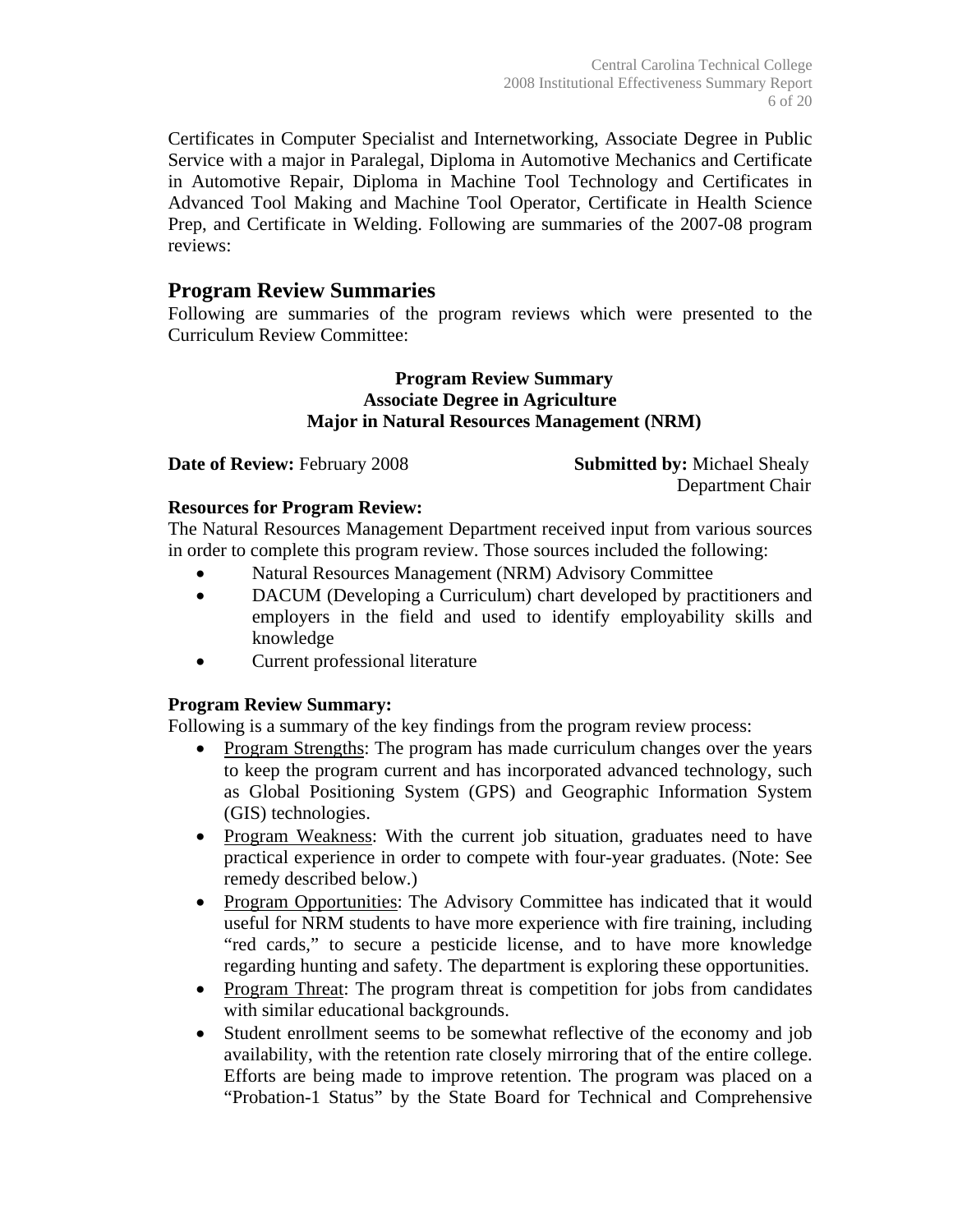Education in 2006 due to a low 3-year average graduation rate; however, the program regained "Good Status" the following year (2007). The NRM program has consistently maintained a high placement rate over the years with an increasing number of students becoming interested in transferring to a senior college upon graduation from Central Carolina.

**Yr** Graduates | Headcount-FTE | Retention Rate  $\frac{(\frac{6}{6})}{54.84\%}$ **Placement Rate**   $\frac{(9/6)}{100\%}$ 2004 6 31-22 54.84% 100% 2005 5 37-26 78% 100%

2006 3 33-24 66% 100% 2007 9 38-25 79% 100%

The program has maintained good standing as evidenced by the following statistics:

In recent years, graduates have had to compete more with 4-year graduates in the job market. With this knowledge, the NRM program could benefit from greater transferability of courses to senior institutions. Central Carolina is working to continue to build a collaborative relationship with Clemson University so students can complete the first two years with Central Carolina prior to transferring to Clemson.

#### **Use of Results:**

As a result of the program review, the following tasks have been incorporated into the departmental plans:

- The Natural Resources Management (NRM) program has evolved over the years to stay current with the profession. There has also been a shift towards increased technology usage within the natural resources profession, primarily regarding computer usage and GIS/GPS. In response to this shift, the NRM program at CCTC has increased the presence of this technology within the curriculum by adding GPS and GIS courses. Additionally, technology has been incorporated throughout other classes within the curriculum. These recent adjustments in our curriculum reflect the College's ability to adapt the NRM program quickly to reflect needs of the workforce.
- This program has added a capstone course entitled Special Topics in NRM. This course is designed to measure learning outcomes for the NRM curriculum. In this course, students are assigned a special project that combines the knowledge and skills students have learned, including general education and technology skills, such as writing a report and making a PowerPoint presentation. In addition, the NRM program proposed that students complete an internship prior to earning their degree so that students can apply their skills and knowledge in a real-world environment. This proposal has been approved by the Curriculum Management Team and then presented to the Academic Management Team and the Council of Deans and Directors. The special topics course and internship course are both included in the 2008-09 catalog.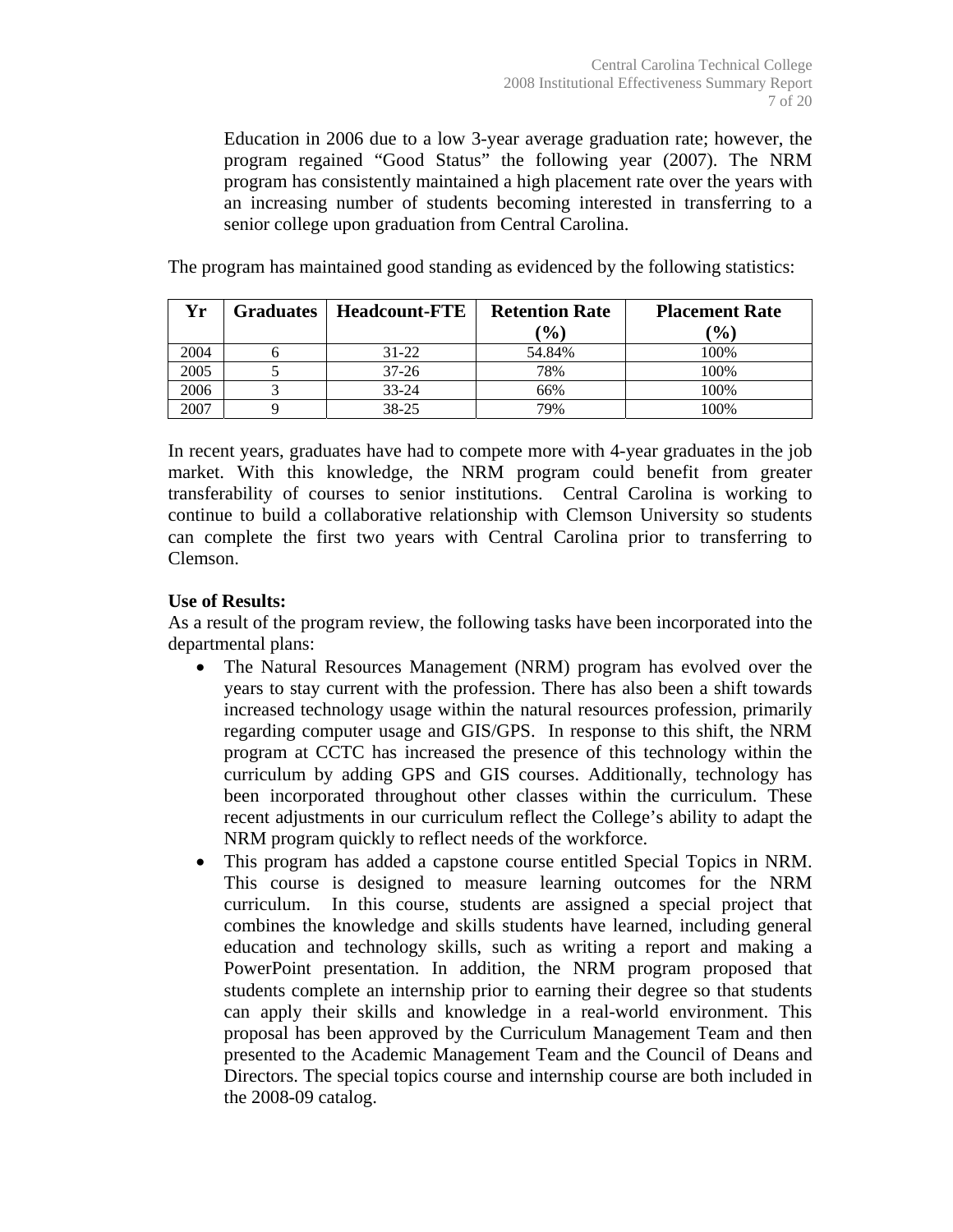#### **Program Review Summary Associate Degree in Computer Technology Major in Computer Technology (CPT) and Certificates in Computer Specialist (CMSP) and Internetworking (INWK)**

**Date of Review:** February 2008 **Submitted by: Barbara Wells** 

 Information Technology Department Chair

#### **Resources for Program Review:**

The Information Technology Department received input from various sources in order to complete this program review. Those sources included the following:

- Computer Technology DACUM (Developing a Curriculum)
- Information Technology Advisory Committee
- Professionals Journals and Websites
- Information Technology Certification Materials
- Conferences/Peer Colleges

### **Program Review Summary:**

Following is a summary of the key findings from the program review process:

- Program Strengths: The computer technology programs have comprehensive student-centered curricula, which include career entry-level information technology professional skills, and programming and networking specializations. Electives allow students to specialize in areas of interest. Faculty is committed to continuous improvements of program. The department also has a helpful advisory committee.
- Program Weakness: There is a lack of exposure to mainframe environment and legacy and some emerging technology systems. However, the primary job market is not a mainframe environment.
- Program Opportunities: The department sees opportunities to develop new curriculum and courses that target the needs of the service area, including graphics arts/web design, mainframe emulation, end-user support, and computer forensics. (Note: As a result of program review, the department implemented these concepts.)
- Program Threat: Given the nature of the computer technology, there is always a continuing need for funding in order to keep programs current. There is a challenge to ensure that faculty and curricula remain current in an everchanging computer environment.

Significant hardware and software technology upgrades will be required to continue to keep the program current; close coordination with the CCTC Information Systems Department will be required as new software is installed throughout the College and labs.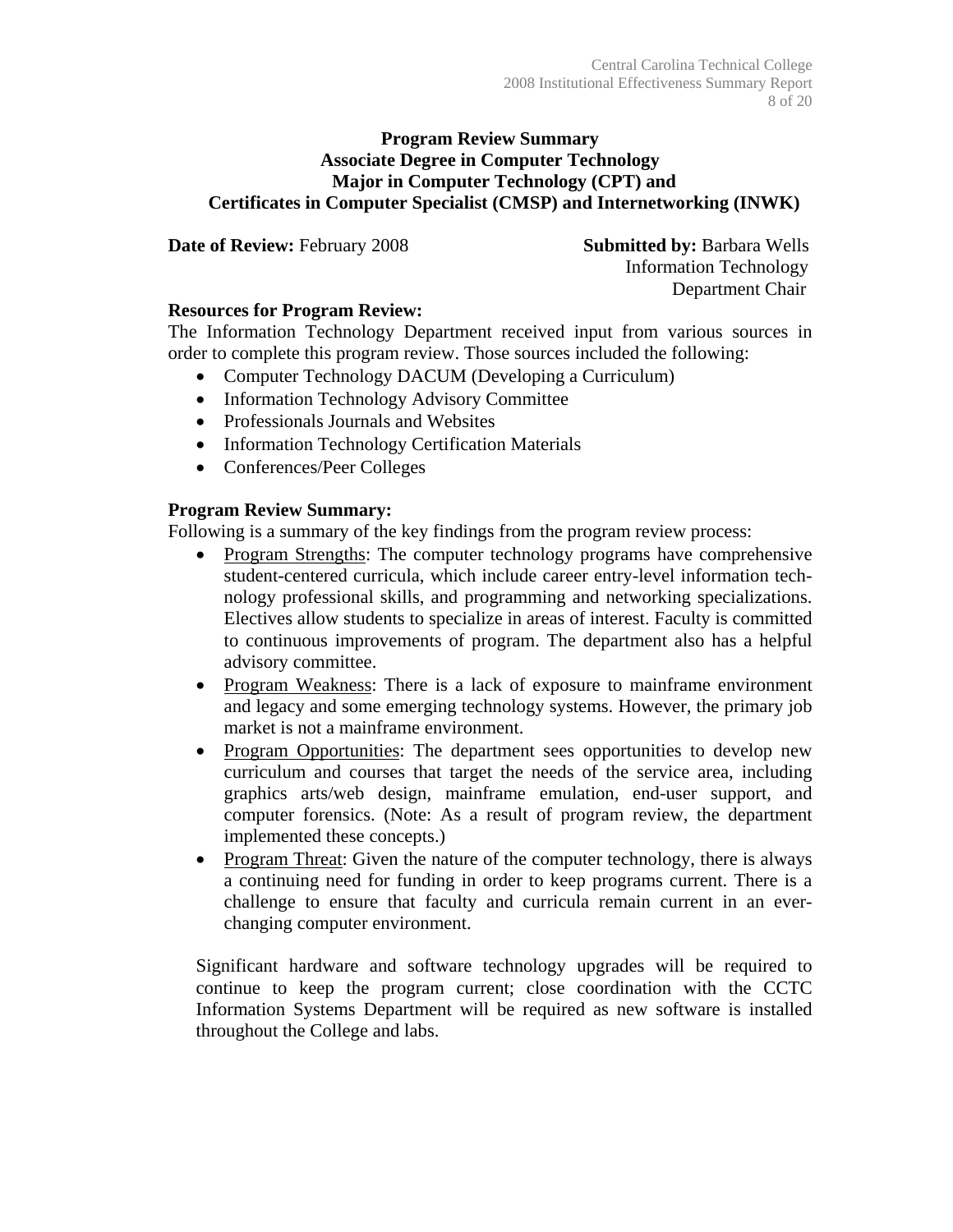| Yг   | <b>Graduates</b><br><b>CPT/CMSP/</b><br><b>INWK</b> | <b>Headcount-FTE</b><br><b>CPT/CMSP/</b><br><b>INWK</b> | <b>Retention Rate</b><br>$($ %)<br><b>CPT/CMSP/INWK</b> | <b>Placement Rate</b><br>$($ %)<br><b>CPT/CMSP/INWK</b> |
|------|-----------------------------------------------------|---------------------------------------------------------|---------------------------------------------------------|---------------------------------------------------------|
| 2004 | 22/5/10                                             | 154-91/18-10/2-1                                        | 31.9%/31.3%/0                                           | 94%/100%/89%                                            |
| 2005 | 23/5/3                                              | $118-69/15-7/3-2$                                       | 32.5%/27.8%/50%                                         | 95%/100%/100%                                           |
| 2006 | 11/3/5                                              | $89 - 60/11 - 6/6 - 3$                                  | 28.8%/26.7%/33.3%                                       | 91%/100%/80%                                            |
| 2007 | 7/7/10                                              | $105 - 63/9 - 46 - 3$                                   | 62%/44.4%/25%                                           | 100%/100%/100%                                          |

The Computer Technology programs are in good standing, as indicated by the following statistics:

### **Use of Results:**

As a result of the program review, the following tasks have been incorporated into the departmental plans:

- Plan upgrades of software technology to Microsoft Vista operation system, Office 2007, programming language and web design software.
- Modify curriculum content in areas of end-user support, networking, programming, and web design.
- Expand curriculum content to include Java programming, Help Desk (End-User Support), presentation graphics, and computer forensics.
- Expand current exit examinations to measure student knowledge and skills in accordance with revised program outcomes and new course content.
- Review and modify course prerequisites as needed.
- Explore expansion of student internships/work-study positions.
- Explore establishing a Help Desk (End User Support) Certificate and offering computer forensics course(s).

### **Program Review Report Summary Associate Degree in Public Service – Major in Paralegal**

**Date of Review: February 2008 Submitted by: Nashiba Boyd** 

Paralegal Program Manager

### **Resources for Program Review:**

The Paralegal Department received input from various sources to complete its program review, including the following:

- Paralegal Program Advisory Committee Members
- Department Faculty
- Learning Outcomes Assessment
- • Graduate Surveys and Placement Rate Reports
- Employer Surveys
- Programs and Services Survey
- Federal and State Occupation Websites
- *Legal Assistant Today*, which details trends in the paralegal profession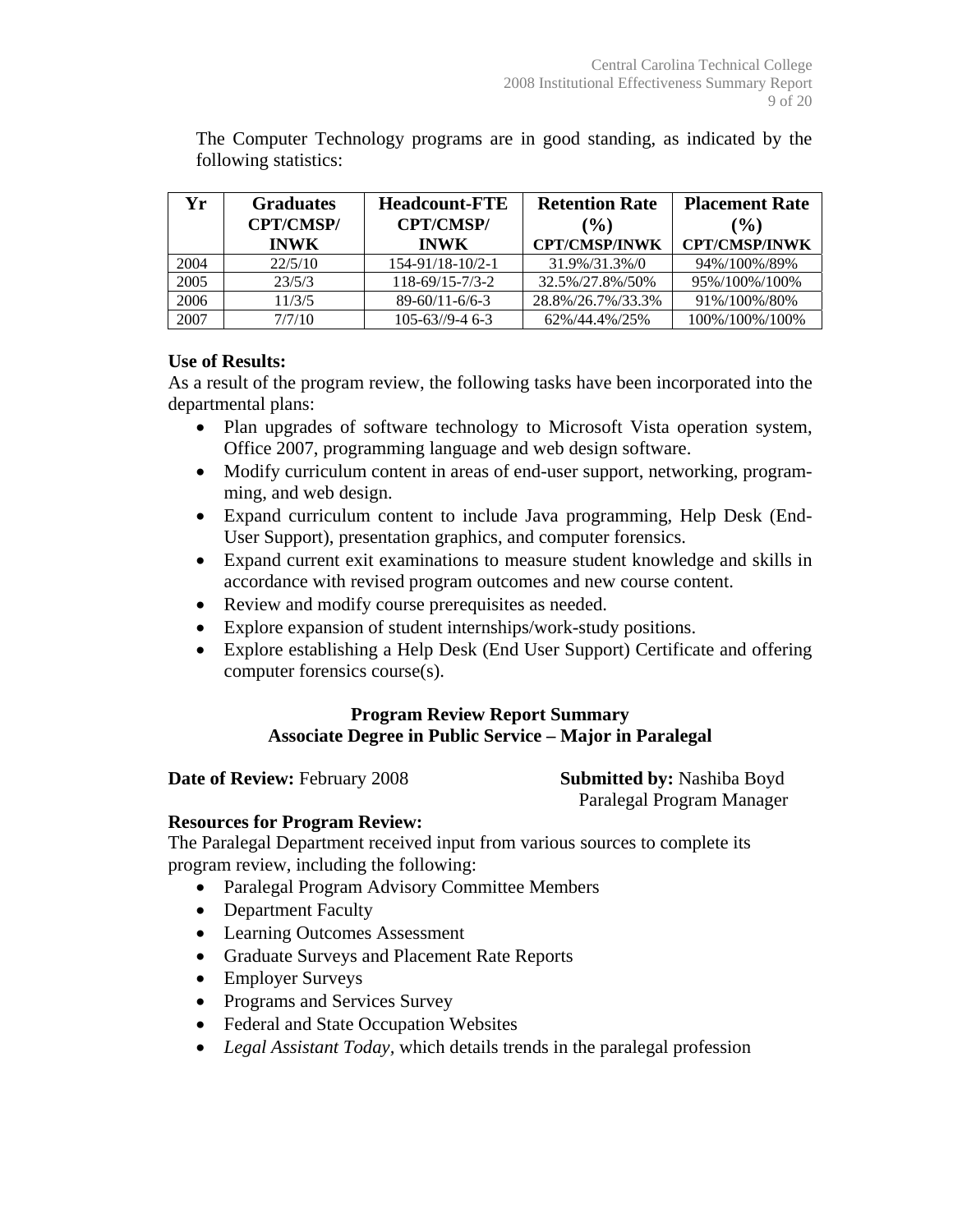#### **Program Review Summary:**

Following is a summary of the key findings from the program review process:

- Program Strengths: The department has worked closely with the Paralegal Advisory Committee and the American Bar Association to ensure the curriculum meets national accreditation standards and the needs of local employers.
- Program Weakness: Students need more practical experience in the workforce. (This weakness has been remedied by the addition of an internship.)
- Program Opportunities: There are opportunities to develop internships with private firms, courts, and JAG offices. There is a potential to recruit more four-year graduates into the program in order to increase their marketable skills.
- Program Threat: Larger firms and larger markets may consider moving toward requiring a four-year degree.

The program is in good standing as evidenced in the following statistics:

- Approximately 100% of the students indicated they were very satisfied or satisfied with the quality of the paralegal major courses and approximately 90% were very satisfied or satisfied with the availability of those courses.
- The South Carolina Employment Security Commission indicated that paralegal positions will increase by approximately 15% from 2004 to 2014 in South Carolina.

| Yr   | <b>Graduates</b> | <b>Headcount-FTE</b> | <b>Retention Rate</b> | <b>Placement Rate</b> (%) |
|------|------------------|----------------------|-----------------------|---------------------------|
|      |                  |                      | $($ %)                |                           |
| 2004 | 10               | 66-43                | 80%                   | 80%                       |
| 2005 | 10               | 61-36                | 72%                   | 100%                      |
| 2006 |                  | $46 - 23$            | 63%                   | 100%                      |
| 2007 |                  | 88-49                | 60%                   | 88%                       |

### **Use of Results:**

As a result of the program review, the following tasks have been incorporated into the departmental plans:

- Offer LEG 232 Law Office Management as the capstone course for the paralegal program. The goal of this course is to measure program learning outcomes and ensure students are proficient in all program technology competencies before graduation.
- Increase recruitment of new students into the program to sustain program vitality.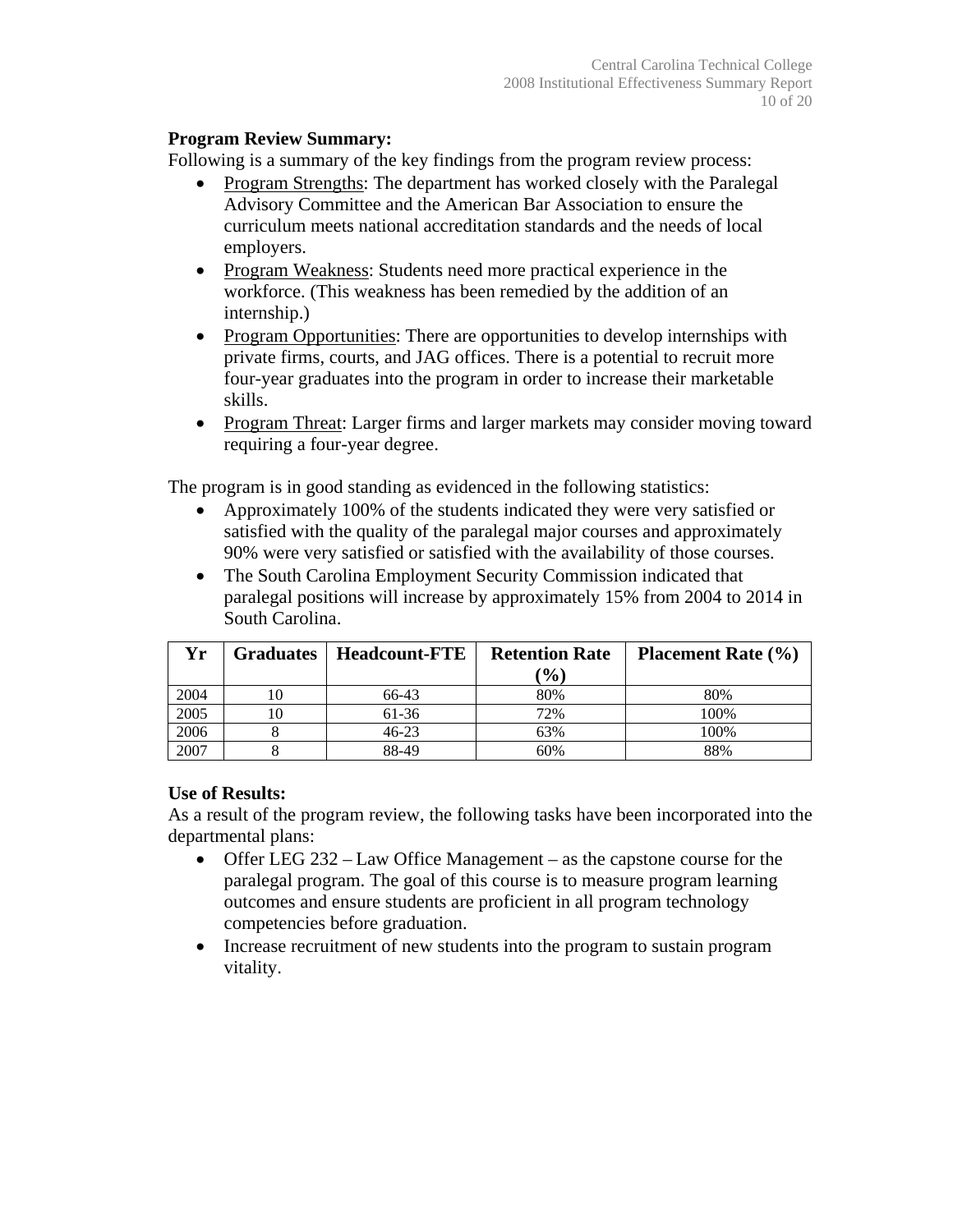#### **Program Review Summary Diploma in Automotive Mechanics and Related Certificate in Automotive Repair**

**Date of Review: February 2008 <b>Submitted by:** William Morrow Automotive Mechanics Department Chair

#### **Resources for Program Review:**

The Automotive Mechanics Department received input from various sources to complete its program review, including the following:

- Automotive Technology Advisory Committee
- Curriculum Guidelines from the National Automotive Technology Educational Foundation (NATEF)
- Professional Literature

#### **Program Review Summary:**

Following is a summary of the key findings from the program review process:

- Program Strength: The program has revised automotive curriculum to meet the requirements of the National Automotive Technology Education Foundation (NATEF), a national accrediting body. The program received accreditation by NATEF in Spring 2008.
- Program Weakness: The program needs to recruit more students and monitor their progression to graduation through the advisement and tracking of students from semester to semester.
- Program Opportunities: The automotive field has some high-paying, high tech jobs available. The department needs to work closely with local employers to ensure higher-level, new technology skills are included in the curricula.
- Program Threats: The enrollment is low in the program, and many students do not graduate from the diploma but instead are more likely to get a certificate.

The department has revised the curricula in order to align it with NATEF standards. The department will use national exams to measure program competencies. The lab and storage areas have been refurbished, and new equipment has been bought.

| Yr   | <b>Graduates</b><br><b>ATMC/ATMR</b> | <b>Headcount-FTE</b><br><b>ATMC/ATMR</b> | <b>Retention Rate</b><br>$\frac{9}{6}$<br><b>ATMC/ATMR</b> | <b>Placement Rate</b><br>$($ %)<br><b>ATMC/ATMR</b> |
|------|--------------------------------------|------------------------------------------|------------------------------------------------------------|-----------------------------------------------------|
| 2004 | 7/2                                  | $15-9/17-11$                             | 67%/59%                                                    | 100%/50%                                            |
| 2005 | 2/8                                  | 23-16/19-11                              | 61%/55%                                                    | 100%/100%                                           |
| 2006 | 2/10                                 | $11 - 6/13/8$                            | 40%/54%                                                    | 100%/83%                                            |
| 2007 | 1/5                                  | $12 - 7/5 - 3$                           | 58%/67%                                                    | 100%/100%                                           |

The program has maintained good standing as evidenced by the following statistics: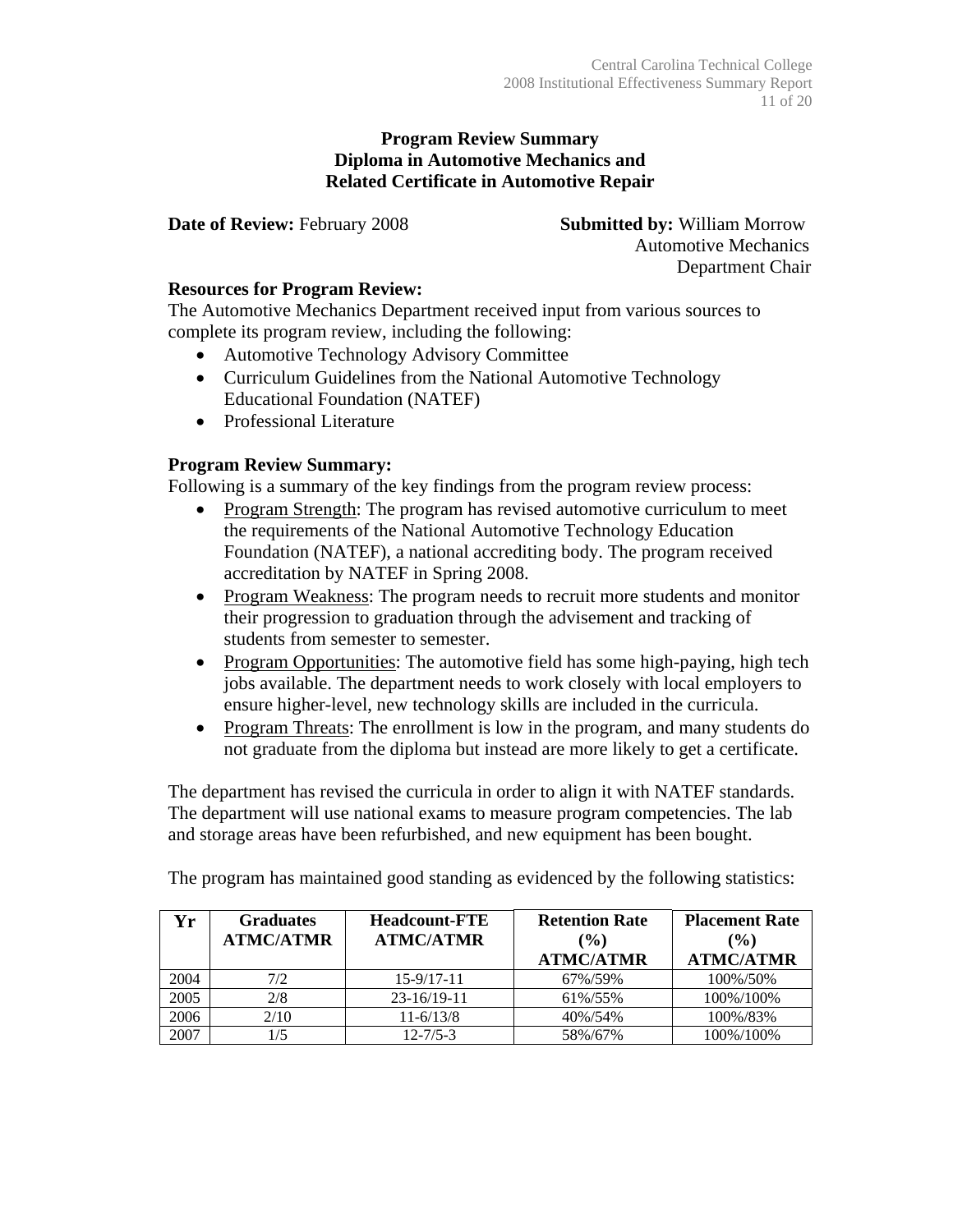#### **Use of Results:**

As a result of the program review, the following tasks have been incorporated into the departmental plans:

- The department will recruit students from area career centers.
- The department will use the results from the national automotive certification to revise the program as necessary.
- The department will work closely with advisory committee, consisting primarily of local employers, to ensure that all graduates are prepared to excel at entry-level job positions.

### **Program Review Summary Diploma in Machine Tool Technology and Certificates in Advanced Tool Making and Machine Tool Operator**

**Date of Review:** March 2006 **Submitted by: Brent Russell**  Machine Tool Technology Program Manager

#### **Resources for Program Review:**

The Machine Tool Technology Department received input from various sources to complete its program review, including the following:

- Machine Tool Technology Program Advisory Committee Members
- Graduate Surveys
- Placement Reports
- Employer Surveys
- Programs and Services Survey
- Local Industry
- The National Institute for Metalworking Skills

### **Program Review Summary:**

Following is a summary of the key findings from the program review process:

- Program Strengths: An important milestone for the Machine Tool Program was the accreditation received from the National Institute for Metalworking Skills (NIMS). As a result of this accreditation process, the program's learning outcomes can now by measured by a national test. At the end of each semester students will attempt to gain a nationally recognized NIMS credential in addition to gaining college credit. Each major course in the program has been aligned with NIMS standards, and the College is using this measure as one way to track student success. In addition, the Machine Tool Technology program has made several more changes and advancements in the last two years. For example, with the addition of CPT 102 – Basic Computer Concepts, students are learning the computer skills necessary for the work environment and are developing basic technology competencies.
- Program Weaknesses: Enrollment numbers are a challenge. There is a shortage of equipment, although there have been equipment upgrades.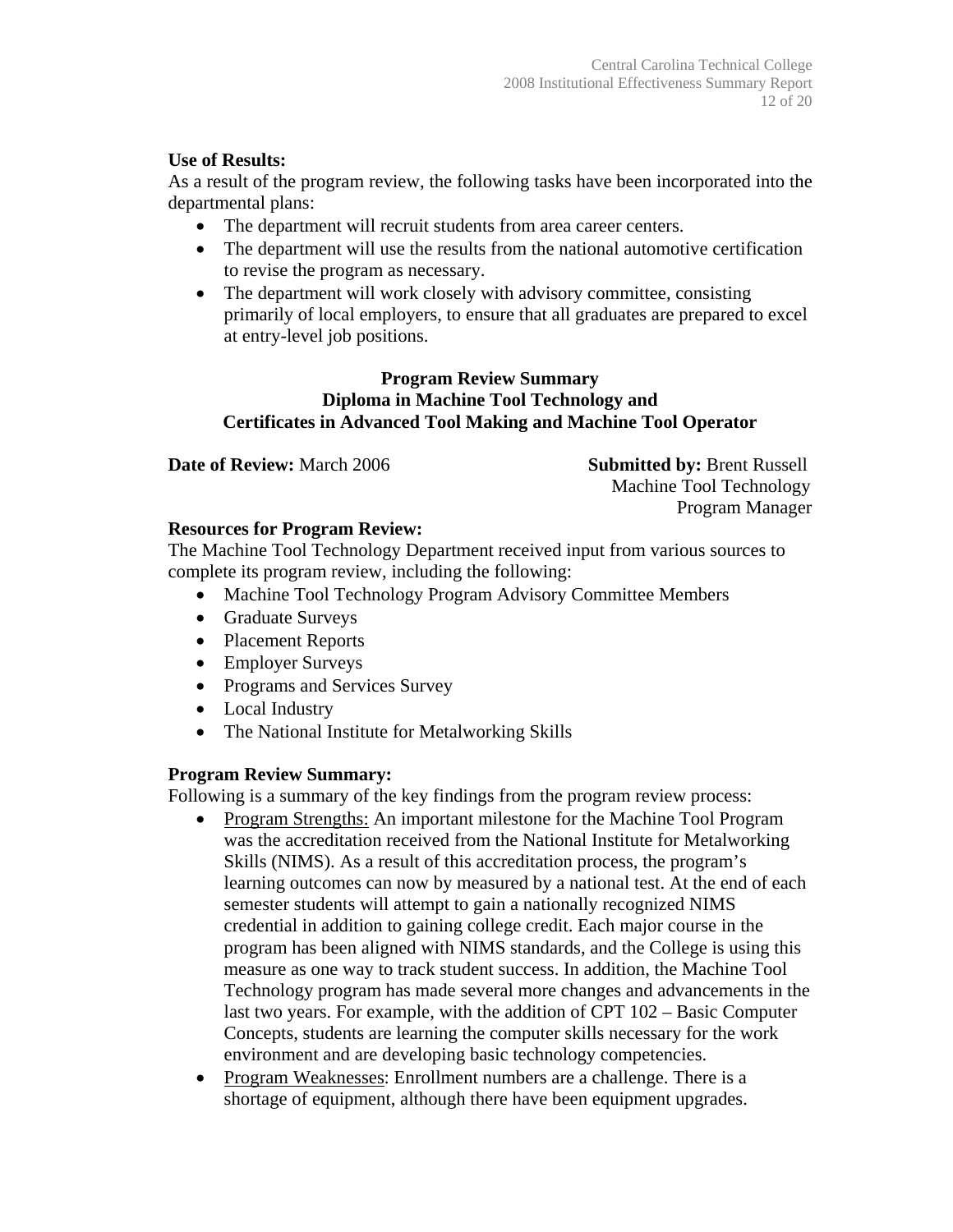- Program Opportunities: The department is exploring a Manufacturing Technician program. There is also much technological advancement in the field, such as computer aided manufacturing, robotics, and system programming, which provides training opportunities.
- Program Threats: Some manufacturing plants are moving off-shore, and there are fewer manufacturing jobs in the Sumter area.

**Yr Graduates MTT/MTOP/ATMC Headcount-FTE MTT/MTOP/ATMC Retention Rate (%) MTT/MTOP/ATMC Placement Rate (%) MTT/MTOP/ATMC**  2004 16/4/0 14-11/2-.87/2-2 73%/75%/100% 100%/100%/na 2005 9/2/2 21-16.67/3-2.87/0-0 71%/50%/na 89%/na/na 2006 6/1/2 19-12.87/4-3.13/0-0 63%/57%/na 100%/na/na 2007 8/0/0 20-13/4-3/0-0 68%/50%/na 100%/na/na

The program has maintained good standing as evidenced by the following statistics:

The program has satisfied the requirements for entry-level job positions at local manufacturing companies as evidenced by employer surveys and graduate surveys, as well as by the Machine Tool Technology Advisory Committee.

#### **Use of Results:**

As a result of the program review, the following tasks have been incorporated into the departmental plans:

- Track the success of students in achieving the program's learning outcomes through the use of the NIMS certification process. As a benchmark, the objective is that at least 70% of Machine Tool Technology graduates will obtain a minimum of three NIMS credentials.
- Involve local employers on the Machine Tool Technology Advisory Committee in evaluating students' projects.
- Revise curriculum as necessary based on certification results.
- Use NIMS certification as a recruitment tool.
- Seek additional equipment funding and resources.

#### **Program Review Report Summary Certificate in Health Sciences Prep (HSCP)**

**Date of Review:** February 2008 **Submitted by:** Miriam Laney

ADN/PN Department Chair

#### **Resources for Program Review:**

The Nursing Department received input from various sources in order to complete this program review. Those sources included the following:

• Although this program does not have a specific advisory committee because it prepares students to enter a health science program, the following advisory committees influence the Health Science Prep Certificate curriculum due to the affiliation with the other programs in the Health Science Division. They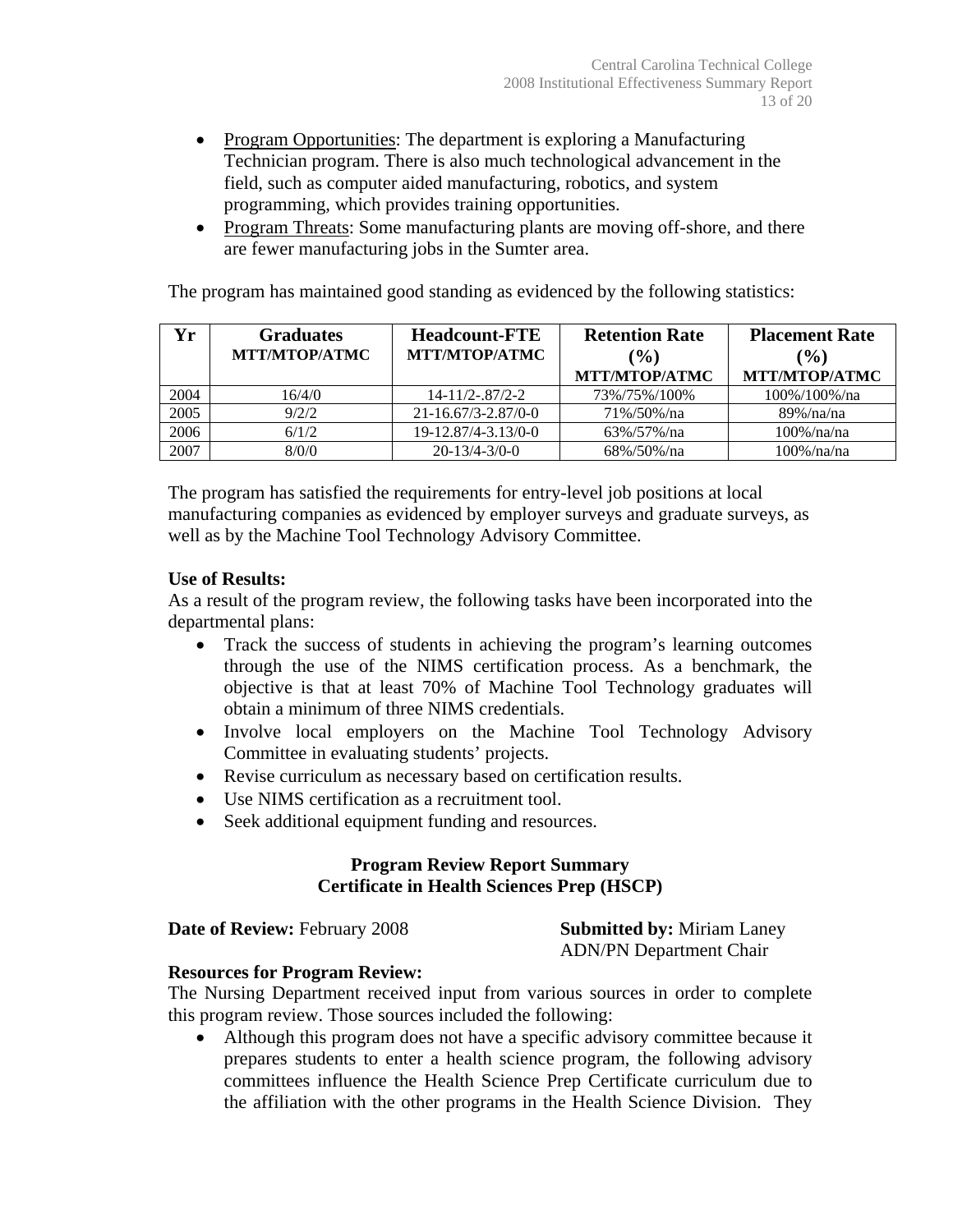include the following: ADN and PN Nursing Advisory Committee and Surgical Technology Advisory Committee. Information from other technical colleges was also utilized.

• Comparable curricula at similar institutions

### **Program Review Summary:**

Following is a summary of the key findings from the program review process:

- Program Strengths: The HSCP certificate provides a structured curriculum, including general education requirements which develop interpersonal and communication skills necessary in the health care environment. Other courses focus on the sciences, which should prepare the student for acceptance into the desired health program. Over half of the curriculum courses transfer to senior colleges and universities. Faculty is committed to continuous improvement of the program. This program is a gateway to the health profession.
- Program Weaknesses: Students need to follow the curriculum in the proper sequence. If courses are not taken in sequence, they may not be offered until a later semester. This may delay completion of the program.
- Program Opportunities: In addition to receiving a certificate in HSCP, the student is prepared to enter other health science programs and advance toward the completion of a diploma or an associate degree.
- • Program Threats: Decreasing numbers of students in HSCP program in Fall 2005 and Fall 2006. This is due to the number of students who now are enrolled in the College Studies Certificate because they needed multiple developmental courses**.** Also, many students want to enter directly into the nursing field; it is a challenge to convince them they may need preparatory courses in order to succeed in their chosen health science field.

| Yr   | <b>Graduates</b> | <b>Headcount-FTE</b> | <b>Retention Rate</b><br>(%) | <b>Placement Rate</b> (%) |
|------|------------------|----------------------|------------------------------|---------------------------|
| 2004 | 23               | $721 - 413$          | 73%                          | 100%                      |
| 2005 | 32               | 579-303              | 68%                          | 97%                       |
| 2006 |                  | 434-241              | 59%                          | 100%                      |
| 2007 | つフ               | 517-300              | 61%                          | 100%                      |

Although the number of students has decreased, there remains an abundant number of students enrolled in HSCP as indicated in the following statistics:

### **Use of Results**

As a result of the program review, the following tasks have been incorporated into the departmental plans:

- • Provide information about the HSCP to high school counselors at Health Fairs, Career Days, and Counselors' Breakfast.
- Promote science courses to counselors and advisors as a building block to health sciences program, rather than a stumbling block. Encourage students to take science courses early in HSCP program.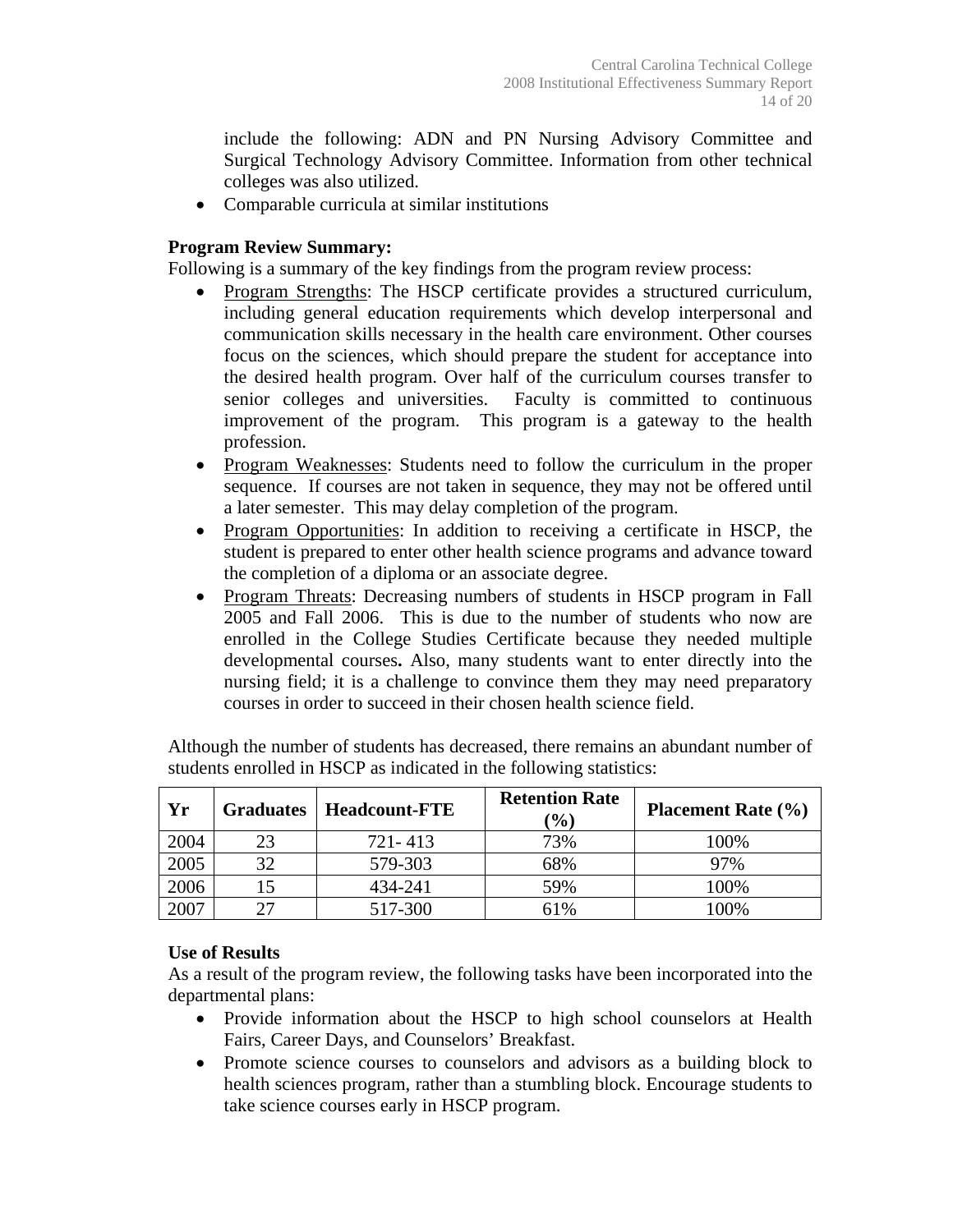### **Program Review Summary Certificate in Welding**

**Date of Review:** March, 2008 **Submitted By:** Mark Porter

Welding Program Manager

#### **Resources for Program Review:**

The Welding Department received input from various sources in order to complete this program review. Those sources included the following:

- Welding Advisory Committee
- Collaboration with local employers

#### **Program Review Summary:**

Following is a summary of the key findings from the program review process:

- Program Strengths: The Welding Department established a close collaboration with local industries to build a sound program. New equipment has been installed in the lab. Job opportunities and salaries are excellent for qualified graduates. The lab, equipment, and the curriculum meets the standards specified by the American Welding Society (AWS).
- Program Weakness: It is often difficult to recruit students because they do not know about the excellent job opportunities and salaries.
- Program Opportunities: There are opportunities to continue to build partnerships with industries and offer courses that will build the practical skills of current employees, which will make them more valuable to the company.
- Program Threat: Students build on welding skills throughout the program. Therefore, students can enter only during the fall semester.

The program has received significant recognition as a model for college/industry collaboration. The program has maintained good standing as evidenced by the State Board for Technical and Comprehensive Education's Program Vitality Standards:

| Yr   | Graduates   Headcount-FTE | <b>Retention Rate</b>        | <b>Placement Rate</b> |
|------|---------------------------|------------------------------|-----------------------|
|      |                           | $\left( \frac{0}{0} \right)$ | $\frac{1}{2}$         |
| 2004 | $10-6$                    | 70%                          | n/a                   |
| 2005 | 13-8                      | 69.2%                        | n/a                   |
| 2006 | $0 - 0$                   | 80%                          | n/a                   |
| 2007 | $22 - 16$                 | 57%                          | 100%                  |

#### **Use of Results**

As a result of the program review, the following tasks have been incorporated into the departmental plans:

- Use AWS standards to measure program exit competencies.
- Continue to build partnerships with industry.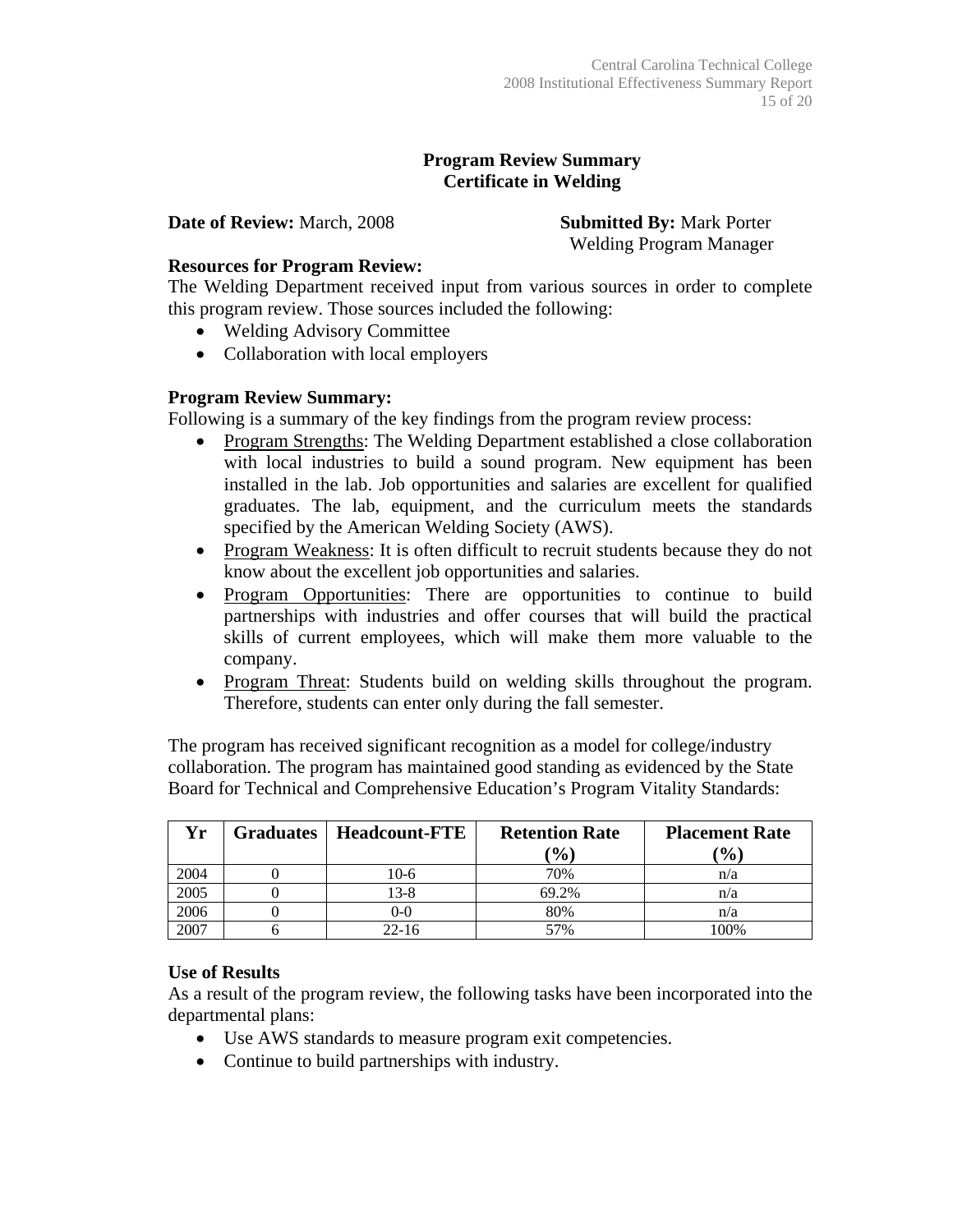### **Academic Advising**

Academic advising at Central Carolina Technical College involves exploring career goals, selecting a program of study, selecting and scheduling courses, and monitoring progress toward graduation. All new students meet with an admissions counselor to identify placement levels, curriculum requirements, and graduation requirements for their programs of study. Counselors interview new students and utilize career exploration tools (such as Kuder) if students have unclear career goals. Academic faculty advisors are responsible for guiding students in their selection of majors, concentrations, and courses as well as providing them with an understanding of their rights and responsibilities for completion of their degree, diploma, or certificate programs and career preparation.

#### **Evaluation, Use of Results, and Continuous Improvement**

Central Carolina Technical College has comprehensive procedures, policies, and practices to effectively deliver quality academic advising. The College's Directive 6.03 outlines the academic advising process and procedures for implementation of this policy. The College has a college-wide approach to continuous improvement in all areas; consequently, as with all procedures, academic advising is evaluated to determine its effectiveness and to identify areas for continuous improvement.

As a result of previous surveys and other feedback, the College has responded by making significant improvements in the admissions, advisement, and registration processes. As the College expanded the number and the complexity of services to students over many years, the number of offices new students had to visit grew. During this period, the students had to go to several offices in order to be tested, admitted, receive financial aid, see a counselor and a faculty advisor, and pay tuition, often crisscrossing the campus or returning several times to campus. As a result of feedback from students, faculty, and staff, the College assigned a cross-functional Student Enrollment Management (SEM) team from across the College to recommend a more efficient process. The team researched the admissions, advisement, and registration processes and visited numerous other colleges to determine how to adapt a "one-stop shopping" concept to the College environment.

After studying various models, the College settled on the banking model, where faceto-face customer service is separated from the "behind-the-scenes" processing services. Separating these two functions at the College allowed all of the studentinterface services to reside under one roof. A distinctive round building at the corner of the major highway intersection at the College was re-purposed into a Student Services Center. The building was re-modeled to create a convenient, accessible center, where all the necessary functions for students to be admitted and registered for class are located under one roof.

### **Advisement Procedures**

Advisement is a planned process at Central Carolina Technical College involving both faculty and professional counselors. Upon initial application and acceptance into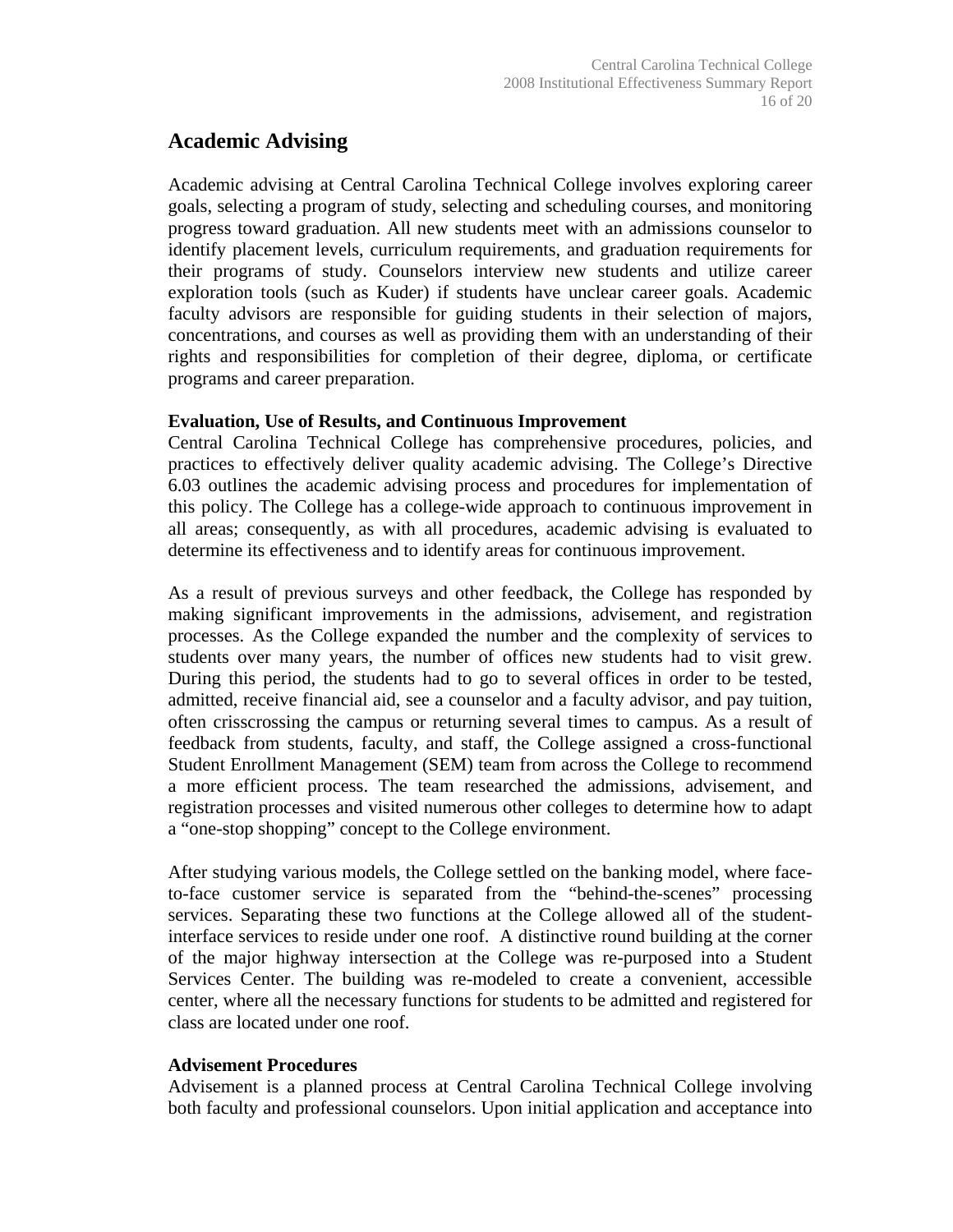the College, a student is advised regarding career opportunities, programs of study, and academic requirements by an admissions counselor or academic advisement specialist in the Office of Admissions and Counseling Services. Students who have already taken a placement test (such as SAT or ACT) are placed in appropriate courses; those who have not taken a placement test can take one on demand in the College's Testing Center and are then assigned to courses based on the test results.

Department Chairs and Program Managers provide the center with advisement sheets, which clearly outline the courses and prerequisites necessary to complete a program of study and the progression through each semester. Students are given a program plan and assigned an academic faculty advisor to assist them through their program. After placement into initial courses, students are given instruction on how to register themselves for courses. Computers are provided in the Center, where students can register themselves for courses under the guidance of Center personnel. They meet with the Financial Aid personnel and log on to the computers in the Center to fill out their form for financial aid (FAFSA). The goal is for all students to be registered for their first semester courses before they leave the building. Students are assigned to a program faculty advisor, who monitors their progress through their chosen program of study and serves as a mentor to the students.

The College has purchased and implemented a new Student Information Systems platform (Banner) and an electronic interface (Luminus), which allow students to interface directly with a computer to register for classes and immediately access their personal student information, such as their financial aid awards, unofficial transcripts, and academic standing. In the past students registered during an intense two-week, on-campus registration period. New students had to be admitted during one visit and then return during the specified registration period to sign up for classes. The course schedule is now posted online about six months prior to the start of the semester, allowing students to plan their schedules well in advance. New students can usually sign up for courses the same day they are admitted. Instead of an academic faculty advisor determining the students' course schedule during an office visit, students are able to set their schedules and register from their home computer or from any College computer. Academic faculty advisors also have a plethora of information about students at their fingertips and can counsel the students on their progress toward graduation. For example, advisors can monitor students' progress toward graduation and send an e-mail to a single student or all advisees at one time with important advisement and registration information. The College has also implemented an automated calling system to give students timely information by telephone about registration status and deadlines.

All students are encouraged to contact their academic faculty advisor prior to registration for the next semester. Advisors monitor the registration of all assigned advisees to ensure progress toward graduation. They work closely with other academic faculty, Financial Aid personnel, and other Student Affairs personnel for a seamless and successful transition from one semester to another. Academic faculty advisors and professional staff are assigned to the College's outreach locations to be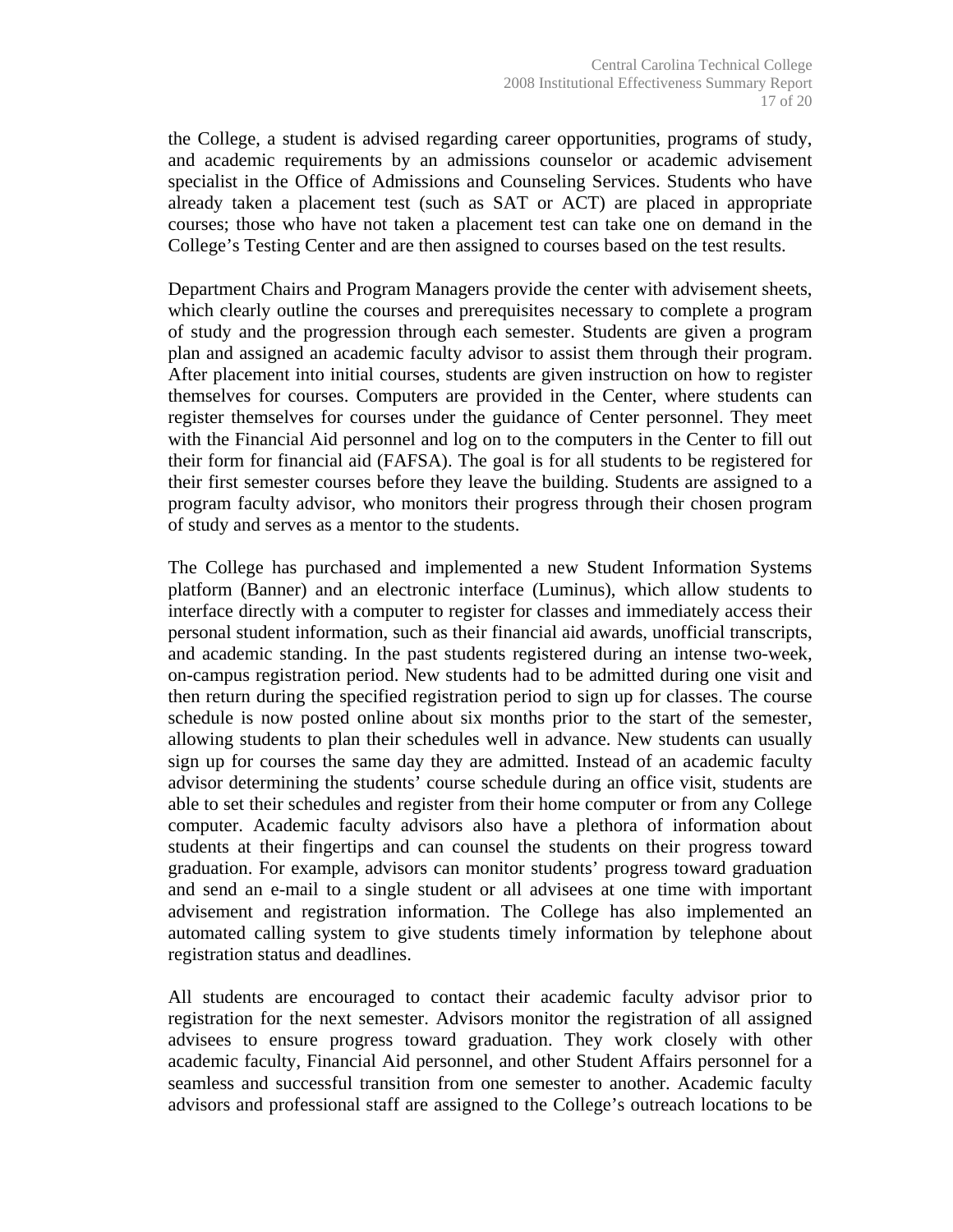available to assist students with academic advisement procedures and ensure consistency in advisement procedures at all locations.

Academic faculty advisors and professional staff are provided periodic training related to advisement and registration responsibilities. With the conversion to the new Banner platform, all faculty and staff received extensive hands-on training to become familiar with the available technology for student advisement and registration. All new faculty and staff receive an in-depth orientation to the advisement process, including a hands-on training session. This training is a required orientation for new faculty; and its content is reviewed, evaluated, and revised as necessary. This training is a component of on-going training sessions for all faculty and staff, and content is evaluated for continuous improvement by the participants.

At the beginning of each major semester (fall and spring), the College conducts an Advisement and Registration Critique in which all faculty and staff are invited to attend and identify strengths and areas of improvement regarding the advisement and registration processes. Students are also given a comprehensive Program and Services survey every spring, which evaluates faculty advisement and student services. Overall, the response to the changes the College has made regarding advisement and registration has been very positive from the perspective of students, faculty, staff, and administrative personnel. Students are able to be admitted, advised, and registered in a much shorter time frame without going from one building to another. Advisors can spend more time mentoring the students rather than entering schedules in the computer. Counselors feel more empowered to take care of multiple students' needs within a central location. Students are registering earlier, which allows the College to be much more responsive in opening new class sections in a timely manner, and communication between the College and the students is timely.

Currently, as part of the College's plan for continuous improvement, several groups on campus are looking for opportunities to balance the student autonomy in registering with ways to ensure all students are charting a clear path to graduation.

### **Transferability: Achievement of Students Transferring From Two-to Four-Year Institutions**

The College has been successful in accomplishing the migration of first-time undergraduate transfer students to South Carolina postsecondary institutions. The College works with students to effectively provide transfer opportunities and awareness for students who desire to complete a baccalaureate degree. College transfer events are hosted on the campus to increase awareness, and the AA and AS Departments have annual meetings with faculty and staff members from senior institutions to maintain communications relevant to transferability issues. The Performance Report for Fall 2007 on transfer students states that 80 full-time and 69 part-time students transferred to postsecondary institutions. Data provided by the CHE Transfer Academic Performance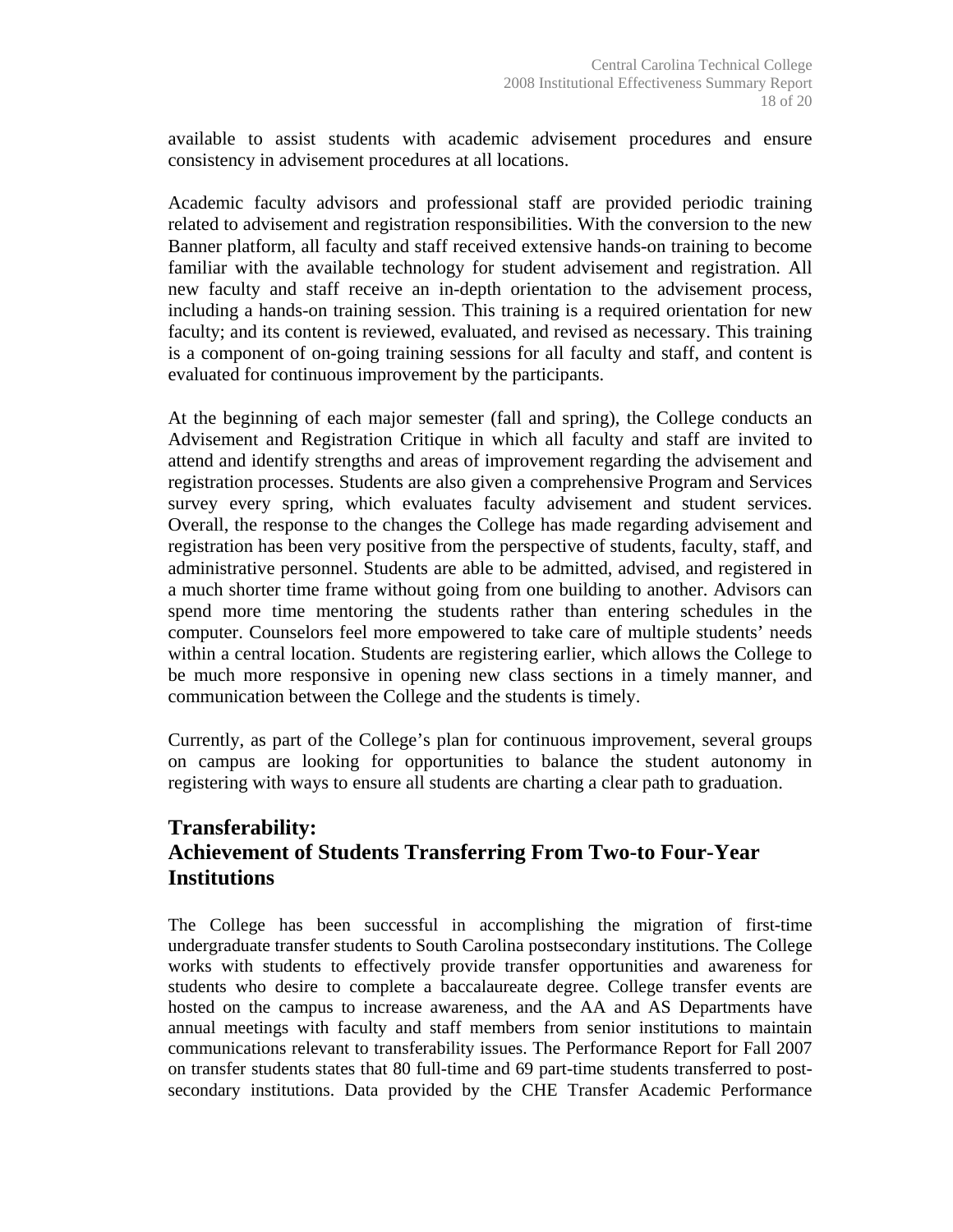Report for Fall Term 2007 also indicate that the Central Carolina transfer-in students are achieving GPAs comparable to the senior institutions first-time native students. Approximately 71 percent of the students who applied to senior state colleges were accepted and 67 percent of the students who were accepted actually enrolled. The data also reflect that some CCTC students are transferring prior to graduation. The Associate Degree in Arts and the Associate Degree in Science programs are an integral and important aspect of the College's mission to prepare graduates to pursue their educational objectives and assume leadership roles in local businesses and industries. The College will continue to assist students who wish to transfer and will continue tracking transfer students.

As part of its continuous improvement plan, Central Carolina Technical College is working with the University of South Carolina to support the Bridge Program to enhance the ease of transferability to a nearby state university. The College ensures that the "Regulations and Procedures for Transfer in Public Two-Year and Public Four-Year Institutions in South Carolina as Mandated by Act 137 of 1995" appears in the college catalog each year. Currently, the Statewide Articulation Agreement states that 86 courses are approved by the South Carolina Commission on Higher Education for transfer from two- to four-year public institutions. Central Carolina's faculty advisors monitor the progression of Associate in Arts and Associate in Science majors toward the completion of designated transfer courses.

### **Statement Concerning Amended SC 59-101**

#### **Providing a "technologically skilled workforce"**

*"In 2001, the SC Legislature amended SC 59-101 to include the following statement requiring all institutions to report: "Appropriate information relating to each institution's role and mission to include policies and procedures to ensure that academic programs support the economic development needs in the State by providing a technologically skilled workforce."* 

Central Carolina Technical College's role in providing the region with a technologically skilled workforce is reflected in its policies, programs, and practices. At the core of its mission statement, Central Carolina communicates its obligation to support the economic growth of the community by providing specialized training opportunities specifically designed for personal growth, economic development and an improved quality of life.

As evidenced in its mission statement and in Strategic Directions 5, 6 and 7 of the strategic plan, the College is committed to evaluating and revising its curricula to meet the needs of the workplace in collaboration with business, industry and other educational institutions. The commitment to workforce development is rooted in the College's practices as well as its policies and procedures.

The College has adopted a comprehensive Quality Enhancement Plan with objectives that specifically relate to bridging the "digital divide" by identifying program technology competencies for students and instructors. Clearly outlined benchmarks and measurements are used to ensure graduates possess the technology skills they need to meet the needs of business and industry. Immediately prior to graduation, the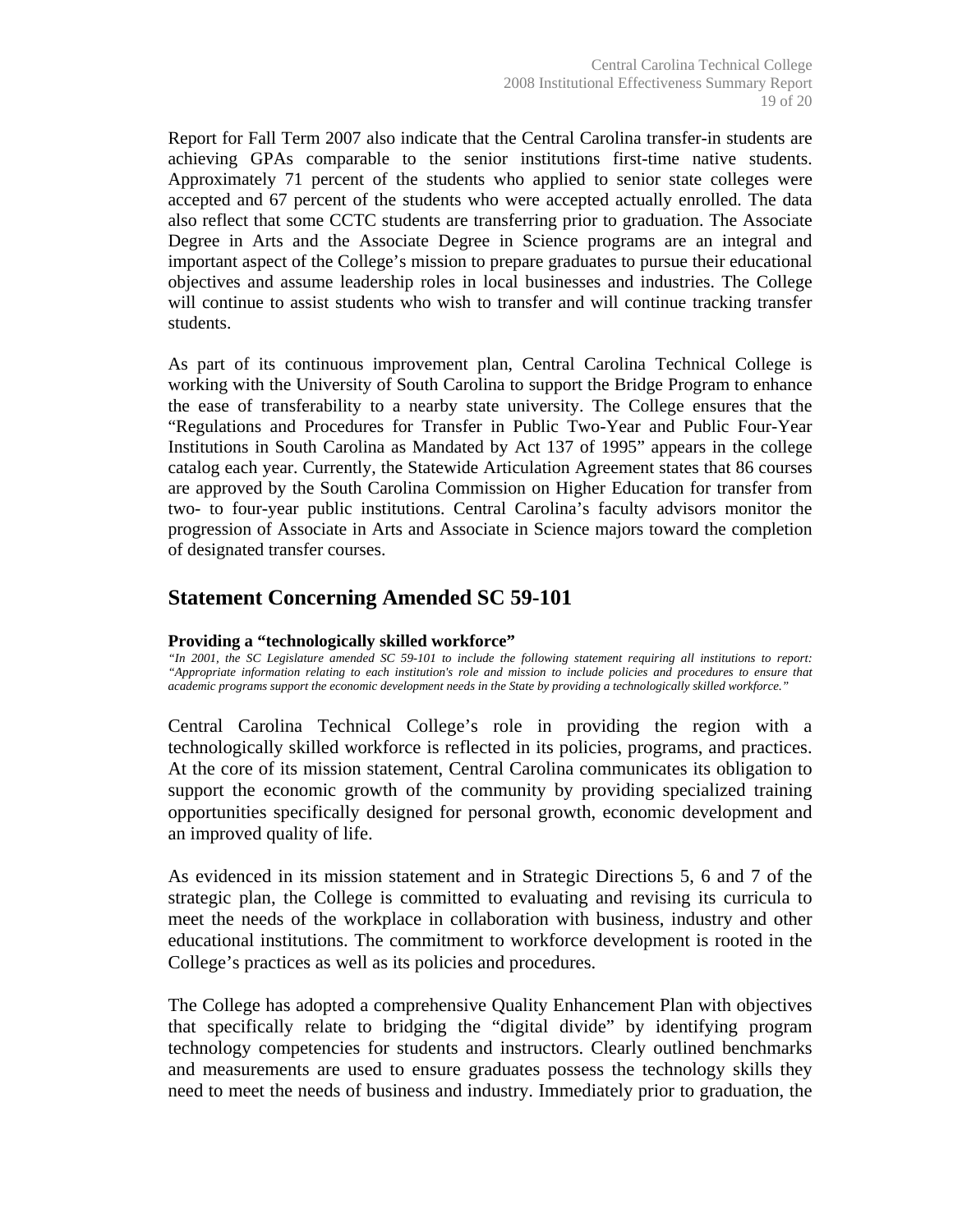college administers an exit exam to determine if students have mastered basic technology competencies necessary for the workplace.

Each academic program engages the work of its own program advisory committee, comprised of service area employers who review the program's current technology, curriculum content, and, as necessary, make recommendations for improvements. The direct input from these committees together with input gleaned from Central Carolina's Continuing Education division's partnerships assist the College in assuring that its programs are current and consistently adjusted to meet future economic development trends.

Through its various policies, procedures and practices, Central Carolina demonstrates its continuing commitment to academic programs that support the economic development needs of the State and supplies area employers with a technologically skilled workforce.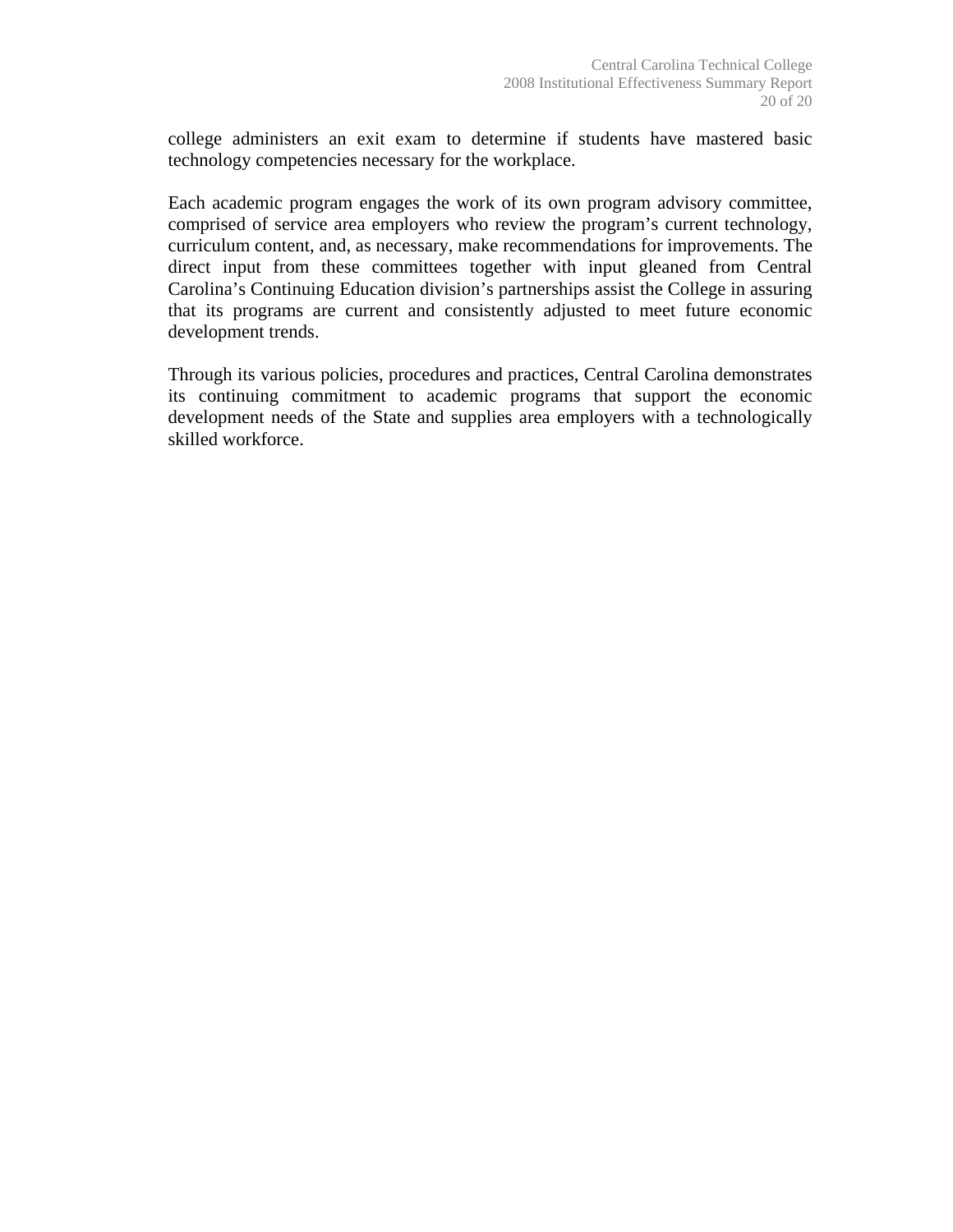### **INSTITUTIONAL EFFECTIVENESS TABLES**

#### **PROGRAMS ELIGIBLE FOR ACCREDITATION AND PROGRAMS ACCREDITED**

*Applicable to four- and two-year institutions Due August 1, 2008* 

This form includes a list of accrediting bodies for which one or more academic programs are currently accreditable in a South Carolina institution as reported on U.S. Department of Education FORM IPEDS-1C-1 (6-1-94) and/or have been approved by the Commission on Higher Education.

According to Section 59-101-350, the Commission is responsible for collecting "the number and percentage of accredited programs and the number and percentage of programs eligible for accreditation" from four- and two-year post-secondary institutions to be included in the annual report to the General Assembly. The Commission on Higher Education also uses this information as a base to fulfill requirements in Section 59-103-30 for performance funding to collect information on Instructional Quality by looking at the accreditation of degree-granting programs.

If your institution offers one or more programs listed in the Commission's current Inventory of Academic Degree Programs ([http://connect.che.sc.gov/AS400/Inven/Default.asp\)](http://connect.che.sc.gov/AS400/Inven/Default.asp) that is accreditable by one or more of the following agencies, you should complete the columns in the table that follows by placing an "x" in the box. For those agencies that **accredit individual programs within departments, please put the number of programs in parentheses beside the "x"**. An **accreditable** program is one that is eligible for accreditation, regardless of whether or not the institution chooses to pursue accreditation. An **accredited** program is one that has been granted **full** accreditation status by the appropriate accrediting agency.

The addition or deletion of an agency from this list is a prescribed process, administered through the Commission's Academic Affairs Division. If an agency is added to this list the date that it is added dictates when an accreditable program should be counted "against" the institution with regard to its full accreditation. The most recent agencies that have been added to the list have their corresponding dates listed so that institutions can better calculate the time frame for accreditation. Any agencies that appear on the list without a corresponding date should be understood to have appeared prior to May 1998. For a complete set of policies and procedures regarding this process, see the Commission's website at: [http://www.che400.state.sc.us/AcademicAffairs/Accreditation%20Guidelines.doc.](http://www.che400.state.sc.us/AcademicAffairs/Accreditation%20Guidelines.doc)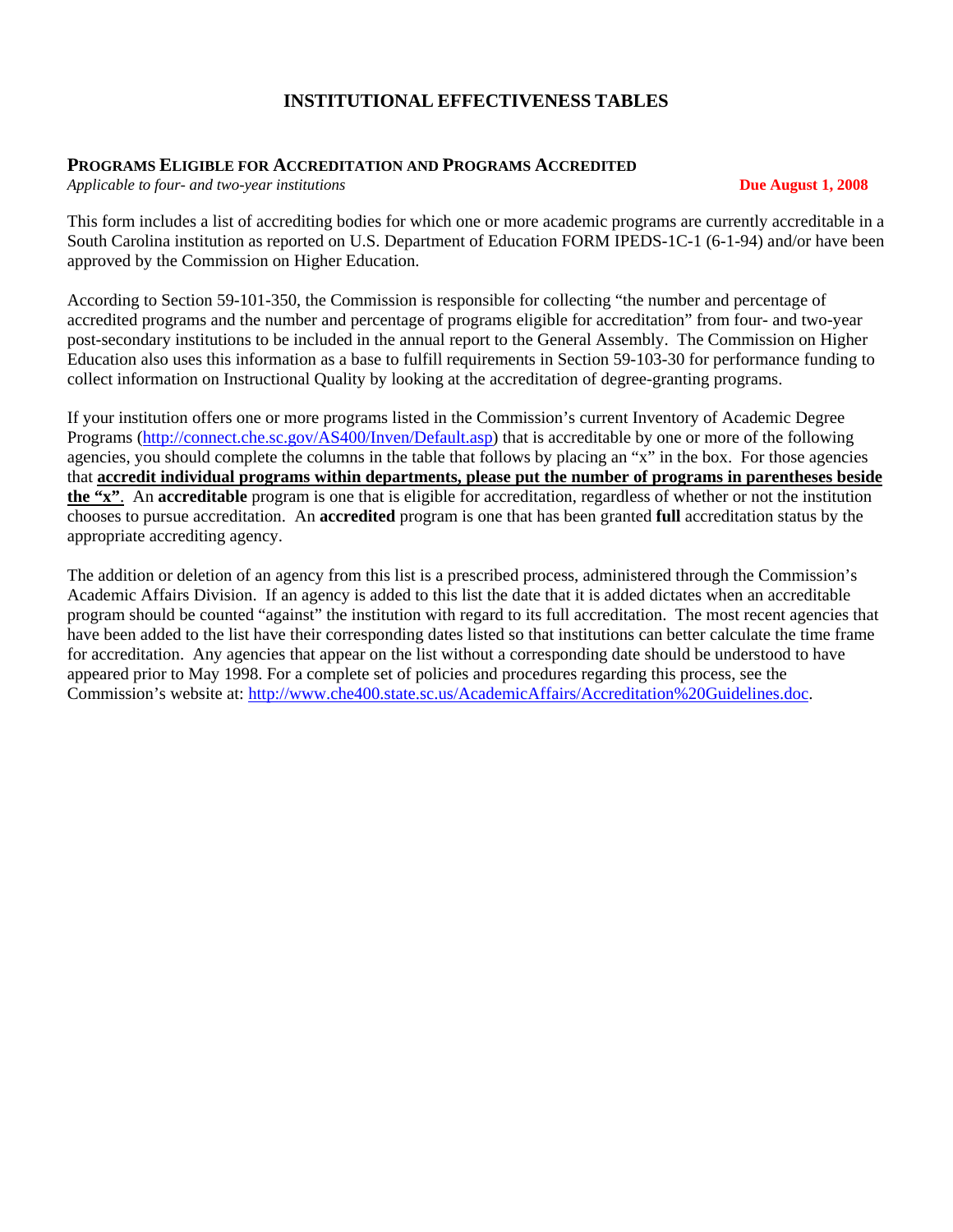**Institution: Central Carolina Technical College** 

*Please type institution name in box.* 

### **LIST OF NATIONAL INSTITUTIONAL AND SPECIALIZED ACCREDITING BODIES RECOGNIZED BY THE SOUTH CAROLINA COMMISSION ON HIGHER EDUCATION**

These agencies and areas may also be found on the CHE's website at: http://www.che.sc.gov/AcademicAffairs/Accrediting\_Agencies\_Recognized\_by\_CHE.htm

| <b>ACCREDITING AGENCIES AND AREAS</b>                                                                                        | Accreditable<br>Program | Fully<br>Accredited<br>Program | Year<br>program<br>added at<br><i>institution</i> | Details on Program<br>(if program not fully accredited-do not complete if fully<br>accredited)<br>Institution has<br>chosen NOT to<br>seek accreditation<br>for this program | Accreditation<br>Expected<br>(if known) | Date<br>agency/area<br>added to<br><b>CHE List</b> |
|------------------------------------------------------------------------------------------------------------------------------|-------------------------|--------------------------------|---------------------------------------------------|------------------------------------------------------------------------------------------------------------------------------------------------------------------------------|-----------------------------------------|----------------------------------------------------|
| American Assembly of Collegiate Schools of<br><b>Business - International Association for</b><br><b>Management Education</b> |                         |                                |                                                   | An institution may be accredited by the AACSB or the ACBSP                                                                                                                   |                                         |                                                    |
| Business (BUS)-Baccalaureate, Masters', and                                                                                  |                         |                                |                                                   |                                                                                                                                                                              |                                         |                                                    |
| Doctoral degree programs in business                                                                                         |                         |                                |                                                   |                                                                                                                                                                              |                                         |                                                    |
| administration and management                                                                                                |                         |                                |                                                   |                                                                                                                                                                              |                                         |                                                    |
| Business (BUSA)-Baccalaureate, Masters', and<br>Doctoral degree programs in accounting                                       |                         |                                |                                                   |                                                                                                                                                                              |                                         |                                                    |
| <b>ACCREDITING BOARD FOR ENGINEERING</b>                                                                                     |                         |                                |                                                   |                                                                                                                                                                              |                                         |                                                    |
| AND TECHNOLOGY, INC.                                                                                                         |                         |                                |                                                   |                                                                                                                                                                              |                                         |                                                    |
| Engineering (ENG)-Baccalaureate and                                                                                          |                         |                                |                                                   |                                                                                                                                                                              |                                         |                                                    |
| master's level programs in engineering                                                                                       |                         |                                |                                                   |                                                                                                                                                                              |                                         |                                                    |
| Engineering-related (ENGR) - Engineering                                                                                     |                         |                                |                                                   |                                                                                                                                                                              |                                         |                                                    |
| related programs at the baccalaureate level                                                                                  |                         |                                |                                                   |                                                                                                                                                                              |                                         |                                                    |
| Engineering Technology (ENGT) - Associate<br>and baccalaureate degree programs in<br>engineering technology                  | X                       | $\sf X$                        |                                                   |                                                                                                                                                                              |                                         |                                                    |
| <b>ACCREDITING COMMISSION ON EDUCATION</b><br>FOR HEALTH SERVICES ADMINISTRATION                                             |                         |                                |                                                   |                                                                                                                                                                              |                                         |                                                    |
| Health Services Administration HSA) Graduate                                                                                 |                         |                                |                                                   |                                                                                                                                                                              |                                         |                                                    |
| programs                                                                                                                     |                         |                                |                                                   |                                                                                                                                                                              |                                         |                                                    |
| ACCREDITING COUNCIL ON EDUCATION IN<br>JOURNALISM AND MASS COMMUNICATIONS                                                    |                         |                                |                                                   |                                                                                                                                                                              |                                         |                                                    |
| Journalism and Mass Communication                                                                                            |                         |                                |                                                   |                                                                                                                                                                              |                                         |                                                    |
| (JOUR) - Units within institutions offering                                                                                  |                         |                                |                                                   |                                                                                                                                                                              |                                         |                                                    |
| professional undergraduate and graduate                                                                                      |                         |                                |                                                   |                                                                                                                                                                              |                                         |                                                    |
| (master's) degree programs<br>AMERICAN ASSOCIATION FOR MARRIAGE                                                              |                         |                                |                                                   |                                                                                                                                                                              |                                         |                                                    |
| AND FAMILY THERAPY                                                                                                           |                         |                                |                                                   |                                                                                                                                                                              |                                         |                                                    |
| Marriage and Family Therapy (MFTC) - Clinical                                                                                |                         |                                |                                                   |                                                                                                                                                                              |                                         |                                                    |
| training programs                                                                                                            |                         |                                |                                                   |                                                                                                                                                                              |                                         |                                                    |
| Marriage and Family Therapy (MFTD) - Graduate                                                                                |                         |                                |                                                   |                                                                                                                                                                              |                                         |                                                    |
| degree programs                                                                                                              |                         |                                |                                                   |                                                                                                                                                                              |                                         |                                                    |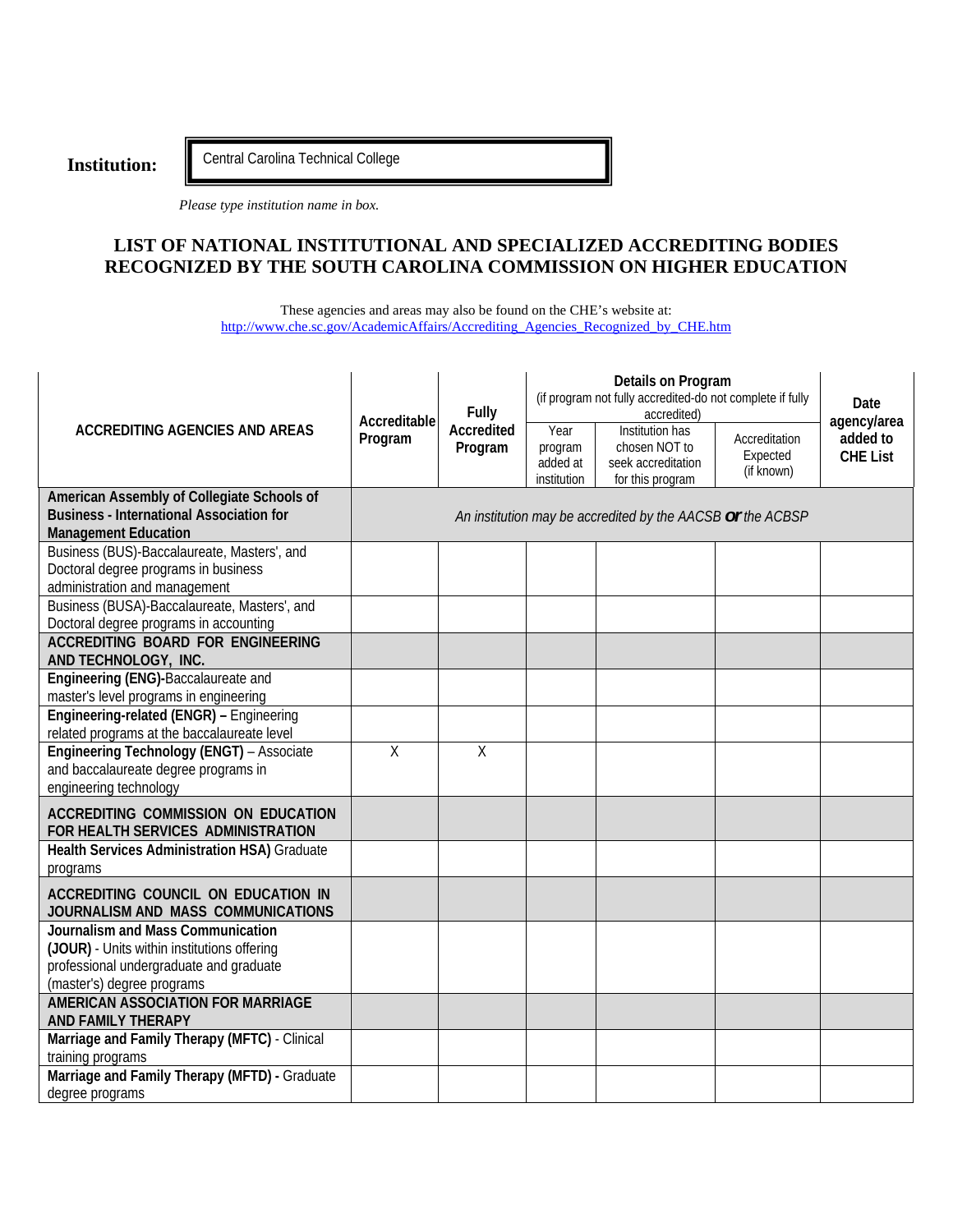|                                                                                                | Accreditable | <b>Fully</b>          | (if program not fully accredited-do not complete if fully | Date                                                                                      |                                         |                                            |
|------------------------------------------------------------------------------------------------|--------------|-----------------------|-----------------------------------------------------------|-------------------------------------------------------------------------------------------|-----------------------------------------|--------------------------------------------|
| <b>ACCREDITING AGENCIES AND AREAS</b>                                                          | Program      | Accredited<br>Program | Year<br>program<br>added at<br>institution                | accredited)<br>Institution has<br>chosen NOT to<br>seek accreditation<br>for this program | Accreditation<br>Expected<br>(if known) | agency/area<br>added to<br><b>CHE List</b> |
| AMERICAN ASSOCIATION OF FAMILY AND<br><b>CONSUMER SCIENCES (AAFCS)</b>                         |              |                       |                                                           |                                                                                           |                                         |                                            |
| Home Economics - Baccalaureate programs                                                        |              |                       |                                                           |                                                                                           |                                         |                                            |
| AMERICAN ASSOCIATION OF NURSE<br><b>ANESTHETISTS</b>                                           |              |                       |                                                           |                                                                                           |                                         |                                            |
| Nurse Anesthetists (ANEST) - Generic nurse<br>anesthesia education programs/schools            |              |                       |                                                           |                                                                                           |                                         |                                            |
| AMERICAN BAR ASSOCIATION                                                                       |              |                       |                                                           |                                                                                           |                                         |                                            |
| Law (LAW) - Professional schools                                                               |              |                       |                                                           |                                                                                           |                                         |                                            |
| AMERICAN BOARD OF FUNERAL SERVICE<br><b>EDUCATION</b>                                          |              |                       |                                                           |                                                                                           |                                         |                                            |
| <b>Funeral Service Education (FUSER)</b>                                                       |              |                       |                                                           |                                                                                           |                                         |                                            |
| Independent schools and collegiate                                                             |              |                       |                                                           |                                                                                           |                                         |                                            |
| departments                                                                                    |              |                       |                                                           |                                                                                           |                                         |                                            |
| AMERICAN COLLEGE OF NURSE MIDWIVES<br>Nurse Midwifery (MIDWF) - Basic certificate and          |              |                       |                                                           |                                                                                           |                                         |                                            |
| basic master's degree program                                                                  |              |                       |                                                           |                                                                                           |                                         |                                            |
| AMERICAN COUNCIL FOR CONSTRUCTION<br><b>EDUCATION</b>                                          |              |                       |                                                           |                                                                                           |                                         |                                            |
| <b>Construction Education (CONST)</b> - Baccalaureate                                          |              |                       |                                                           |                                                                                           |                                         |                                            |
| degree programs                                                                                |              |                       |                                                           |                                                                                           |                                         |                                            |
| AMERICAN COUNCIL ON PHARMACEUTICAL<br><b>EDUCATION</b>                                         |              |                       |                                                           |                                                                                           |                                         |                                            |
| Pharmacy (PHAR) - Professional degree programs                                                 |              |                       |                                                           |                                                                                           |                                         |                                            |
| AMERICAN COUNSELING ASSOCIATION                                                                |              |                       |                                                           |                                                                                           |                                         |                                            |
| Counseling - Masters and Doctoral level programs                                               |              |                       |                                                           |                                                                                           |                                         |                                            |
| AMERICAN CULINARY FEDERATION<br><b>EDUCATIONAL INSTITUTE</b>                                   |              |                       |                                                           |                                                                                           |                                         |                                            |
| Culinary Arts (CUL) - postsecondary programs                                                   |              |                       |                                                           |                                                                                           |                                         |                                            |
| which award certificates, diplomas, or associate<br>degrees in culinary arts and food services |              |                       |                                                           |                                                                                           |                                         |                                            |
| management                                                                                     |              |                       |                                                           |                                                                                           |                                         |                                            |
| AMERICAN DENTAL ASSOCIATION                                                                    |              |                       |                                                           |                                                                                           |                                         |                                            |
| Dental Assisting (DA)                                                                          |              |                       |                                                           |                                                                                           |                                         |                                            |
| Dental Hygiene (DH)                                                                            |              |                       |                                                           |                                                                                           |                                         |                                            |
| Dental Laboratory Technology (DT)                                                              |              |                       |                                                           |                                                                                           |                                         |                                            |
| Dentistry (DENT) - Programs leading to the D.D.S.                                              |              |                       |                                                           |                                                                                           |                                         |                                            |
| or D.M.D. degree advanced general dentistry and                                                |              |                       |                                                           |                                                                                           |                                         |                                            |
| specialty programs, and general practice residency<br>programs                                 |              |                       |                                                           |                                                                                           |                                         |                                            |
|                                                                                                |              |                       |                                                           |                                                                                           |                                         |                                            |
| AMERICAN DIETETIC ASSOCIATION, THE                                                             |              |                       |                                                           |                                                                                           |                                         |                                            |
| Dietetics (DIET) - Coordinated undergraduate<br>programs                                       |              |                       |                                                           |                                                                                           |                                         |                                            |
| Dietetics (DIETI) - Post baccalaureate internship                                              |              |                       |                                                           |                                                                                           |                                         |                                            |
| programs                                                                                       |              |                       |                                                           |                                                                                           |                                         |                                            |
|                                                                                                |              |                       |                                                           |                                                                                           |                                         |                                            |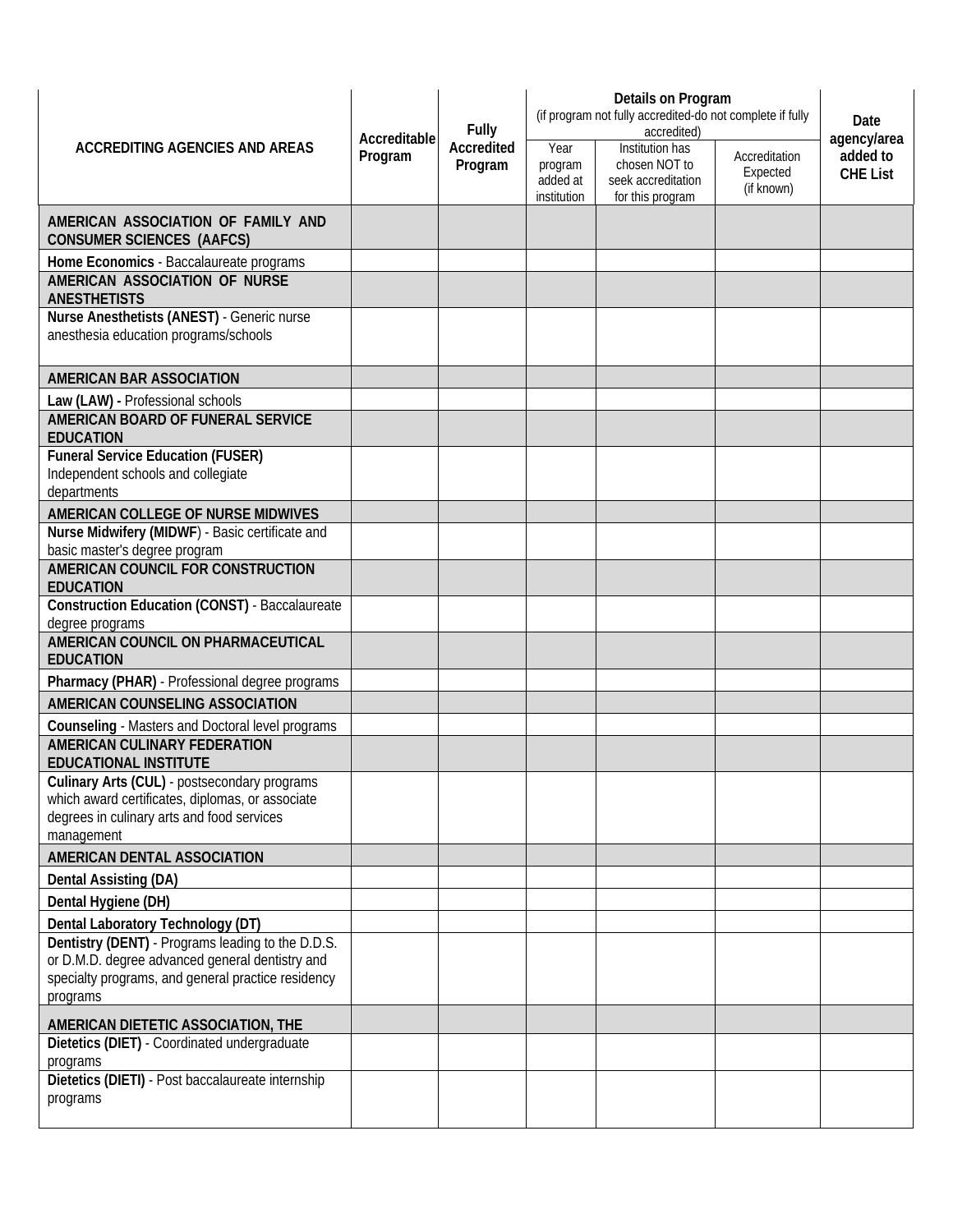|                                                                                                                                                               | Accreditable | <b>Fully</b>          |                                            | Details on Program<br>(if program not fully accredited-do not complete if fully<br>accredited) |                                         | Date                                       |
|---------------------------------------------------------------------------------------------------------------------------------------------------------------|--------------|-----------------------|--------------------------------------------|------------------------------------------------------------------------------------------------|-----------------------------------------|--------------------------------------------|
| <b>ACCREDITING AGENCIES AND AREAS</b>                                                                                                                         | Program      | Accredited<br>Program | Year<br>program<br>added at<br>institution | Institution has<br>chosen NOT to<br>seek accreditation<br>for this program                     | Accreditation<br>Expected<br>(if known) | agency/area<br>added to<br><b>CHE List</b> |
| AMERICAN LIBRARY ASSOCIATION                                                                                                                                  |              |                       |                                            |                                                                                                |                                         |                                            |
| Librarianship (LIB) - master's program leading to<br>the first professional degree                                                                            |              |                       |                                            |                                                                                                |                                         |                                            |
| AMERICAN MEDICAL ASSOCIATION COUNCIL<br>ON MEDICALEDUCATION AND ASSOCIATION<br>OF AMERICAN MEDICAL COLLEGES, LIAISON<br><b>COMMITTEE ON MEDICAL EDUCATION</b> |              |                       |                                            |                                                                                                |                                         |                                            |
| Medicine (MED) - Programs leading to the M.D.<br>M.D. degree                                                                                                  |              |                       |                                            |                                                                                                |                                         |                                            |
| AMERICAN OCCUPATIONAL THERAPY<br><b>ASSOCIATION</b>                                                                                                           |              |                       |                                            |                                                                                                |                                         |                                            |
| Occupational Therapist (OT)                                                                                                                                   |              |                       |                                            |                                                                                                |                                         |                                            |
| <b>Occupational Therapy Assistant (OTA)</b>                                                                                                                   |              |                       |                                            |                                                                                                |                                         |                                            |
| AMERICAN PHYSICAL THERAPY ASSOCIATION                                                                                                                         |              |                       |                                            |                                                                                                |                                         |                                            |
| Physical Therapy (PTAA) - Programs for the<br>physical therapist assistant                                                                                    |              |                       |                                            |                                                                                                |                                         |                                            |
| Physical Therapy (PTA) - Professional programs<br>for the physical therapist                                                                                  |              |                       |                                            |                                                                                                |                                         |                                            |
| AMERICAN PSYCHOLOGICAL ASSOCIATION                                                                                                                            |              |                       |                                            |                                                                                                |                                         |                                            |
|                                                                                                                                                               |              |                       |                                            |                                                                                                |                                         |                                            |
| Clinical Psychology (CLPSY) - Doctoral programs<br>Counseling Psychology (COPSY) - Doctoral<br>programs                                                       |              |                       |                                            |                                                                                                |                                         |                                            |
| Professional Psychology (IPSY) - Predoctoral<br>internship programs                                                                                           |              |                       |                                            |                                                                                                |                                         |                                            |
| Professional/Scientific Psychology (PSPSY) -<br>Doctoral programs                                                                                             |              |                       |                                            |                                                                                                |                                         |                                            |
| School Psychology (SCPSY)B - Doctoral<br>programs                                                                                                             |              |                       |                                            |                                                                                                |                                         |                                            |
| AMERICAN SOCIETY OF LANDSCAPE<br><b>ARCHITECTS</b>                                                                                                            |              |                       |                                            |                                                                                                |                                         |                                            |
| Landscape Architecture (LSAR) - Baccalaureate<br>and master's programs leading to the first<br>professional degree                                            |              |                       |                                            |                                                                                                |                                         |                                            |
| AMERICAN SPEECH-LANGUAGE-HEARING<br><b>ASSOCIATION</b>                                                                                                        |              |                       |                                            |                                                                                                |                                         |                                            |
| Audiology (AUD) - Graduate degree programs<br>Speech-Language Pathology (SP) - Graduate<br>degree programs                                                    |              |                       |                                            |                                                                                                |                                         |                                            |
| AMERICAN VETERINARY MEDICAL<br><b>ASSOCIATION</b>                                                                                                             |              |                       |                                            |                                                                                                |                                         | 5/1998                                     |
| Veterinary Medicine - Programs leading to a<br>D.V.M. or D.M.V. degree                                                                                        |              |                       |                                            |                                                                                                |                                         | 5/1998                                     |
| Veterinary Technology - Programs leading to the<br>Associate's degree                                                                                         |              |                       |                                            |                                                                                                |                                         |                                            |
| <b>ASSOCIATION OF COLLEGIATE BUSINESS</b><br><b>SCHOOLS AND PROGRAMS</b>                                                                                      |              |                       |                                            | An institution may be accredited by the ACBSP or the AACSB                                     |                                         |                                            |
| Business (BUAD) - Associate degree programs in<br>business and business-related fields                                                                        | 4            | 4                     |                                            |                                                                                                |                                         |                                            |
| <b>Business (BUBD)</b> - Baccalaureate degree                                                                                                                 |              |                       |                                            |                                                                                                |                                         |                                            |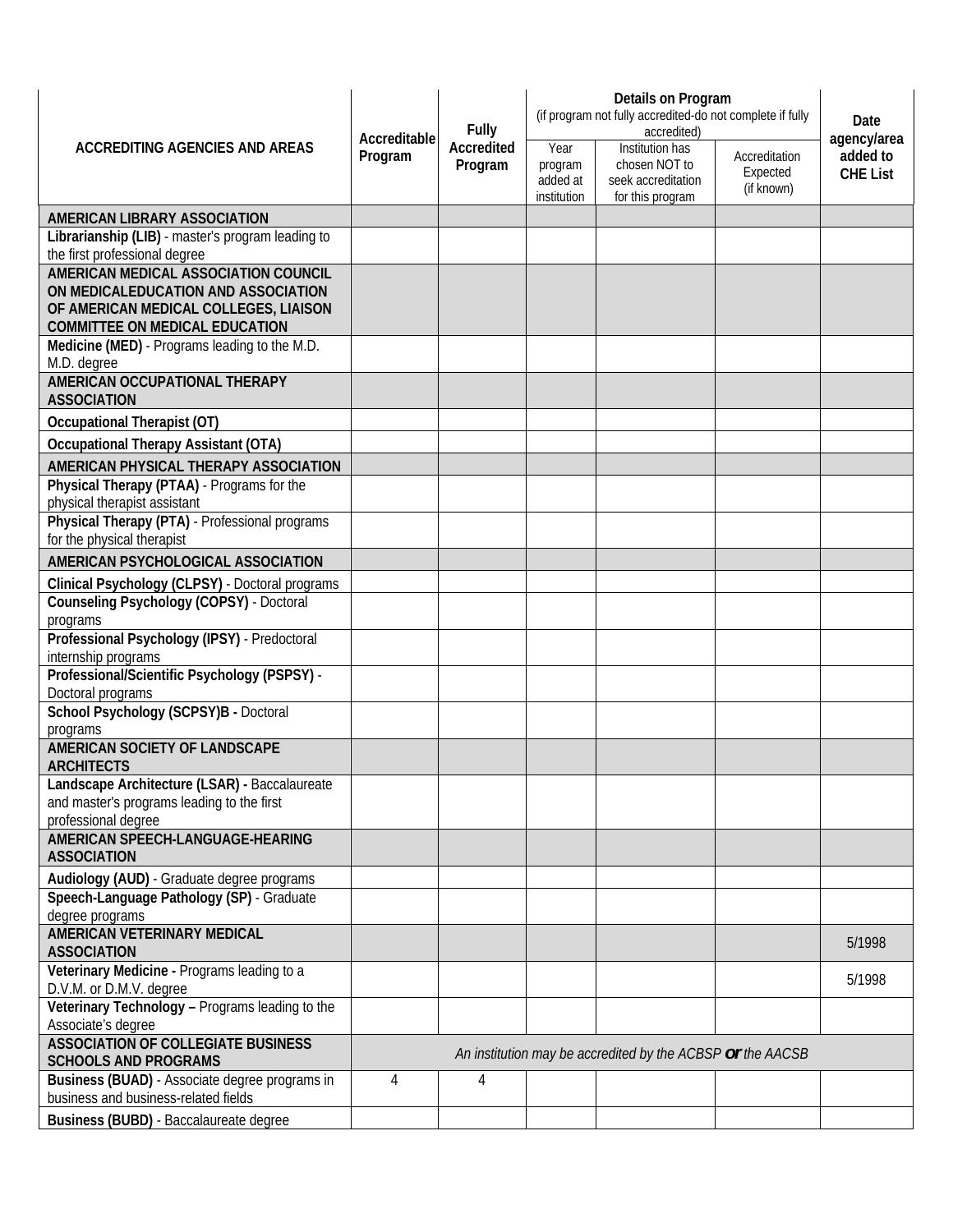|                                                                                                                                                                                                                                                                    |                         | <b>Fully</b>          |                                            | Details on Program<br>(if program not fully accredited-do not complete if fully<br>accredited) |                                         | Date                                       |
|--------------------------------------------------------------------------------------------------------------------------------------------------------------------------------------------------------------------------------------------------------------------|-------------------------|-----------------------|--------------------------------------------|------------------------------------------------------------------------------------------------|-----------------------------------------|--------------------------------------------|
| <b>ACCREDITING AGENCIES AND AREAS</b>                                                                                                                                                                                                                              | Accreditable<br>Program | Accredited<br>Program | Year<br>program<br>added at<br>institution | Institution has<br>chosen NOT to<br>seek accreditation<br>for this program                     | Accreditation<br>Expected<br>(if known) | agency/area<br>added to<br><b>CHE List</b> |
| programs in business and business-related fields                                                                                                                                                                                                                   |                         |                       |                                            |                                                                                                |                                         |                                            |
| Business (BUMD) - Master degree programs in<br>business and business-related fields                                                                                                                                                                                |                         |                       |                                            |                                                                                                |                                         |                                            |
| <b>COMMISSION ON ACCREDITATION OF ALLIED</b><br><b>HEALTH EDUCATION PROGRAMS</b>                                                                                                                                                                                   |                         |                       |                                            |                                                                                                |                                         |                                            |
| Cytotechnologist (CYTO)                                                                                                                                                                                                                                            |                         |                       |                                            |                                                                                                |                                         |                                            |
| Diagnostic Medical Sonographer (DMS)                                                                                                                                                                                                                               |                         |                       |                                            |                                                                                                |                                         |                                            |
| Electroneurodiagnostic Technologist (ENDT)<br><b>Emergency Medical Technician-Paramedic</b><br>(EMTP)                                                                                                                                                              |                         |                       |                                            |                                                                                                |                                         |                                            |
| Histologic Technician/Technologist (HT)                                                                                                                                                                                                                            |                         |                       |                                            |                                                                                                |                                         |                                            |
| Joint Review Committee - Athletic Training<br>$(JRC-AT)$                                                                                                                                                                                                           |                         |                       |                                            |                                                                                                |                                         | 11/1999                                    |
| <b>Medical Assistant (MA)</b>                                                                                                                                                                                                                                      | Χ                       | $\mathsf X$           |                                            |                                                                                                |                                         |                                            |
| Medical Records Administrator (MRA)                                                                                                                                                                                                                                |                         |                       |                                            |                                                                                                |                                         |                                            |
| <b>Ophthalmic Medical Assistant (OMA)</b>                                                                                                                                                                                                                          |                         |                       |                                            |                                                                                                |                                         |                                            |
| Perfusionist (PERF)                                                                                                                                                                                                                                                |                         |                       |                                            |                                                                                                |                                         |                                            |
| Physician Assistant (PA) - Assistant to the<br>primary care physician                                                                                                                                                                                              |                         |                       |                                            |                                                                                                |                                         |                                            |
| <b>Respiratory Therapist (REST)</b>                                                                                                                                                                                                                                |                         |                       |                                            |                                                                                                |                                         |                                            |
| Respiratory Therapy Technician (RESTT)                                                                                                                                                                                                                             |                         |                       |                                            |                                                                                                |                                         |                                            |
| Specialist in Blood Bank Technology (SBBT)                                                                                                                                                                                                                         |                         |                       |                                            |                                                                                                |                                         |                                            |
| Surgeon's Assistant (SA)                                                                                                                                                                                                                                           |                         |                       |                                            |                                                                                                |                                         |                                            |
| Surgical Technologist (ST)                                                                                                                                                                                                                                         | Χ                       | X                     |                                            |                                                                                                |                                         |                                            |
| <b>COMMISSION ON COLLEGIATE NURSING</b><br><b>EDUCATION (CCNE)</b>                                                                                                                                                                                                 |                         |                       |                                            |                                                                                                |                                         | 11/1999                                    |
| Nursing - Baccalaureate-degree nursing education<br>programs                                                                                                                                                                                                       |                         |                       |                                            |                                                                                                |                                         | 11/1999                                    |
| Nursing - Graduate-degree nursing education<br>programs                                                                                                                                                                                                            |                         |                       |                                            |                                                                                                |                                         | 11/1999                                    |
| <b>COMMISSION ON OPTICIANRY</b><br><b>ACCREDITATION</b>                                                                                                                                                                                                            |                         |                       |                                            |                                                                                                |                                         |                                            |
| Opticianry (OPLT) - 1-year programs for the<br>ophthalmic laboratory technician                                                                                                                                                                                    |                         |                       |                                            |                                                                                                |                                         |                                            |
| Opticianry (OPD) - 2-year programs for the<br>ophthalmic dispenser                                                                                                                                                                                                 |                         |                       |                                            |                                                                                                |                                         |                                            |
| <b>COMPUTING SCIENCE ACCREDITATION</b><br><b>BOARD, INC.</b>                                                                                                                                                                                                       |                         |                       |                                            |                                                                                                |                                         |                                            |
| Computer Science (COMP) - Baccalaureate<br>programs in computer science                                                                                                                                                                                            |                         |                       |                                            |                                                                                                |                                         |                                            |
| <b>COUNCIL FOR ACCREDITATION OF</b><br>COUNSELING AND RELATED EDUCATION<br><b>PROGRAMS (CACREP)</b>                                                                                                                                                                |                         |                       |                                            |                                                                                                |                                         | 5/1998                                     |
| Masters degree programs to prepare individuals for<br>community counseling, mental health counseling,<br>marriage and family counseling, school counseling,<br>student affairs practice in higher education, and<br>Doctoral-level programs in counselor education |                         |                       |                                            |                                                                                                |                                         | 5/1998                                     |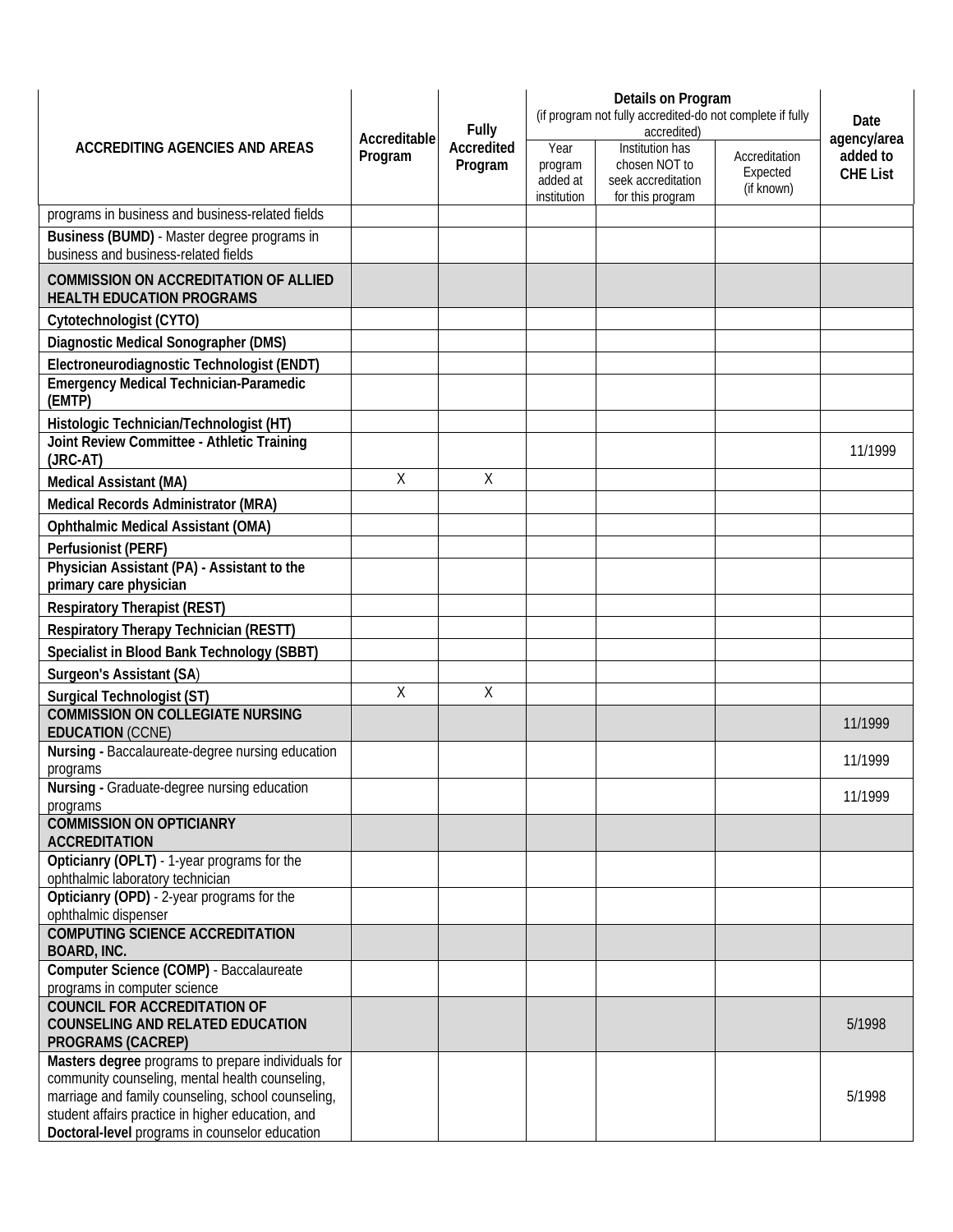|                                                                                                                                                                                                                                                                                   |                         | Fully                 |                                            | Details on Program<br>(if program not fully accredited-do not complete if fully<br>accredited) |                                         | Date                                       |
|-----------------------------------------------------------------------------------------------------------------------------------------------------------------------------------------------------------------------------------------------------------------------------------|-------------------------|-----------------------|--------------------------------------------|------------------------------------------------------------------------------------------------|-----------------------------------------|--------------------------------------------|
| <b>ACCREDITING AGENCIES AND AREAS</b>                                                                                                                                                                                                                                             | Accreditable<br>Program | Accredited<br>Program | Year<br>program<br>added at<br>institution | Institution has<br>chosen NOT to<br>seek accreditation<br>for this program                     | Accreditation<br>Expected<br>(if known) | agency/area<br>added to<br><b>CHE List</b> |
| and supervision.                                                                                                                                                                                                                                                                  |                         |                       |                                            |                                                                                                |                                         |                                            |
| <b>COUNCIL ON EDUCATION FOR PUBLIC</b><br><b>HEALTH</b>                                                                                                                                                                                                                           |                         |                       |                                            |                                                                                                |                                         |                                            |
| <b>Community Health Education (CHE) - Graduate</b><br>programs offered outside schools of public health                                                                                                                                                                           |                         |                       |                                            |                                                                                                |                                         |                                            |
| <b>Community Health/Preventative Medicine</b><br>(CHPM) - Graduate programs offered outside<br>schools of public health                                                                                                                                                           |                         |                       |                                            |                                                                                                |                                         |                                            |
| Public Health (PH) - Graduate schools of public<br>health                                                                                                                                                                                                                         |                         |                       |                                            |                                                                                                |                                         |                                            |
| <b>COUNCIL ON REHABILITATION EDUCATION</b><br>(CORE)                                                                                                                                                                                                                              |                         |                       |                                            |                                                                                                |                                         | 9/1999                                     |
| <b>Rehabilitation Counseling</b>                                                                                                                                                                                                                                                  |                         |                       |                                            |                                                                                                |                                         | 9/1999                                     |
| COUNCIL ON SOCIAL WORK EDUCATION                                                                                                                                                                                                                                                  |                         |                       |                                            |                                                                                                |                                         |                                            |
| Social Work (SW) - Baccalaureate and master's<br>degree programs                                                                                                                                                                                                                  |                         |                       |                                            |                                                                                                |                                         |                                            |
| <b>FOUNDATION FOR INTERIOR DESIGN</b><br><b>EDUCATION RESEARCH</b>                                                                                                                                                                                                                |                         |                       |                                            |                                                                                                |                                         |                                            |
| Interior Design (FIDER) - 2-year pre-professional<br>assistant level programs(certificate and associate<br>degree); first professional degree level programs<br>(master's and baccalaureate degrees and 3-year<br>certificate); and post professional master's degree<br>programs |                         |                       |                                            |                                                                                                |                                         |                                            |
| JOINT REVIEW COMMITTEE ON EDUCATION<br>IN RADIOLOGIC TECHNOLOGY                                                                                                                                                                                                                   |                         |                       |                                            |                                                                                                |                                         |                                            |
| Radiologic Technology (RAD) - Programs for<br>radiographers (Diploma, associate, baccalaureate<br>programs)                                                                                                                                                                       |                         |                       |                                            |                                                                                                |                                         |                                            |
| Radiologic Technology (RADTT) - Programs for<br>radiation therapists (Diploma, associate,<br>baccalaureate programs)                                                                                                                                                              |                         |                       |                                            |                                                                                                |                                         |                                            |
| JOINT REVIEW COMMITTEE ON EDUCATIONAL<br>PROGRAMS IN NUCLEAR MEDICINE<br><b>TECHNOLOGY</b>                                                                                                                                                                                        |                         |                       |                                            |                                                                                                |                                         |                                            |
| Nuclear Medicine Technologist (NMT) - Programs<br>for the nuclear medicine technologist                                                                                                                                                                                           |                         |                       |                                            |                                                                                                |                                         |                                            |
| NATIONAL ACCREDITING AGENCY FOR<br><b>CLINICAL LABORATORY SCIENCES</b>                                                                                                                                                                                                            |                         |                       |                                            |                                                                                                |                                         |                                            |
| <b>Clinical Laboratory Technician/Medical</b><br>Laboratory Technician (MLTC) - Certificate<br>program                                                                                                                                                                            |                         |                       |                                            |                                                                                                |                                         |                                            |
| <b>Clinical Laboratory Technician/Medical</b><br>Laboratory Technician (MLTAD) - Associate's<br>degree                                                                                                                                                                            |                         |                       |                                            |                                                                                                |                                         |                                            |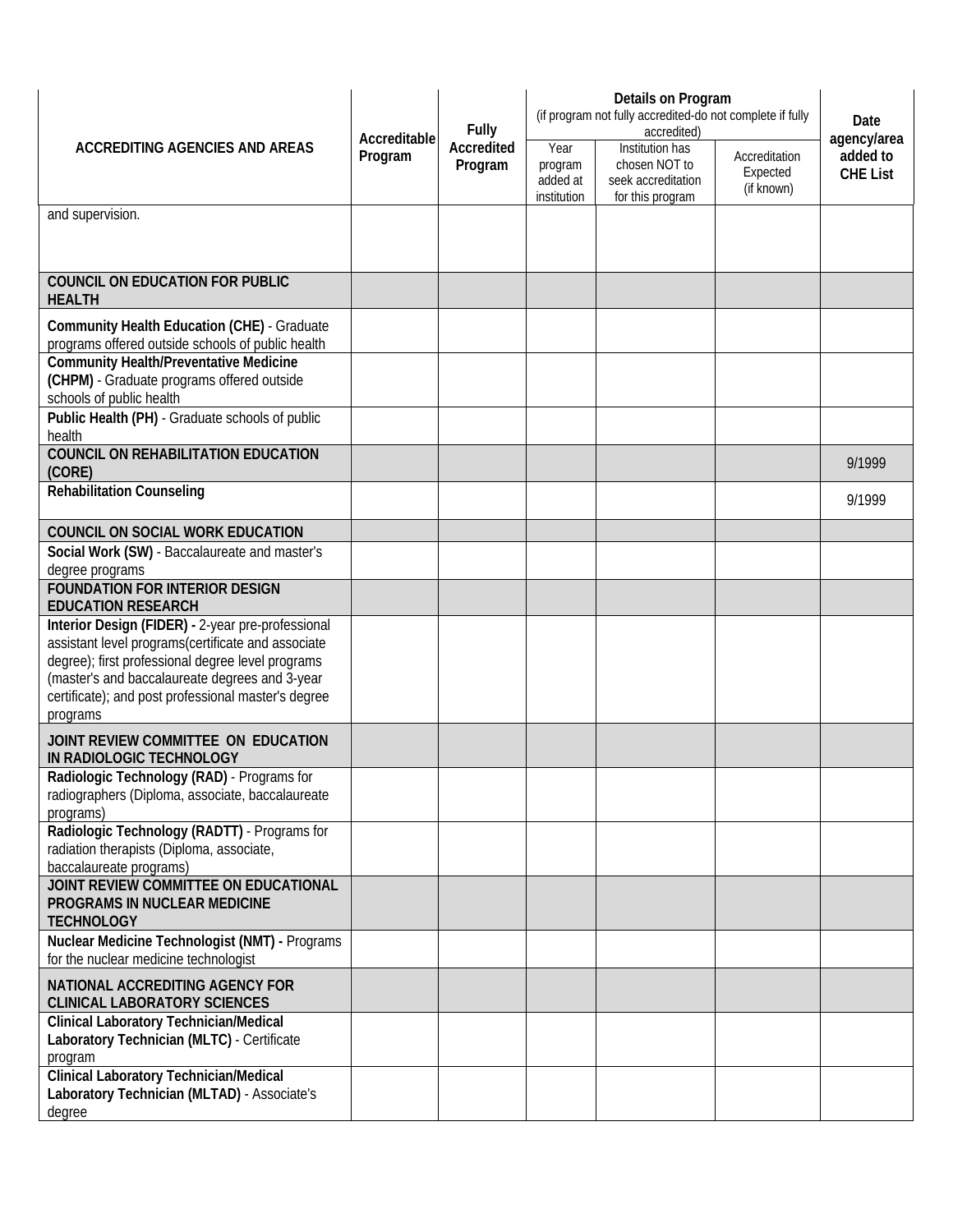|                                                                                                                                                                              |                         | Fully                 |                                            | Details on Program<br>(if program not fully accredited-do not complete if fully<br>accredited) |                                         | Date                                       |
|------------------------------------------------------------------------------------------------------------------------------------------------------------------------------|-------------------------|-----------------------|--------------------------------------------|------------------------------------------------------------------------------------------------|-----------------------------------------|--------------------------------------------|
| <b>ACCREDITING AGENCIES AND AREAS</b>                                                                                                                                        | Accreditable<br>Program | Accredited<br>Program | Year<br>program<br>added at<br>institution | Institution has<br>chosen NOT to<br>seek accreditation<br>for this program                     | Accreditation<br>Expected<br>(if known) | agency/area<br>added to<br><b>CHE List</b> |
| <b>Clinical Laboratory Science/Medical Technology</b><br>(MT) - Professional programs (Baccalaureate and<br>master's level)                                                  |                         |                       |                                            |                                                                                                |                                         |                                            |
| NATIONAL ACCREDITING COMMISSION OF<br><b>COSMETOLOGY ARTS AND SCIENCES</b>                                                                                                   |                         |                       |                                            |                                                                                                |                                         |                                            |
| Cosmetology (COSME) - Postsecondary schools<br>and departments of cosmetology arts & sciences<br>NATIONAL ARCHITECTURAL ACCREDITING<br><b>BOARD, INC.</b>                    |                         |                       |                                            |                                                                                                |                                         |                                            |
| Architecture (ARCH) - first professional degree<br>programs                                                                                                                  |                         |                       |                                            |                                                                                                |                                         |                                            |
| <b>NATIONAL ASSOCIATION OF INDUSTRIAL</b><br><b>TECHNOLOGY</b>                                                                                                               |                         |                       |                                            |                                                                                                |                                         |                                            |
| Industrial Technology (INDT) - Baccalaureate<br>degree programs<br>NATIONAL ASSOCIATION OF SCHOOLS OF<br><b>ART AND DESIGN</b>                                               |                         |                       |                                            |                                                                                                |                                         |                                            |
| Art & Design (ART) - Degree-granting schools and<br>departments and nondegree-granting schools                                                                               |                         |                       |                                            |                                                                                                |                                         |                                            |
| NATIONAL ASSOCIATION OF SCHOOLS OF<br><b>DANCE</b>                                                                                                                           |                         |                       |                                            |                                                                                                |                                         |                                            |
| Dance (DANCE) - Institutions and units within<br>institutions offering degree-granting and nondegree-<br>granting programs                                                   |                         |                       |                                            |                                                                                                |                                         |                                            |
| NATIONAL ASSOCIATION OF SCHOOLS OF<br><b>MUSIC</b>                                                                                                                           |                         |                       |                                            |                                                                                                |                                         |                                            |
| Music (MUS) - Baccalaureate and graduate degree<br>programs                                                                                                                  |                         |                       |                                            |                                                                                                |                                         |                                            |
| Music (MUSA) - Community and junior college<br>programs                                                                                                                      |                         |                       |                                            |                                                                                                |                                         |                                            |
| Music (MUSN) - Nondegree programs                                                                                                                                            |                         |                       |                                            |                                                                                                |                                         |                                            |
| NATIONAL ASSOCIATION OF SCHOOLS OF<br>PUBLIC AFFAIRS AND ADMINISTRATION                                                                                                      |                         |                       |                                            |                                                                                                |                                         |                                            |
| Masters of Public Administraton (MPA)<br>NATIONAL ASSOCIATION OF SCHOOLS OF                                                                                                  |                         |                       |                                            |                                                                                                |                                         | 7/2002                                     |
| <b>THEATER</b><br>Theater (THEA) - Institutions and units within                                                                                                             |                         |                       |                                            |                                                                                                |                                         |                                            |
| institutions offering degree-granting and/or<br>nondegree-granting programs                                                                                                  |                         |                       |                                            |                                                                                                |                                         |                                            |
| NATIONAL COUNCIL FOR ACCREDITATION OF<br><b>TEACHER EDUCATION</b>                                                                                                            |                         |                       |                                            |                                                                                                |                                         |                                            |
| Teacher Education (TED) - Baccalaureate and<br>graduate programs for the preparation of teachers<br>and other professional personnel for elementary<br>and secondary schools |                         |                       |                                            |                                                                                                |                                         |                                            |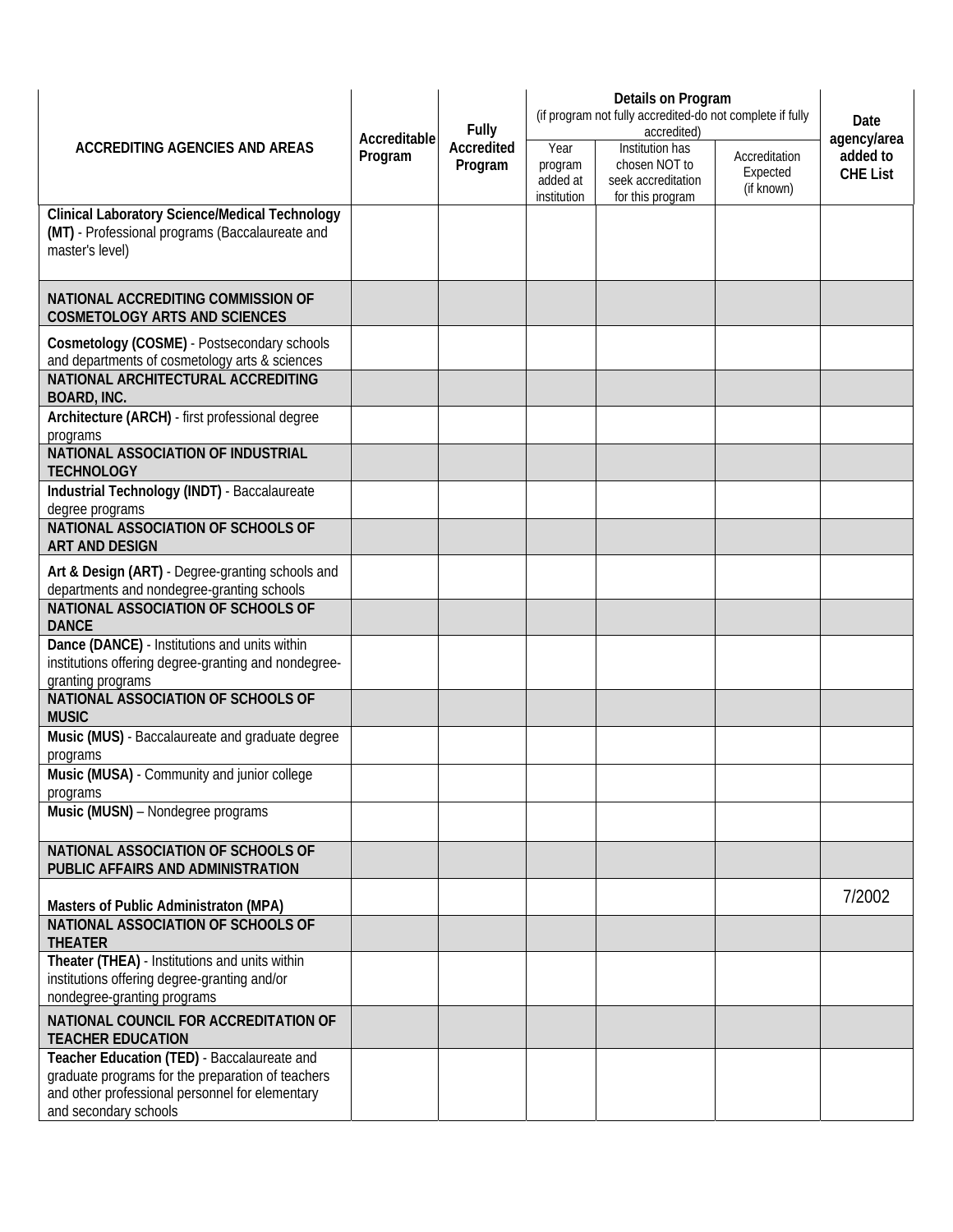| ACCREDITING AGENCIES AND AREAS                                                           | Accreditable | Fully                 | (if program not fully accredited-do not complete if fully | Date<br>agency/area                                                        |                                         |                             |
|------------------------------------------------------------------------------------------|--------------|-----------------------|-----------------------------------------------------------|----------------------------------------------------------------------------|-----------------------------------------|-----------------------------|
|                                                                                          | Program      | Accredited<br>Program | Year<br>program<br>added at<br><i>institution</i>         | Institution has<br>chosen NOT to<br>seek accreditation<br>for this program | Accreditation<br>Expected<br>(if known) | added to<br><b>CHE List</b> |
| NATIONAL LEAGUE FOR NURSING, INC                                                         |              |                       |                                                           |                                                                            |                                         |                             |
| Nursing (PNUR) - Practical nursing programs                                              | X            | X                     |                                                           |                                                                            |                                         |                             |
| Nursing (ADNUR) - Associate degree programs                                              | X            | X                     |                                                           |                                                                            |                                         |                             |
| Nursing (DNUR) - Diploma programs                                                        |              |                       |                                                           |                                                                            |                                         |                             |
| Nursing (NUR) - Baccalaureate and higher degree<br>programs                              |              |                       |                                                           |                                                                            |                                         |                             |
| SOCIETY OF AMERICAN FORESTERS                                                            |              |                       |                                                           |                                                                            |                                         |                             |
| Forestry (FOR) - Programs leading to a bachelor's<br>or higher first professional degree |              |                       |                                                           |                                                                            |                                         |                             |

**Total** \_\_\_\_\_9\_\_\_\_\_ \_\_\_\_9\_\_\_\_\_\_

*THIS INFORMATION TO BE USED FOR PERFORMANCE INDICATOR 3D*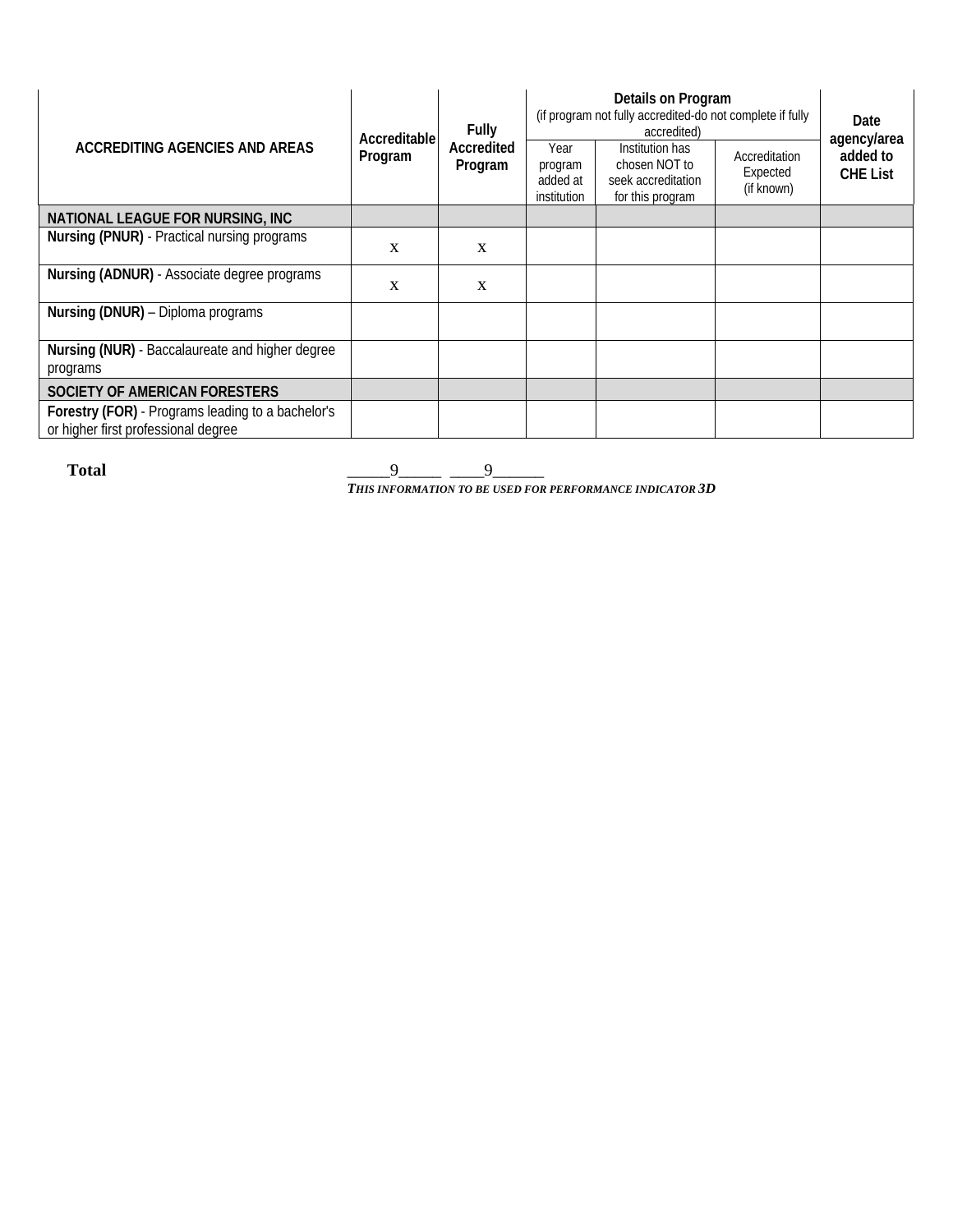**Institution:** | Central Carolina Technical College

#### **COURSES TAUGHT BY FACULTY**

*Applicable for Four- and Two-Year Institutions – Reported for Fall 2007* 

According to Section 59-101-350, the Commission is responsible for collecting "the percent of lower division instructional courses taught by full-time faculty, part-time faculty, and graduate assistants" from four- and two-year post-secondary institutions to be included in the annual report to the General Assembly.

The Commission will use previously-reported CHEMIS information for data in this table. Institutions will have an opportunity to proof this information prior to the publication of the January 2009 report. Faculty definition will be any faculty, staff or graduate assistant who teach a credit course.

#### **SUCCESS OF STUDENTS IN DEVELOPMENTAL COURSES**

*Four-Year Colleges and Universities no longer offer these courses, therefore this table has been deleted.* 

#### **STUDENT INVOLVEMENT IN SPONSORED RESEARCH**

*Applicable to Four-Year Institutions – Reported for Fall 2007* 

According to Section 59-101-350, the Commission is responsible for collecting "the percent of graduate and upper division undergraduate students participating in sponsored research programs" from four-year institutions to be included in the annual report to the General Assembly.

The numbers included here should reflect the graduate and upper division undergraduate students who participate in sponsored research programs. Each institution that receives research dollars generated by external funding (sponsored research) should report the number of students who benefit from these dollars.

The CHE will calculate the percentage using these data and headcount enrollment data from the Fall 2007 IPEDS Enrollment Forms.

|                                               | <b>Number of Students Participating</b> |
|-----------------------------------------------|-----------------------------------------|
|                                               | in Sponsored Research                   |
|                                               | (Exclude first professional students)   |
| <b>Upper Division, Undergraduate Students</b> | n/a                                     |
| <b>Graduate Students</b>                      | n/a                                     |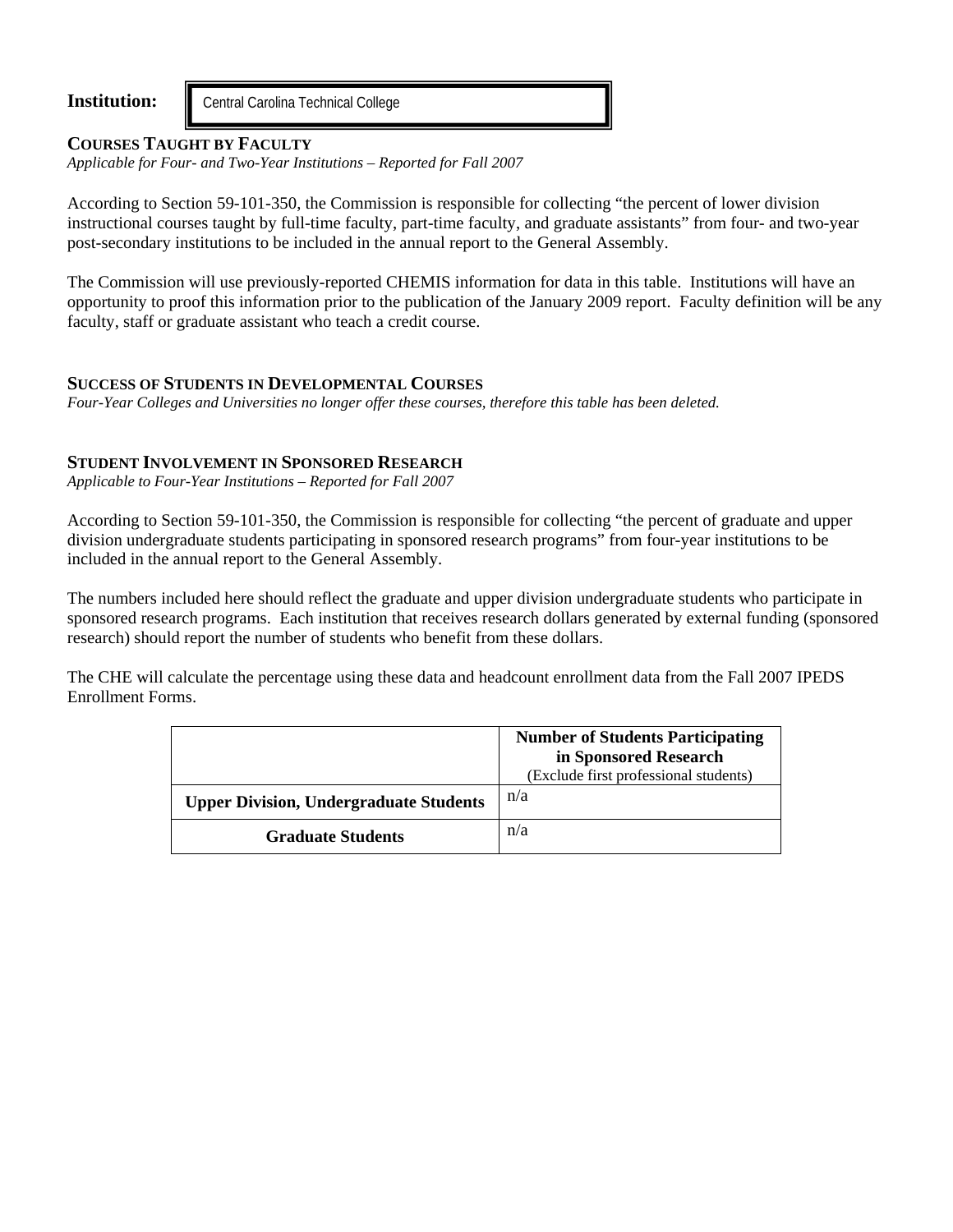**Institution:** | Central Carolina Technical College

#### **RESULTS OF PROFESSIONAL EXAMINATIONS**

*Applicable to all sectors – Reported for April 1, 2007- March 31, 2008* 

According to Section 59-101-350, the Commission is responsible for collecting "student scores on professional examinations with detailed information on state and national means, passing scores, and pass rates, as available, and with information on such scores over time, and the number of students taking each exam" from four- and two-year institutions to be included in the annual report to the General Assembly. The Commission on Higher Education also uses this information as the primary source with which to fulfill requirements in Section 59-103-30 for performance funding to collect information on Instructional Quality and Graduates' Achievements by looking at the scores of graduates on post-undergraduate professional, graduate, or employment-related examinations and certification tests.

Past committee work and the development of performance funding have defined the collection of this information to include only first-time test takers (except the teacher education exams at four-year institutions, which include all test takers) for those students who completed an examination during the period of **April 1, 2007 through March 31, 2008**. The following tables display the exams that each sector has reported in the past. Please use this list as a guide for the exams you report this year on the table provided. **Please be aware that your institution may have students taking certification exams that have not been reported on in the past.** This would be the case if students were just beginning to complete a new program. In such cases, please report the scores and indicate that the exam is new to the table. New exams will not be used for Performance funding reporting.

The Commission will request national and state pass rates and any additional information for these examinations, as it is available, from national and state agencies to be used in the report to the General Assembly. These national and state agencies can be found in "A Closer Look."

Praxis exams are reported separately in the following table.

**Please note that Praxis results are reported on all test-takers.** Other exams are reported on first-time test-takers.

| Name of Exam                                | Date(s)<br><b>Administered</b> | $#$ of<br><b>Examinees</b> | # of Examinees<br>who Passed | % Examinees<br>Passing |
|---------------------------------------------|--------------------------------|----------------------------|------------------------------|------------------------|
|                                             |                                |                            |                              |                        |
| <b>TEACHING AND RESEARCH SECTORS</b>        |                                |                            |                              |                        |
| PRAXIS Series II: Core Battery Professional |                                |                            |                              |                        |
| Knowledge                                   |                                |                            |                              |                        |
| PRAXIS Series II: Principles of Learning &  |                                |                            |                              |                        |
| Teaching $(K-6)$                            |                                |                            |                              |                        |
| PRAXIS Series II: Principles of Learning &  |                                |                            |                              |                        |
| Teaching $(5-9)$                            |                                |                            |                              |                        |
| PRAXIS Series II: Principles of Learning &  |                                |                            |                              |                        |
| Teaching $(7-12)$                           |                                |                            |                              |                        |
| PRAXIS Series II: Specialty Area Tests      |                                |                            |                              |                        |
|                                             |                                |                            |                              |                        |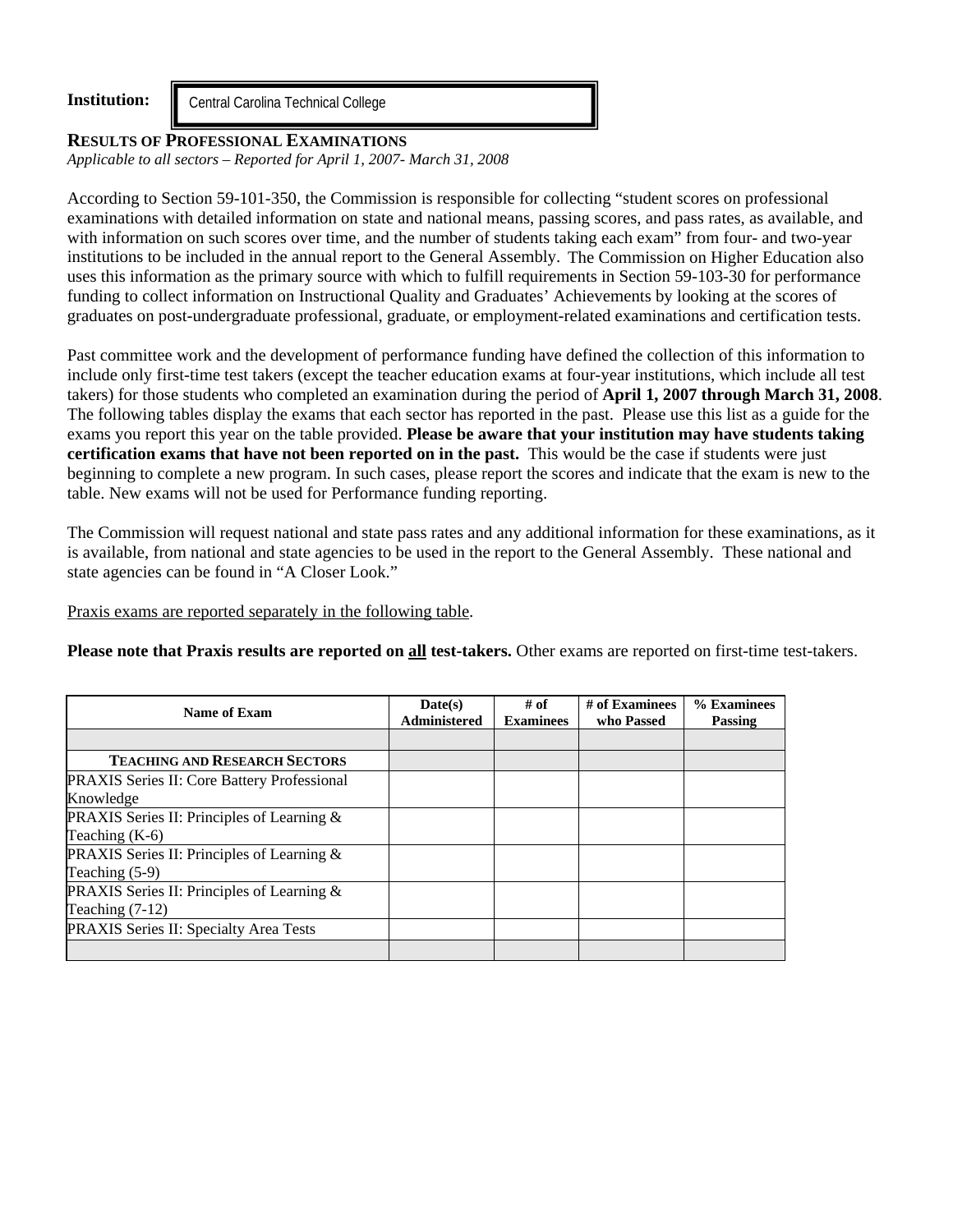| <b>Name of Exam</b>                                                                                                                              | Date(s)<br>Administered | # of<br><b>Examinees</b> | # of 1 <sup>st</sup> Time<br><b>Examinees</b> | # of $1st$ Time<br><b>Examinees</b> who<br><b>Passed</b> | $% 1st$ Time<br><b>Examinees</b><br>Passing |
|--------------------------------------------------------------------------------------------------------------------------------------------------|-------------------------|--------------------------|-----------------------------------------------|----------------------------------------------------------|---------------------------------------------|
| <b>RESEARCH SECTOR</b>                                                                                                                           |                         |                          |                                               |                                                          |                                             |
| <b>ACC National Certification Exam in Nurse</b><br>Midwifery                                                                                     |                         |                          |                                               |                                                          |                                             |
| American Bd. of Cardiovascular Perfusion Exam -<br>Part I (PBSE)                                                                                 |                         |                          |                                               |                                                          |                                             |
| American Bd. of Cardiovascular Perfusion Exam -<br>Part II (CAPE)                                                                                |                         |                          |                                               |                                                          |                                             |
| Council on Certification of Nurse Anesthetists<br>Exam.                                                                                          |                         |                          |                                               |                                                          |                                             |
| Multi-State Pharmacy Jurisprudence Exam (MPJE)                                                                                                   |                         |                          |                                               |                                                          |                                             |
| National Board Dental Exam, Part I                                                                                                               |                         |                          |                                               |                                                          |                                             |
| National Board Dental Exam, Part II                                                                                                              |                         |                          |                                               |                                                          |                                             |
| National Council Licensure Exam. - Registered                                                                                                    |                         |                          |                                               |                                                          |                                             |
| Nurse (BSN)                                                                                                                                      |                         |                          |                                               |                                                          |                                             |
| National Physical Therapist Licensing Exam. (PT)                                                                                                 |                         |                          |                                               |                                                          |                                             |
| National Certification Corporation for the<br>Obstetric, Gynecological and Neonatal<br>Nursing Specialties:<br>Neonatal Nurse Practitioner Exam. |                         |                          |                                               |                                                          |                                             |
| North American Pharmacist Licensure Exam.<br>(NAPLEX)                                                                                            |                         |                          |                                               |                                                          |                                             |
| Occupational Therapist, Registered (OTR)                                                                                                         |                         |                          |                                               |                                                          |                                             |
| Physician Assistant National Certifying Exam.<br>(PANCE)                                                                                         |                         |                          |                                               |                                                          |                                             |
| South Carolina Bd. of Law Examination                                                                                                            |                         |                          |                                               |                                                          |                                             |
| Cytotechnology (ASCP)                                                                                                                            |                         |                          |                                               |                                                          |                                             |
| State Board Dental Exam-SRTA Exam.                                                                                                               |                         |                          |                                               |                                                          |                                             |
| US Medical Licensing Exam. - Step I                                                                                                              |                         |                          |                                               |                                                          |                                             |
| US Medical Licensing Exam. - Step II                                                                                                             |                         |                          |                                               |                                                          |                                             |
|                                                                                                                                                  |                         |                          |                                               |                                                          |                                             |
| <b>TEACHING SECTOR</b>                                                                                                                           |                         |                          |                                               |                                                          |                                             |
| National Council Licensure Exam. - Registered<br>Nurse (BSN)                                                                                     |                         |                          |                                               |                                                          |                                             |
|                                                                                                                                                  |                         |                          |                                               |                                                          |                                             |
| <b>REGIONAL SECTOR</b>                                                                                                                           |                         |                          |                                               |                                                          |                                             |
| Council Licensure Exam-Registered Nurse (ADN)                                                                                                    |                         |                          |                                               |                                                          |                                             |
| <b>TECHNICAL SECTOR</b>                                                                                                                          |                         |                          |                                               |                                                          |                                             |
| Aircraft Maintenance - Airframe                                                                                                                  |                         |                          |                                               |                                                          |                                             |
| Aircraft Maintenance - General                                                                                                                   |                         |                          |                                               |                                                          |                                             |
| Aircraft Maintenance - Powerplant                                                                                                                |                         |                          |                                               |                                                          |                                             |
| Barbering                                                                                                                                        |                         |                          |                                               |                                                          |                                             |
| Certification Examination For Entry Level<br>Respiratory Therapy Practitioners (CRTT)                                                            |                         |                          |                                               |                                                          |                                             |
| Certified Medical Assistant Exam.                                                                                                                | $4/1/07 - 3/31/08$      | 8                        | 8                                             | 8                                                        | 100%                                        |
| Certified Occupational Therapist Assistant<br>(COTA)                                                                                             |                         |                          |                                               |                                                          |                                             |
| Clinical Laboratory Technician, NCA                                                                                                              |                         |                          |                                               |                                                          |                                             |
| <b>Cosmetology Exam</b>                                                                                                                          |                         |                          |                                               |                                                          |                                             |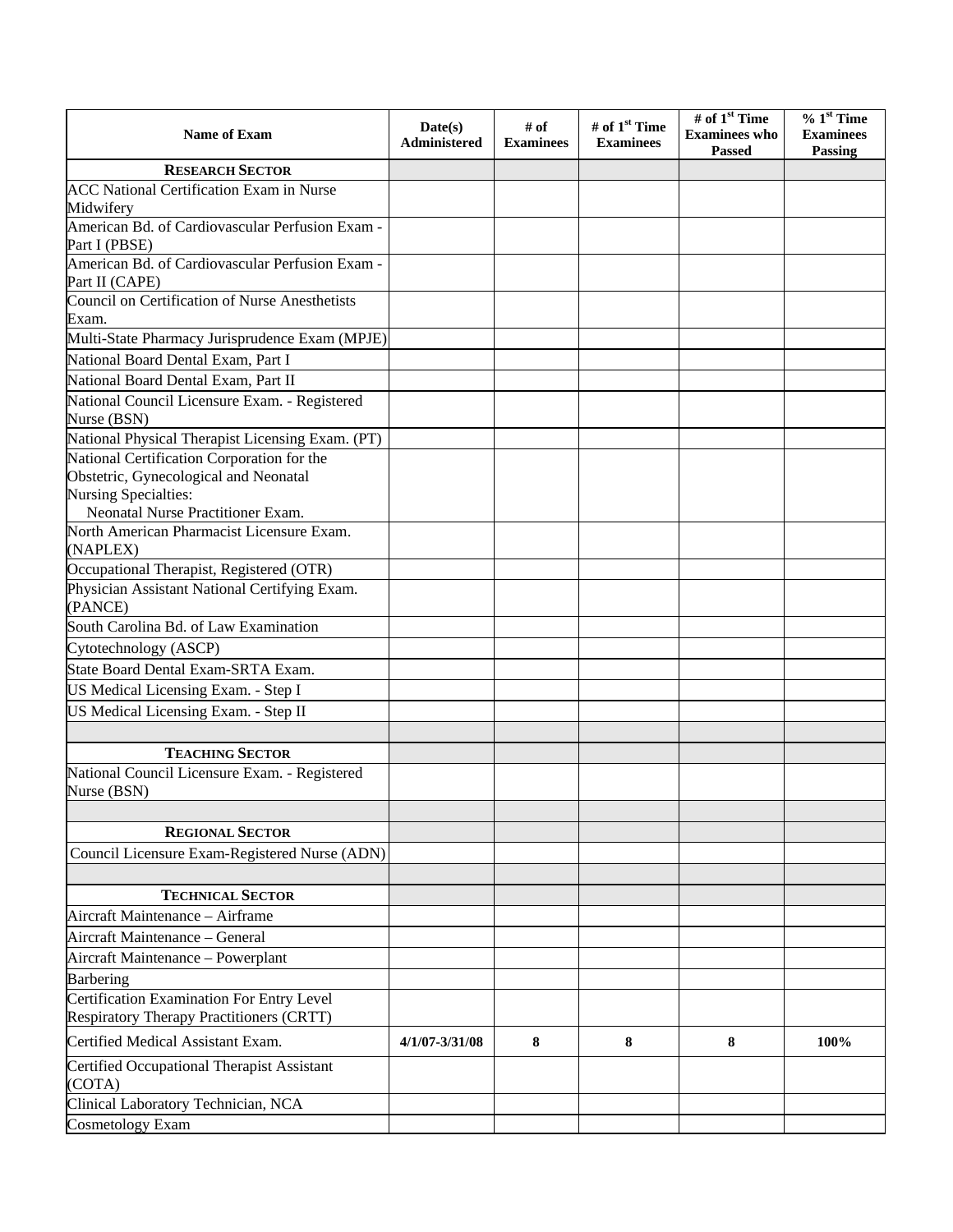| <b>Name of Exam</b>                                                                          | Date(s)<br><b>Administered</b> | # of<br><b>Examinees</b> | # of $1st$ Time<br><b>Examinees</b> | # of $1st$ Time<br><b>Examinees</b> who<br><b>Passed</b> | $%1st$ Time<br><b>Examinees</b><br>Passing |
|----------------------------------------------------------------------------------------------|--------------------------------|--------------------------|-------------------------------------|----------------------------------------------------------|--------------------------------------------|
| Emergency Medical Technician - NREMT<br><b>Basic</b>                                         |                                |                          |                                     |                                                          |                                            |
| Emergency Medical Technician - NREMT<br>Intermediate                                         |                                |                          |                                     |                                                          |                                            |
| Emergency Medical Technician - NREMT<br>Paramedic                                            |                                |                          |                                     |                                                          |                                            |
| Medical Laboratory Technician, ASCP                                                          |                                |                          |                                     |                                                          |                                            |
| National Bd. for Dental Hygiene Examination                                                  |                                |                          |                                     |                                                          |                                            |
| National Council Licensure Exam. (NCLEX) -<br><b>Practical Nurse</b>                         | 4/1/07-3/31/08                 | 21                       | 21                                  | 21                                                       | 100%                                       |
| National Council Licensure Exam. (NCLEX) -<br>Registered Nurse (ADN)                         | $4/1/07 - 3/31/08$             | 38                       | 38                                  | 35                                                       | 92%                                        |
| National Physical Therapist Assistant Licensing<br>Exam. (PTA)                               |                                |                          |                                     |                                                          |                                            |
| Nuclear Medicine Technology Certification Bd.<br>Exam                                        |                                |                          |                                     |                                                          |                                            |
| Nuclear Medicine Technology, ARRT                                                            |                                |                          |                                     |                                                          |                                            |
| Nurse Aid Competency Evaluation Program<br>(NACEP)                                           |                                |                          |                                     |                                                          |                                            |
| Radiography Exam., ARRT                                                                      |                                |                          |                                     |                                                          |                                            |
| Registered Health Information Technician                                                     |                                |                          |                                     |                                                          |                                            |
| Registry Exam. for Advanced Respiratory Therapy<br>Practitioners (RRT) – Clinical Simulation |                                |                          |                                     |                                                          |                                            |
| Registry Exam. for Advanced Respiratory Therapy<br>Practitioners (RRT) - Written Registry    |                                |                          |                                     |                                                          |                                            |
| <b>SRTA Regional Exam. for Dental Hygienists</b>                                             |                                |                          |                                     |                                                          |                                            |
| Surgical Technologist National Certifying<br>Examination                                     | *see below                     |                          |                                     |                                                          |                                            |
| Veterinary Technician National Examination                                                   |                                |                          |                                     |                                                          |                                            |
| Veterinary Technician State Exam (Rules &                                                    |                                |                          |                                     |                                                          |                                            |
| Regulations)                                                                                 |                                |                          |                                     |                                                          |                                            |

**THE LIAISON COUNCIL ON CERTIFICATION FOR SURGICAL TECHNOLOGY (LCC-ST) CERTIFIED SURGICAL TECHNOLOGIST (CST) EXAMINATION RESULTS CANNOT BE PROVIDED BECAUSE THE CONFIDENTIALITY OF CANDIDATES IS MAINTAINED.**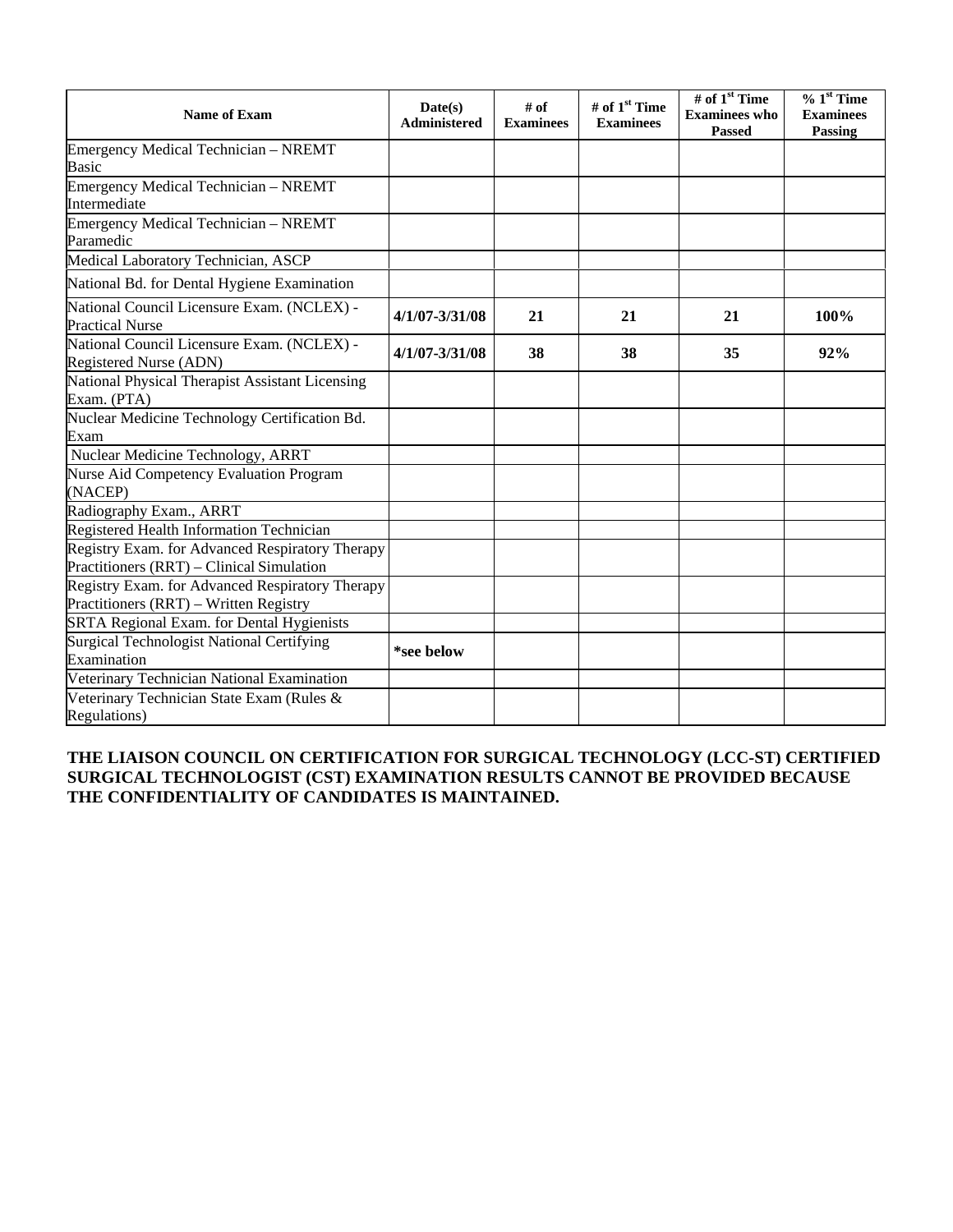| TO:                                 | MIGRATION OF CCTC FIRST TIME UNDERGRADUATE TRANSFERS TO SC POSTSECONDARY INSTITUTIONS |                |                              |                                               |                                           |                         |                                     |                |                                        |                          | FALL 2007 REPORT           |                      |                                                   |    |                             |                |                                  |    |                  |                    |                 |                           |                             |               |
|-------------------------------------|---------------------------------------------------------------------------------------|----------------|------------------------------|-----------------------------------------------|-------------------------------------------|-------------------------|-------------------------------------|----------------|----------------------------------------|--------------------------|----------------------------|----------------------|---------------------------------------------------|----|-----------------------------|----------------|----------------------------------|----|------------------|--------------------|-----------------|---------------------------|-----------------------------|---------------|
| <b>TRANSFER</b><br>R<br>L<br>N<br>G | <b>CLEMSON</b><br>PT<br><b>FT</b><br>1                                                | $\overline{2}$ | USC<br><b>FT</b><br>4        | COLUMBIA<br>$\overline{PT}$<br>$\overline{2}$ | <b>COLLEGE OF</b><br>FT<br>$\overline{c}$ | <b>CHARLESTON</b><br>PT | COASTAL<br>FT<br>$\mathbf{1}$       | CAROLINA<br>PT | FRANCES<br><b>FT</b><br>$\overline{5}$ | <b>MARION</b><br>PT<br>1 | <b>LANDER</b><br><b>FT</b> | PT<br>$\overline{c}$ | <b>STATE</b><br>SC<br><b>FT</b><br>$\overline{c}$ | PT | USC<br>FT<br>$\overline{2}$ | UPSTATE<br>PT  | WINTHROP<br>FT<br>$\overline{2}$ | PT | USC<br><b>FT</b> | SALKEHATCHIE<br>PT | USC<br>FT<br>17 | <b>SUMTER</b><br>PT<br>10 | SUBTOTAL<br><b>FT</b><br>36 | PT<br>18      |
| FRO<br>M                            | <b>DENMARK</b>                                                                        |                | FLORENCE                     | DARLINGTON                                    | GREENVILLE                                |                         | <b>HORRY/</b>                       | GEORGETOWN     | MIDLANDS                               |                          | <b>ORANGEBURG/</b>         | CALHOUN              | TRI-COUNTY                                        |    | TRIDENT                     |                | <b>WILLIAMSBURG</b>              |    | <b>ALLEN</b>     |                    | COLUMBIA        | COLLEGE                   | SUBTOTAL                    |               |
|                                     | FT<br>PT                                                                              |                | FT                           | PT                                            | FT                                        | PT                      | <b>FT</b>                           | PT             | FT                                     | PT                       | FT                         | PT                   | FT                                                | PT | FT                          | PT             | FT                               | PT | FT               | PT                 | FT              | PT                        | <b>FT</b>                   | $\mathbf{PT}$ |
| <b>CCTC</b>                         | $\mathbf{1}$                                                                          |                | $\mathbf{3}$                 | 10                                            | 3                                         | $\mathbf 1$             |                                     | 1              | 15                                     | 24                       |                            | $\overline{2}$       | $\overline{2}$                                    | 1  | 3                           | $\overline{c}$ |                                  | 3  | 1                |                    |                 | 1                         | 28                          | 45            |
|                                     | NATIONAL<br>MBIA<br><b>INTERI</b><br>COLUI                                            |                | <b>TONE</b><br>က္ယ<br>M<br>∃ |                                               | $\boldsymbol{\omega}$<br><b>MORRI</b>     |                         | <b>I UNIVERSITY</b><br><b>SOUTH</b> |                | ORD<br><b>LEF</b><br>Š                 |                          | <b>JAT</b><br><b>SUBT</b>  |                      |                                                   |    |                             |                |                                  |    |                  |                    |                 |                           | ALL<br>⋖<br><u>0</u>        |               |
|                                     | PT<br>FT<br>$\mathbf 1$                                                               |                | FT<br>$5\overline{)}$        | PT<br>3                                       | FT<br>7                                   | PT                      | <b>FT</b><br>$\overline{2}$         | <b>PT</b><br>3 | <b>FT</b><br>1                         | PT                       | <b>FT</b><br>16            | PT<br>6              |                                                   |    |                             |                |                                  |    |                  |                    |                 |                           | FT<br>80                    | PT<br>69      |
|                                     |                                                                                       |                |                              |                                               |                                           |                         |                                     |                |                                        |                          |                            |                      |                                                   |    |                             |                |                                  |    |                  |                    |                 |                           |                             |               |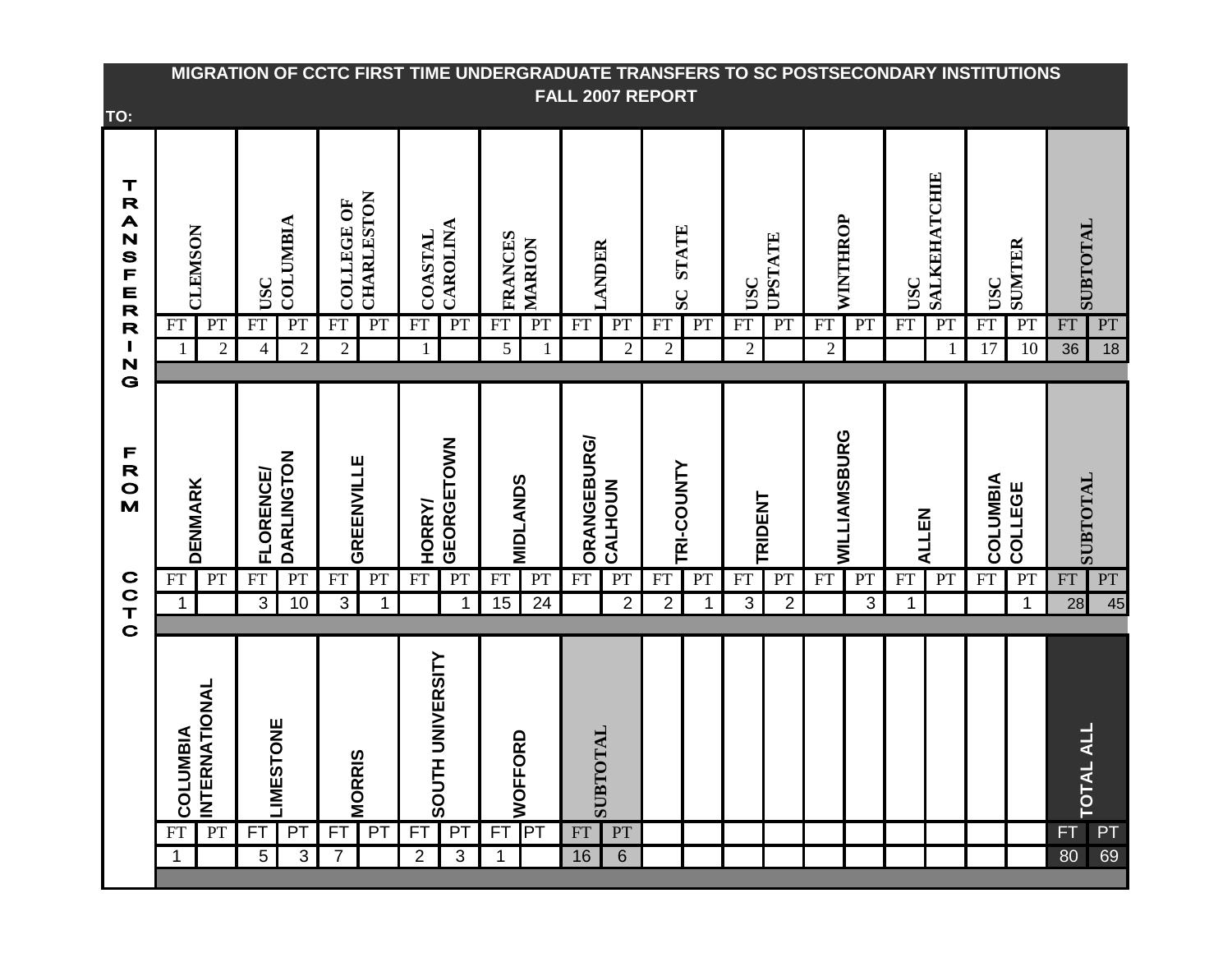#### **First-time Fall Transfers. This table (and all copies made) are due June 1, 2008**

| <b>Senior Institution Transferred To: Clemson Univeristy</b> |  |  |  |
|--------------------------------------------------------------|--|--|--|
| Two-Year Institution Transferred 1 Central Carolina Tech     |  |  |  |

#### Complete **one copy of this table for each two-year campus that your students transferred from** , including the

USC two-year branch campuses. Please remember that the Senior Institution Native Students are driven by a specific

cohort group that includes those students who started as first-time at the respective senior institution. All blanks should be completed for all hour levels.

At the request of the Commission, we are asking that you report AA/AS holding students in a separate catagory that has been added to the matrix.

| <b>Student</b>                                  |                         |                               |  |                |                                 |                                              |  |  |                      |                              |
|-------------------------------------------------|-------------------------|-------------------------------|--|----------------|---------------------------------|----------------------------------------------|--|--|----------------------|------------------------------|
| <b>Credit</b>                                   |                         |                               |  |                |                                 |                                              |  |  |                      |                              |
| <b>Hours</b>                                    | <b>Two-Year College</b> |                               |  |                | <b>Senior Institution First</b> |                                              |  |  |                      |                              |
| <b>Transferre</b>                               |                         | <b>Transfer Students Fall</b> |  |                |                                 |                                              |  |  | time Native Students | Difference in G.P.A. (G.P.A. |
| d/Earned                                        | <b>Term 2007</b>        |                               |  | Fall Term 2007 |                                 | of Senior Institution Native                 |  |  |                      |                              |
|                                                 | Number                  | $G.P.A.*$                     |  | Number         | $G.P.A.*$                       | Student minus G.P.A. of<br>Transfer Student) |  |  |                      |                              |
| 0 to 29 Hours (Non-AA/AS holding)               |                         |                               |  |                |                                 |                                              |  |  |                      |                              |
| Non-White Male                                  |                         |                               |  | 198            | 2.40                            | 2.40                                         |  |  |                      |                              |
| Non-White Female                                |                         |                               |  | 191            | 2.64                            | 2.64                                         |  |  |                      |                              |
| White Male                                      |                         | 2.71                          |  | 1,324          | 2.89                            | 0.18                                         |  |  |                      |                              |
| <b>White Female</b>                             |                         |                               |  | 1,156          | 3.21                            | 3.21                                         |  |  |                      |                              |
| Unspecified                                     | 1                       | 3.10                          |  | 183            | 2.97                            | $-0.13$                                      |  |  |                      |                              |
| Sub-Total                                       |                         |                               |  |                |                                 |                                              |  |  |                      |                              |
| (use avg                                        |                         |                               |  |                |                                 |                                              |  |  |                      |                              |
| GPA)                                            | $\overline{c}$          |                               |  | 3,052          | 2.82                            | 2.82                                         |  |  |                      |                              |
|                                                 |                         |                               |  |                |                                 |                                              |  |  |                      |                              |
| 30 to 59 Hours (Non-AA/AS holding)              |                         |                               |  |                |                                 |                                              |  |  |                      |                              |
| Non-White Male                                  |                         |                               |  | 168            | 2.50                            | 2.50                                         |  |  |                      |                              |
| Non-White Female                                |                         |                               |  | 164            | 2.85                            | 2.85                                         |  |  |                      |                              |
| White Male                                      |                         |                               |  | 1,237          | 2.86                            | 2.86                                         |  |  |                      |                              |
| White Female                                    | 1                       | 3.60                          |  | 1,097          | 3.26                            | $-0.34$                                      |  |  |                      |                              |
| Unspecified                                     |                         |                               |  | 155            | 3.03                            | 3.03                                         |  |  |                      |                              |
|                                                 |                         |                               |  |                |                                 |                                              |  |  |                      |                              |
| Sub-Total                                       |                         |                               |  |                |                                 |                                              |  |  |                      |                              |
| (use avg                                        | 1                       |                               |  | 2,821          | 2.90                            | 2.90                                         |  |  |                      |                              |
| GPA)                                            |                         |                               |  |                |                                 |                                              |  |  |                      |                              |
| 60 and Above (Non-AA/AS holding)                |                         |                               |  |                |                                 |                                              |  |  |                      |                              |
| Non-White Male                                  |                         |                               |  | 298            | 2.43                            | 2.43                                         |  |  |                      |                              |
| Non-White Female                                |                         |                               |  | 278            | 2.88                            | 2.88                                         |  |  |                      |                              |
| White Male                                      |                         |                               |  | 2.520          | 2.89                            | 2.89                                         |  |  |                      |                              |
| <b>White Female</b>                             |                         |                               |  | 2,208          | 3.38                            | 3.38                                         |  |  |                      |                              |
| Unspecified                                     |                         |                               |  | 393            | 2.98                            | 2.98                                         |  |  |                      |                              |
|                                                 |                         |                               |  |                |                                 |                                              |  |  |                      |                              |
| Sub-Total                                       |                         |                               |  |                |                                 |                                              |  |  |                      |                              |
| (use avg                                        |                         |                               |  |                |                                 |                                              |  |  |                      |                              |
| GPA)                                            |                         |                               |  | 5,697          | 2.91                            | 2.91                                         |  |  |                      |                              |
|                                                 |                         |                               |  |                |                                 |                                              |  |  |                      |                              |
| <b>Students transferring with AA/AS degrees</b> |                         |                               |  |                |                                 |                                              |  |  |                      |                              |
| Non-White Male                                  |                         |                               |  |                |                                 | 0.00                                         |  |  |                      |                              |
| Non-White Female                                |                         |                               |  |                |                                 | 0.00                                         |  |  |                      |                              |
| White Male                                      |                         |                               |  |                |                                 | 0.00                                         |  |  |                      |                              |

| White Female          |   |      |        |       | 0.00  |
|-----------------------|---|------|--------|-------|-------|
| Unspecified           |   |      |        |       | 0.00  |
| Sub-Total<br>(use avg |   |      |        |       |       |
| GPA)                  |   |      |        |       | 0.00  |
|                       |   |      |        |       |       |
| <b>TOTAL</b>          | 2 | 9.41 | 11,570 | 43.17 | 33.76 |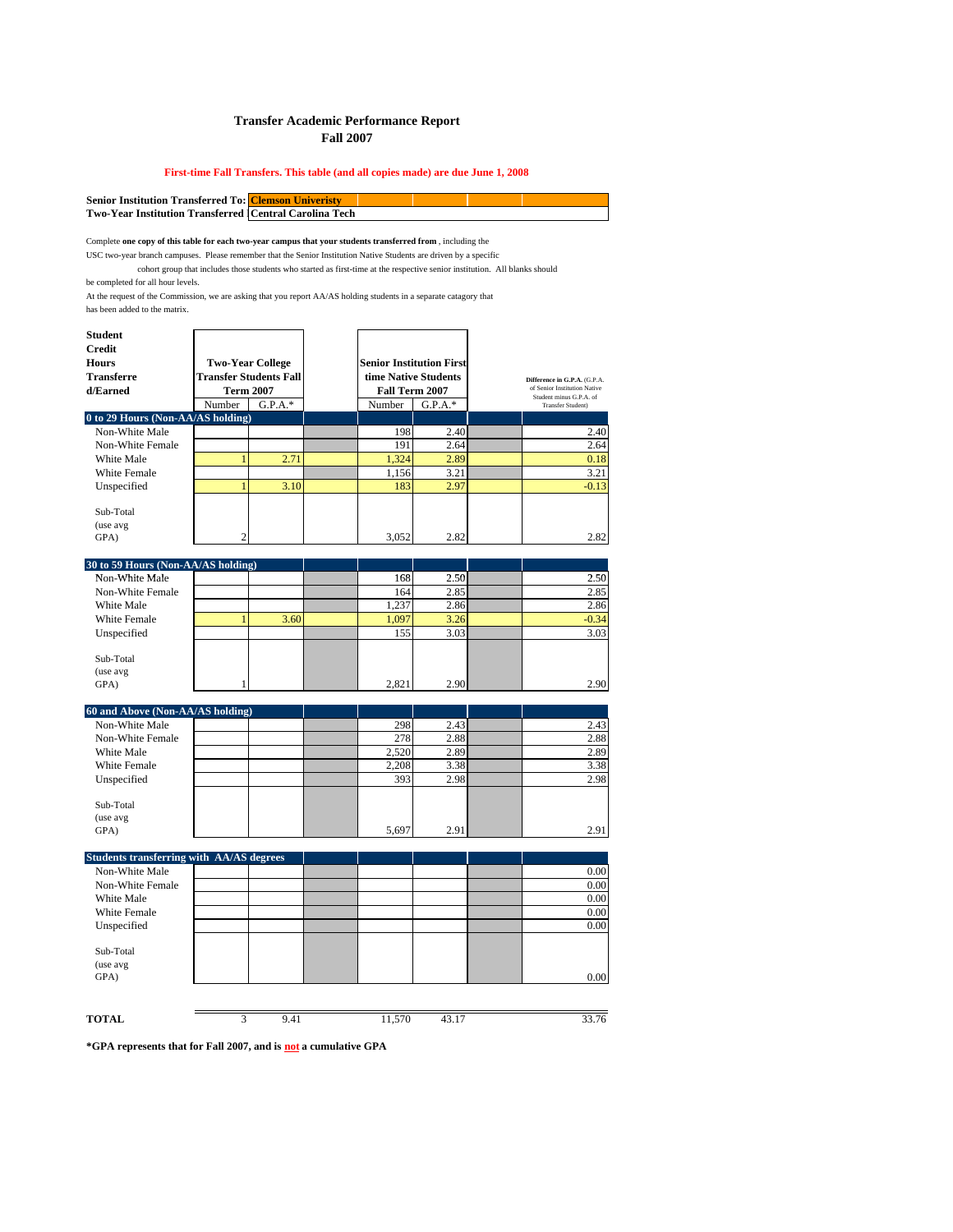#### **First-time Fall Transfers. This table (and all copies made) are due June 1, 2008**

| <b>Senior Institution Transferred To: Coastal Carolina University</b> |  |  |
|-----------------------------------------------------------------------|--|--|
| Two-Year Institution Transferred Central Carolina Tech                |  |  |

#### Complete **one copy of this table for each two-year campus that your students transferred from** , including the USC two-year branch campuses. Please remember that the Senior Institution Native Students are driven by a specific

cohort group that includes those students who started as first-time at the respective senior institution. All blanks should

be completed for all hour levels.

At the request of the Commission, we are asking that you report AA/AS holding students in a separate catagory that has been added to the matrix.

| <b>Student</b><br><b>Credit</b><br><b>Hours</b><br><b>Transferre</b><br>d/Earned | <b>Term 2007</b> | <b>Two-Year College</b><br><b>Transfer Students Fall</b> | Fall Term 2007 | <b>Senior Institution First</b><br>time Native Students | Difference in G.P.A. (G.P.A.<br>of Senior Institution Native<br>Student minus G.P.A. of |  |  |
|----------------------------------------------------------------------------------|------------------|----------------------------------------------------------|----------------|---------------------------------------------------------|-----------------------------------------------------------------------------------------|--|--|
|                                                                                  | Number           | $G.P.A.*$                                                | Number         | $G.P.A.*$                                               | Transfer Student)                                                                       |  |  |
| 0 to 29 Hours (Non-AA/AS holding)                                                |                  |                                                          |                |                                                         |                                                                                         |  |  |
| Non-White Male                                                                   |                  |                                                          | 152            | 2.55                                                    | 2.55                                                                                    |  |  |
| Non-White Female                                                                 |                  |                                                          | 163            | 2.91                                                    | 2.91                                                                                    |  |  |
| White Male                                                                       | $\overline{c}$   | 2.18                                                     | 753            | 2.64                                                    | 0.46                                                                                    |  |  |
| White Female                                                                     |                  |                                                          | 847            | 3.05<br>2.39                                            | 3.05<br>2.39                                                                            |  |  |
| Unspecified                                                                      |                  |                                                          | 21             |                                                         |                                                                                         |  |  |
| Sub-Total                                                                        |                  |                                                          |                |                                                         |                                                                                         |  |  |
| (use avg                                                                         |                  |                                                          |                |                                                         |                                                                                         |  |  |
| GPA)                                                                             | $\overline{2}$   | 2.18                                                     | 1936           | 2.71                                                    | 0.53                                                                                    |  |  |
|                                                                                  |                  |                                                          |                |                                                         |                                                                                         |  |  |
| 30 to 59 Hours (Non-AA/AS holding)                                               |                  |                                                          |                |                                                         |                                                                                         |  |  |
| Non-White Male                                                                   |                  |                                                          | 88             | 2.60                                                    | 2.60                                                                                    |  |  |
| Non-White Female                                                                 |                  |                                                          | 77             | 2.74                                                    | 2.74                                                                                    |  |  |
| White Male                                                                       |                  |                                                          | 390            | 2.72                                                    | 2.72                                                                                    |  |  |
| White Female                                                                     |                  |                                                          | 468            | 3.08                                                    | 3.08                                                                                    |  |  |
| Unspecified                                                                      |                  |                                                          | 9              | 2.77                                                    | 2.77                                                                                    |  |  |
| Sub-Total                                                                        |                  |                                                          |                |                                                         |                                                                                         |  |  |
| (use avg                                                                         |                  |                                                          |                |                                                         |                                                                                         |  |  |
| GPA)                                                                             |                  |                                                          | 1032           | 2.78                                                    | 2.78                                                                                    |  |  |
|                                                                                  |                  |                                                          |                |                                                         |                                                                                         |  |  |
| 60 and Above (Non-AA/AS holding)                                                 |                  |                                                          |                |                                                         |                                                                                         |  |  |
| Non-White Male                                                                   |                  |                                                          | 99             | 2.67                                                    | 2.67                                                                                    |  |  |
| Non-White Female                                                                 |                  |                                                          | 107            | 2.97                                                    | 2.97                                                                                    |  |  |
| White Male                                                                       |                  |                                                          | 505            | 2.92                                                    | 2.92                                                                                    |  |  |
| White Female                                                                     |                  |                                                          | 619            | 3.26                                                    | 3.26                                                                                    |  |  |
| Unspecified                                                                      |                  |                                                          | 10             | 3.00                                                    | 3.00                                                                                    |  |  |
|                                                                                  |                  |                                                          |                |                                                         |                                                                                         |  |  |
| Sub-Total                                                                        |                  |                                                          |                |                                                         |                                                                                         |  |  |
| (use avg                                                                         |                  |                                                          |                |                                                         |                                                                                         |  |  |
| GPA)                                                                             |                  |                                                          | 1340           | 2.97                                                    | 2.97                                                                                    |  |  |
|                                                                                  |                  |                                                          |                |                                                         |                                                                                         |  |  |
| Students transferring with AA/AS degrees                                         |                  |                                                          |                |                                                         |                                                                                         |  |  |
| Non-White Male                                                                   |                  |                                                          |                |                                                         | 0.00                                                                                    |  |  |
| Non-White Female                                                                 |                  |                                                          |                |                                                         | 0.00                                                                                    |  |  |
| White Male                                                                       |                  |                                                          |                |                                                         | 0.00                                                                                    |  |  |
| White Female                                                                     |                  |                                                          |                |                                                         | 0.00                                                                                    |  |  |
| Unspecified                                                                      |                  |                                                          |                |                                                         | 0.00                                                                                    |  |  |
| Sub-Total                                                                        |                  |                                                          |                |                                                         |                                                                                         |  |  |
| (use avg                                                                         |                  |                                                          |                |                                                         |                                                                                         |  |  |
| GPA)                                                                             |                  |                                                          |                |                                                         | 0.00                                                                                    |  |  |
|                                                                                  |                  |                                                          |                |                                                         |                                                                                         |  |  |
|                                                                                  |                  |                                                          |                |                                                         |                                                                                         |  |  |
| <b>TOTAL</b>                                                                     | $\overline{c}$   | 2.18                                                     | 4308           | 42.28                                                   | 40.10                                                                                   |  |  |
|                                                                                  |                  |                                                          |                |                                                         |                                                                                         |  |  |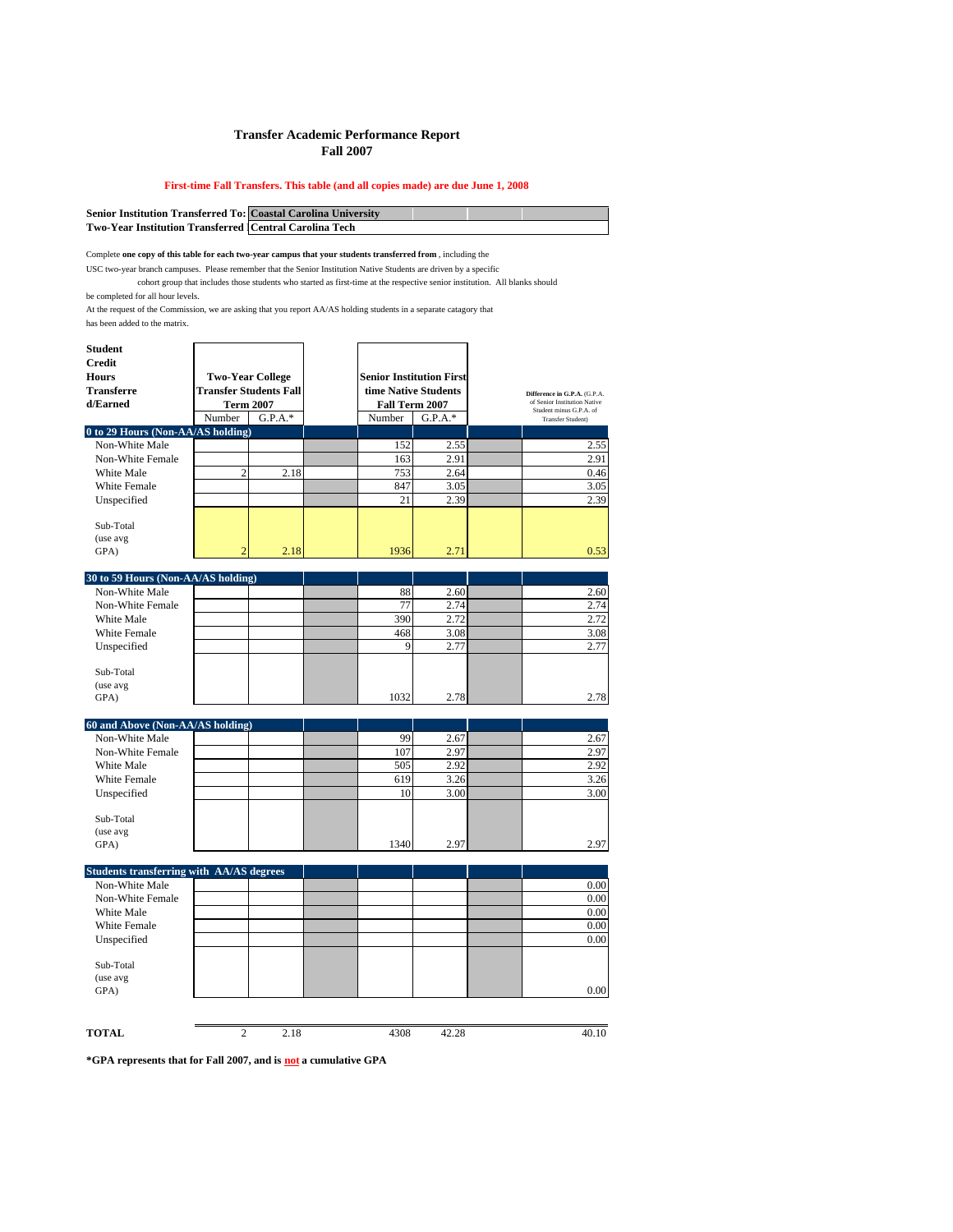**First-time Fall Transfers. This table (and all copies made) are due June 1, 2008** 

| <b>Senior Institution Transferred To: College of Charleston</b> |  |  |  |
|-----------------------------------------------------------------|--|--|--|
| Two-Year Institution Transferred lCentral Carolina              |  |  |  |

Complete **one copy of this table for each two-year campus that your students transferred from** , including the

USC two-year branch campuses. Please remember that the Senior Institution Native Students are driven by a specific

cohort group that includes those students who started as first-time at the respective senior institution. All blanks should be completed for all hour levels.

At the request of the Commission, we are asking that you report AA/AS holding students in a separate catagory that has been added to the matrix.

| <b>Student</b><br><b>Credit</b><br><b>Hours</b> | <b>Two-Year College</b>       |           |                      | <b>Senior Institution First</b> |                                                              |
|-------------------------------------------------|-------------------------------|-----------|----------------------|---------------------------------|--------------------------------------------------------------|
| <b>Transferre</b>                               | <b>Transfer Students Fall</b> |           | time Native Students |                                 |                                                              |
| d/Earned                                        | <b>Term 2007</b>              |           | Fall Term 2007       |                                 | Difference in G.P.A. (G.P.A.<br>of Senior Institution Native |
|                                                 | Number                        | $G.P.A.*$ | Number               | $G.P.A.*$                       | Student minus G.P.A. of<br><b>Transfer Student)</b>          |
| 0 to 29 Hours (Non-AA/AS holding)               |                               |           |                      |                                 |                                                              |
| Non-White Male                                  |                               |           | 59                   | 2.37                            | 2.37                                                         |
| Non-White Female                                |                               |           | 161                  | 2.48                            | 2.48                                                         |
| White Male                                      |                               |           | 550                  | 2.66                            | 2.66                                                         |
| <b>White Female</b>                             | $\mathbf{1}$                  | 3.58      | 954                  | 2.94                            | $-0.64$                                                      |
| Unspecified                                     |                               |           | 85                   | 2.86                            | 2.86                                                         |
| Sub-Total                                       |                               |           |                      |                                 |                                                              |
| (use avg                                        |                               |           |                      |                                 |                                                              |
| GPA)                                            | 1                             | 3.58      | 1809                 | 2.79                            | $-0.79$                                                      |
| 30 to 59 Hours (Non-AA/AS holding)              |                               |           |                      |                                 |                                                              |
| Non-White Male                                  |                               |           | 33                   | 2.43                            | 2.43                                                         |
| Non-White Female                                |                               |           | 104                  | 2.59                            | 2.59                                                         |
| White Male                                      |                               |           | 455                  | 2.8                             | 2.80                                                         |
| White Female                                    |                               |           | 810                  | 3.01                            | 3.01                                                         |
| Unspecified                                     |                               |           | 85                   | 2.96                            | 2.96                                                         |
| Sub-Total                                       |                               |           |                      |                                 |                                                              |
| (use avg                                        |                               |           |                      |                                 |                                                              |
| GPA)                                            |                               |           | 1487                 | 2.9                             | 2.90                                                         |
| 60 and Above (Non-AA/AS holding)                |                               |           |                      |                                 |                                                              |
| Non-White Male                                  |                               |           | 117                  | 2.68                            | 2.68                                                         |
| Non-White Female                                |                               |           | 250                  | 2.9                             | 2.90                                                         |
| White Male                                      |                               |           | 940                  | 2.85                            | 2.85                                                         |
| White Female                                    |                               |           | 1912                 | 3.2                             | 3.20                                                         |
| Unspecified                                     |                               |           | 154                  | 3                               | 3.00                                                         |
| Sub-Total                                       |                               |           |                      |                                 |                                                              |
| (use avg<br>GPA)                                |                               |           | 3373                 | 3.06                            | 3.06                                                         |
|                                                 |                               |           |                      |                                 |                                                              |
| <b>Students transferring with AA/AS degrees</b> |                               |           |                      |                                 |                                                              |
| Non-White Male                                  |                               |           |                      |                                 | 0.00                                                         |
| Non-White Female                                |                               |           |                      |                                 | 0.00                                                         |
| White Male                                      |                               |           |                      |                                 | 0.00                                                         |
| White Female                                    |                               |           |                      |                                 | 0.00                                                         |
| Unspecified                                     |                               |           |                      |                                 | 0.00                                                         |
| Sub-Total                                       |                               |           |                      |                                 |                                                              |
| (use avg                                        |                               |           |                      |                                 |                                                              |
| GPA)                                            |                               |           |                      |                                 | 0.00                                                         |
|                                                 |                               |           |                      |                                 |                                                              |
| <b>TOTAL</b>                                    | 1                             | 3.58      | 6669                 | 41.73                           | 38.15                                                        |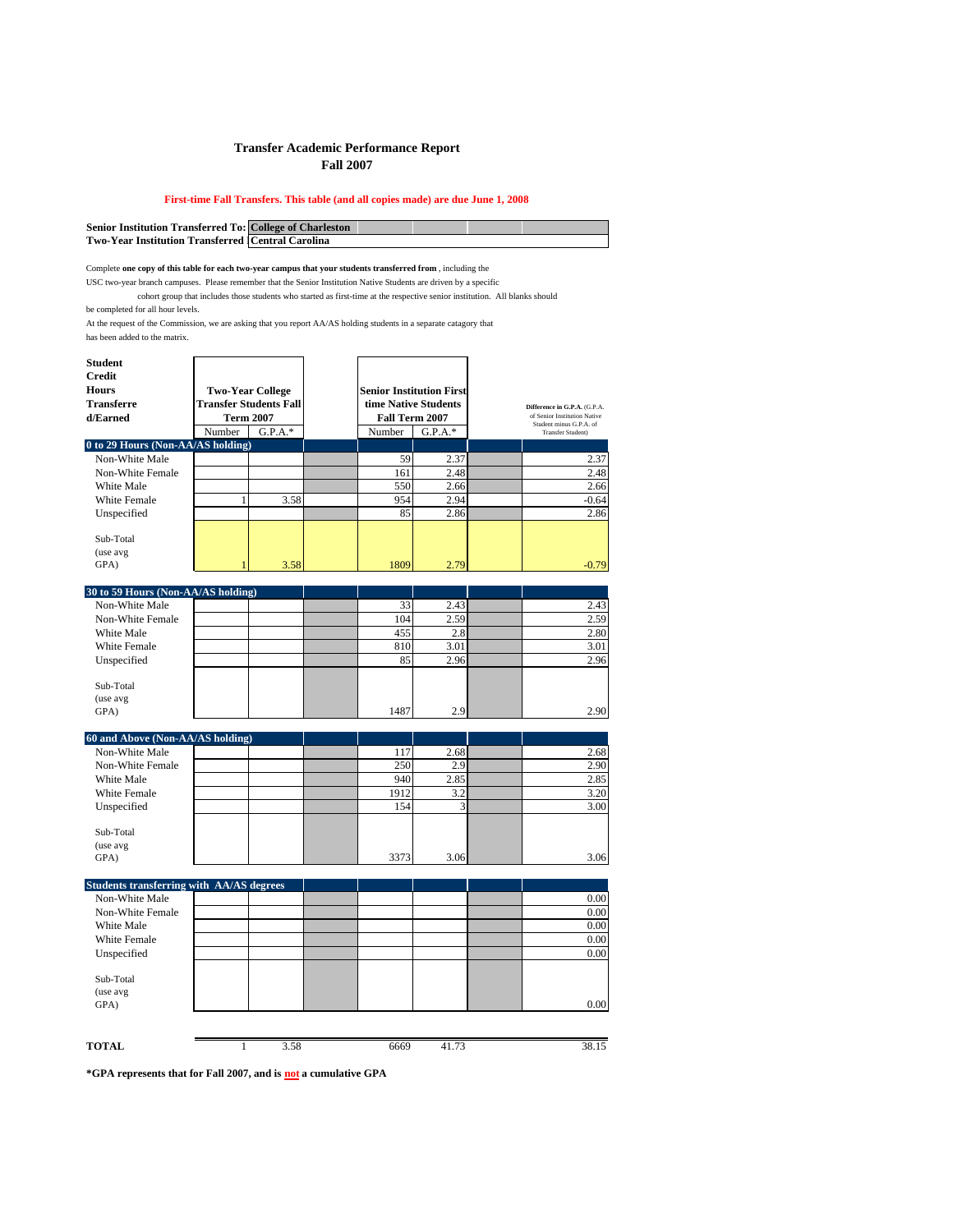#### **First-time Fall Transfers. This table (and all copies made) are due June 1, 2008**

| <b>Senior Institution Transferred To: Francis Marion University</b>   |  |  |
|-----------------------------------------------------------------------|--|--|
| Two-Year Institution Transferred   Central Carolina Technical College |  |  |

Complete **one copy of this table for each two-year campus that your students transferred from** , including the

USC two-year branch campuses. Please remember that the Senior Institution Native Students are driven by a specific

cohort group that includes those students who started as first-time at the respective senior institution. All blanks should be completed for all hour levels.

At the request of the Commission, we are asking that you report AA/AS holding students in a separate catagory that has been added to the matrix.

| <b>Student</b>                                  |                |                               |                |                                 |                                                         |
|-------------------------------------------------|----------------|-------------------------------|----------------|---------------------------------|---------------------------------------------------------|
| <b>Credit</b>                                   |                |                               |                |                                 |                                                         |
| <b>Hours</b>                                    |                | <b>Two-Year College</b>       |                | <b>Senior Institution First</b> |                                                         |
| <b>Transferre</b>                               |                | <b>Transfer Students Fall</b> |                | time Native Students            | Difference in G.P.A. (G.P.A.                            |
| d/Earned                                        |                | <b>Term 2007</b>              | Fall Term 2007 |                                 | of Senior Institution Native<br>Student minus G.P.A. of |
|                                                 | Number         | $G.P.A.*$                     | Number         | $G.P.A.*$                       | <b>Transfer Student)</b>                                |
| 0 to 29 Hours (Non-AA/AS holding)               |                |                               |                |                                 |                                                         |
| Non-White Male                                  |                |                               | 297            | 2.082                           | 2.08                                                    |
| Non-White Female                                |                |                               | 126            | 1.8772                          | 1.88                                                    |
| White Male                                      |                |                               | 197            | 2.2716                          | 2.27                                                    |
| <b>White Female</b>                             |                |                               | 291            | 2.3701                          | 2.37                                                    |
| Unspecified                                     |                |                               | 24             | 2.0522                          | 2.05                                                    |
| Sub-Total                                       |                |                               |                |                                 |                                                         |
| (use avg                                        |                |                               |                |                                 |                                                         |
| GPA)                                            |                |                               | 935            | 2.18331                         | 2.18                                                    |
| 30 to 59 Hours (Non-AA/AS holding)              |                |                               |                |                                 |                                                         |
| Non-White Male                                  |                |                               | 62             | 2.0369                          | 2.04                                                    |
| Non-White Female                                | $\mathbf{1}$   | 0.00                          | 188            | 2.4518                          | 2.45                                                    |
| White Male                                      |                |                               | 99             | 2.4199                          | 2.42                                                    |
| White Female                                    |                |                               | 167            | 2.9761                          | 2.98                                                    |
| Unspecified                                     | 1              | 2.80                          | 10             | 2.9182                          | 0.12                                                    |
|                                                 |                |                               |                |                                 |                                                         |
| Sub-Total                                       |                |                               |                |                                 |                                                         |
| (use avg                                        |                |                               |                |                                 |                                                         |
| GPA)                                            | $\overline{2}$ | 1.40                          | 526            | 2.5722                          | 1.17                                                    |
| 60 and Above (Non-AA/AS holding)                |                |                               |                |                                 |                                                         |
| Non-White Male                                  |                |                               | 121            | 2.2336                          | 2.23                                                    |
| Non-White Female                                | $\mathbf{1}$   | 1.70                          | 316            | 2.5673                          | 0.87                                                    |
| White Male                                      | $\mathbf{1}$   | 2.73                          | 138            | 2.7406                          | 0.01                                                    |
| White Female                                    | $\overline{c}$ | 3.52                          | 256            | 3.0942                          | $-0.42$                                                 |
| Unspecified                                     |                |                               | 12             | 2.3613                          | 2.36                                                    |
| Sub-Total                                       |                |                               |                |                                 |                                                         |
| (use avg                                        |                |                               |                |                                 |                                                         |
| GPA)                                            | $\overline{4}$ | 2.87                          | 843            | 2.7048                          | $-0.16$                                                 |
| <b>Students transferring with AA/AS degrees</b> |                |                               |                |                                 |                                                         |
| Non-White Male                                  |                |                               |                |                                 | 0.00                                                    |
| Non-White Female                                |                |                               |                |                                 | 0.00                                                    |
| White Male                                      |                |                               |                |                                 | 0.00                                                    |
| White Female                                    |                |                               |                |                                 | 0.00                                                    |
| Unspecified                                     |                |                               |                |                                 | 0.00                                                    |
|                                                 |                |                               |                |                                 |                                                         |
| Sub-Total                                       |                |                               |                |                                 |                                                         |
| (use avg                                        |                |                               |                |                                 |                                                         |
| GPA)                                            |                |                               |                |                                 | 0.00                                                    |
|                                                 |                |                               |                |                                 |                                                         |
| <b>TOTAL</b>                                    | 6              | 10.75                         | 2304           | 36.453                          | 25.70                                                   |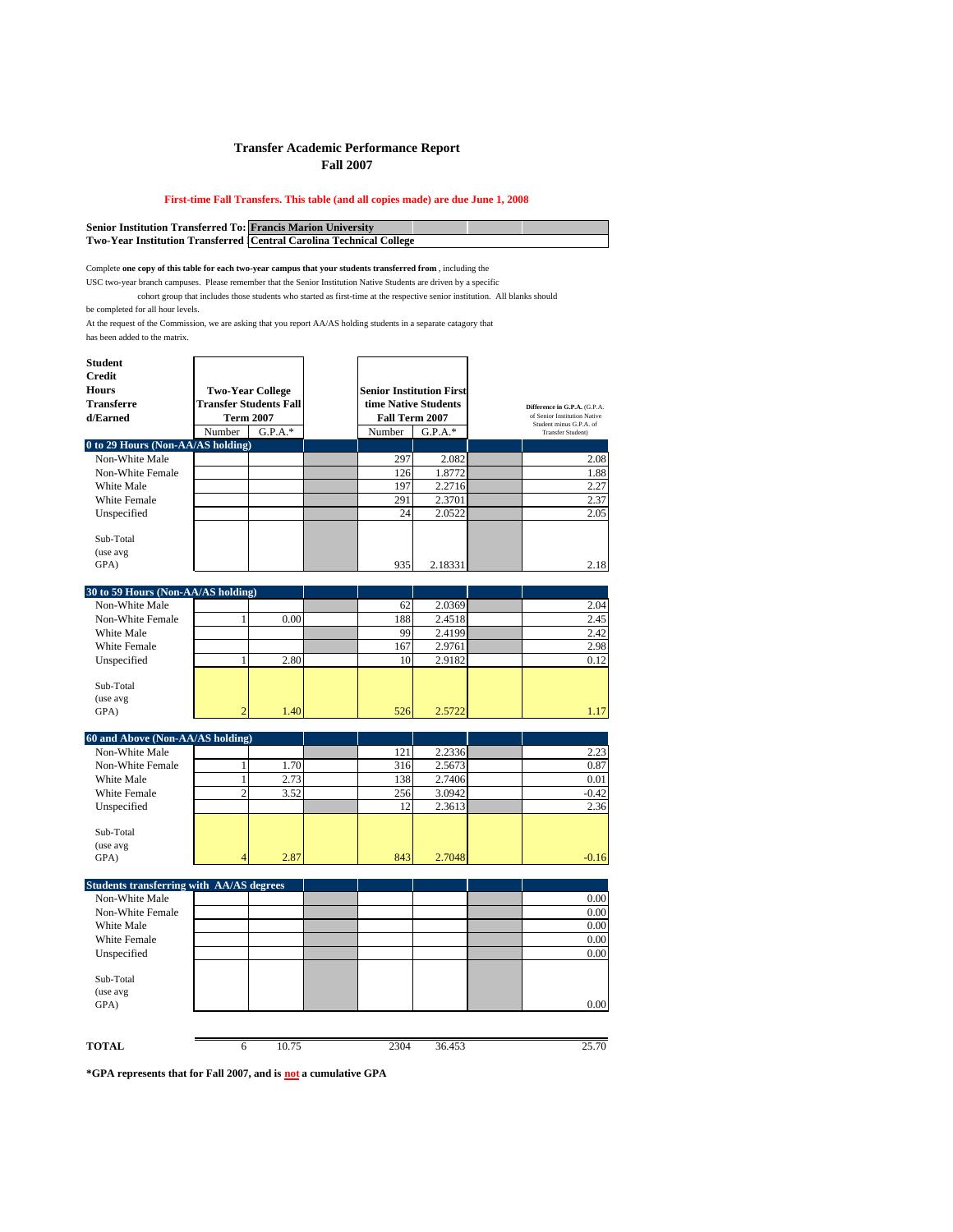#### **First-time Fall Transfers. This table (and all copies made) are due June 1, 2008**

| Senior Institution Transferred To: South Carolina State University |  |  |
|--------------------------------------------------------------------|--|--|
| <b>Two-Year Institution Transferred ICentral Carolina</b>          |  |  |

#### Complete **one copy of this table for each two-year campus that your students transferred from** , including the

USC two-year branch campuses. Please remember that the Senior Institution Native Students are driven by a specific

cohort group that includes those students who started as first-time at the respective senior institution. All blanks should be completed for all hour levels.

At the request of the Commission, we are asking that you report AA/AS holding students in a separate catagory that

|  |  | has been added to the matrix. |
|--|--|-------------------------------|
|  |  |                               |

| <b>Student</b>                                  |                               |           |                      |                                 |                                                        |
|-------------------------------------------------|-------------------------------|-----------|----------------------|---------------------------------|--------------------------------------------------------|
| <b>Credit</b>                                   |                               |           |                      |                                 |                                                        |
| <b>Hours</b>                                    | <b>Two-Year College</b>       |           |                      | <b>Senior Institution First</b> |                                                        |
| <b>Transferre</b>                               | <b>Transfer Students Fall</b> |           | time Native Students |                                 | Difference in G.P.A. (G.P.A.                           |
| d/Earned                                        | <b>Term 2007</b>              |           | Fall Term 2007       |                                 | of Senior Institution Native<br>Student minus G P A of |
|                                                 | Number                        | $G.P.A.*$ | Number               | $G.P.A.*$                       | <b>Transfer Student)</b>                               |
| 0 to 29 Hours (Non-AA/AS holding)               |                               |           |                      |                                 |                                                        |
| Non-White Male                                  |                               |           | 731                  | 1.92                            | 1.92                                                   |
| Non-White Female                                |                               |           | 736                  | 2.16                            | 2.16                                                   |
| White Male                                      |                               |           | 6                    | 2.86                            | 2.86                                                   |
| White Female                                    |                               |           | $\overline{7}$       | 3.01                            | 3.01                                                   |
| Unspecified                                     |                               |           | 6                    | 1.85                            | 1.85                                                   |
| Sub-Total                                       |                               |           |                      |                                 |                                                        |
| (use avg                                        |                               |           |                      |                                 |                                                        |
| GPA)                                            |                               |           | 1486                 | 2.04                            | 2.04                                                   |
| 30 to 59 Hours (Non-AA/AS holding)              |                               |           |                      |                                 |                                                        |
| Non-White Male                                  |                               |           | 356                  | 1.87                            | 1.87                                                   |
| Non-White Female                                |                               |           | 382                  | 2.14                            | 2.14                                                   |
| White Male                                      |                               |           | 6                    | 3.76                            | 3.76                                                   |
| White Female                                    |                               |           | $\overline{4}$       | 3.1                             | 3.10                                                   |
| Unspecified                                     |                               |           | $\mathbf{1}$         | 2.13                            | 2.13                                                   |
| Sub-Total                                       |                               |           |                      |                                 |                                                        |
| (use avg                                        |                               |           |                      |                                 |                                                        |
| GPA)                                            |                               |           | 749                  | 2.03                            | 2.03                                                   |
| 60 and Above (Non-AA/AS holding)                |                               |           |                      |                                 |                                                        |
| Non-White Male                                  | 1                             | 3.80      | 735                  | 2.3                             | $-1.50$                                                |
| Non-White Female                                | $\mathbf{1}$                  | 2.36      | 1096                 | 2.66                            | 0.30                                                   |
| White Male                                      |                               |           | 28                   | 3.18                            | 3.18                                                   |
| White Female                                    |                               |           | 24                   | 2.83                            | 2.83                                                   |
| Unspecified                                     |                               |           | $\overline{4}$       | 2.75                            | 2.75                                                   |
| Sub-Total                                       |                               |           |                      |                                 |                                                        |
| (use avg                                        |                               |           |                      |                                 |                                                        |
| GPA)                                            | $\overline{2}$                | 3.08      | 1887                 | 2.53                            | $-0.55$                                                |
| <b>Students transferring with AA/AS degrees</b> |                               |           |                      |                                 |                                                        |
| Non-White Male                                  |                               |           |                      |                                 | 0.00                                                   |
| Non-White Female                                |                               |           |                      |                                 | 0.00                                                   |
| White Male                                      |                               |           |                      |                                 | 0.00                                                   |
| White Female                                    |                               |           |                      |                                 | 0.00                                                   |
| Unspecified                                     |                               |           |                      |                                 | 0.00                                                   |
| Sub-Total                                       |                               |           |                      |                                 |                                                        |
| (use avg                                        |                               |           |                      |                                 |                                                        |
| GPA)                                            |                               |           |                      |                                 | 0.00                                                   |
|                                                 |                               |           |                      |                                 |                                                        |
| <b>TOTAL</b>                                    | $\overline{c}$                | 6.16      | 4122                 | 38.52                           | 32.36                                                  |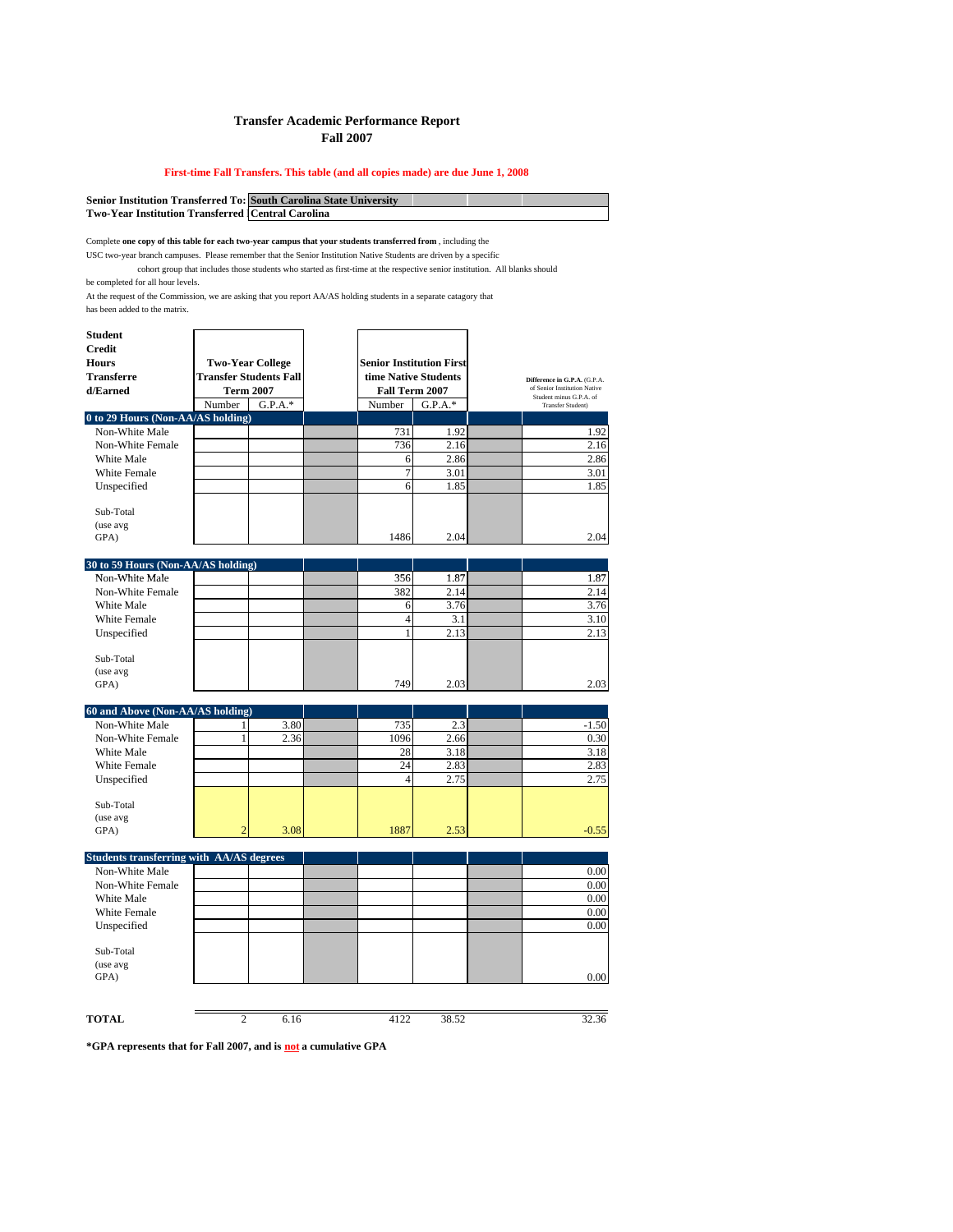**First-time Fall Transfers. This table (and all copies made) are due June 1, 2008** 

|                                                          | Senior Institution Transferred To: University of South Carolina Columbia |  |
|----------------------------------------------------------|--------------------------------------------------------------------------|--|
| Two-Year Institution Transferred   Central Carolina Tech |                                                                          |  |

Complete **one copy of this table for each two-year campus that your students transferred from** , including the

USC two-year branch campuses. Please remember that the Senior Institution Native Students are driven by a specific

cohort group that includes those students who started as first-time at the respective senior institution. All blanks should be completed for all hour levels.

Sub-Total (use avg GPA)

At the request of the Commission, we are asking that you report AA/AS holding students in a separate catagory that has been added to the matrix.

| <b>Student</b><br><b>Credit</b><br><b>Hours</b><br><b>Transferre</b><br>d/Earned | <b>Two-Year College</b><br><b>Transfer Students Fall</b><br><b>Term 2007</b> |           |  | Fall Term 2007 | <b>Senior Institution First</b><br>time Native Students |  | Difference in G.P.A. (G.P.A.<br>of Senior Institution Native<br>Student minus G.P.A. of |  |  |
|----------------------------------------------------------------------------------|------------------------------------------------------------------------------|-----------|--|----------------|---------------------------------------------------------|--|-----------------------------------------------------------------------------------------|--|--|
|                                                                                  | Number                                                                       | $G.P.A.*$ |  | Number         | $G.P.A.*$                                               |  | Transfer Student)                                                                       |  |  |
| 0 to 29 Hours (Non-AA/AS holding)                                                |                                                                              |           |  |                |                                                         |  |                                                                                         |  |  |
| Non-White Male                                                                   |                                                                              |           |  | 313            | 2.62                                                    |  | N/A                                                                                     |  |  |
| Non-White Female                                                                 | $\mathfrak{D}$                                                               | 2.34      |  | 376            | 2.85                                                    |  | 0.51                                                                                    |  |  |
| White Male                                                                       |                                                                              |           |  | 1451           | 2.98                                                    |  | N/A                                                                                     |  |  |
| White Female                                                                     |                                                                              |           |  | 1863           | 3.30                                                    |  | N/A                                                                                     |  |  |
| Unspecified                                                                      |                                                                              |           |  | 205            | 2.81                                                    |  | N/A                                                                                     |  |  |
| Sub-Total<br>(use avg<br>GPA)                                                    | $\overline{2}$                                                               | 2.34      |  | 4208           | 3.07                                                    |  | 0.73                                                                                    |  |  |
| 30 to 59 Hours (Non-AA/AS holding)                                               |                                                                              |           |  |                |                                                         |  |                                                                                         |  |  |
| Non-White Male                                                                   |                                                                              |           |  | 236            | 2.67                                                    |  | N/A                                                                                     |  |  |
|                                                                                  |                                                                              |           |  |                |                                                         |  |                                                                                         |  |  |
| Non-White Female                                                                 |                                                                              |           |  | 367            | 2.89                                                    |  | N/A                                                                                     |  |  |
| White Male                                                                       |                                                                              |           |  | 1179           | 2.96                                                    |  | N/A                                                                                     |  |  |
| White Female                                                                     | $\overline{c}$                                                               | 1.46      |  | 1509           | 3.24                                                    |  | 1.78                                                                                    |  |  |
| Unspecified                                                                      |                                                                              |           |  | 362            | 3.00                                                    |  | N/A                                                                                     |  |  |

| 60 and Above (Non-AA/AS holding) |           |      |      |      |         |
|----------------------------------|-----------|------|------|------|---------|
| Non-White Male                   |           |      | 689  | 2.82 | N/A     |
| Non-White Female                 |           | 3.75 | 1042 | 2.92 | $-0.83$ |
| White Male                       |           |      | 2987 | 3.04 | N/A     |
| White Female                     |           | 4.00 | 3294 | 3.30 | $-0.70$ |
| Unspecified                      |           |      | 1008 | 3.10 | N/A     |
| Sub-Total<br>(use avg<br>GPA)    | $\bigcap$ | 3.88 | 9020 | 3.11 | $-0.76$ |

2 | 1.46 | 3653 | 3.05 | 1.59

| Students transferring with AA/AS degrees** |          |  |          |     |
|--------------------------------------------|----------|--|----------|-----|
| Non-White Male                             |          |  |          | N/A |
| Non-White Female                           |          |  |          | N/A |
| White Male                                 |          |  |          | N/A |
| <b>White Female</b>                        |          |  |          | N/A |
| Unspecified                                |          |  |          | N/A |
| Sub-Total<br>(use avg<br>GPA)              | $\Omega$ |  | $\Omega$ | N/A |
|                                            |          |  |          |     |

**TOTAL** 6 2.56 16881 3.09 0.53

**\*GPA represents that for Fall 2007, and is not a cumulative GPA** 

**\*\* This information is not available in a mandatory reporting field**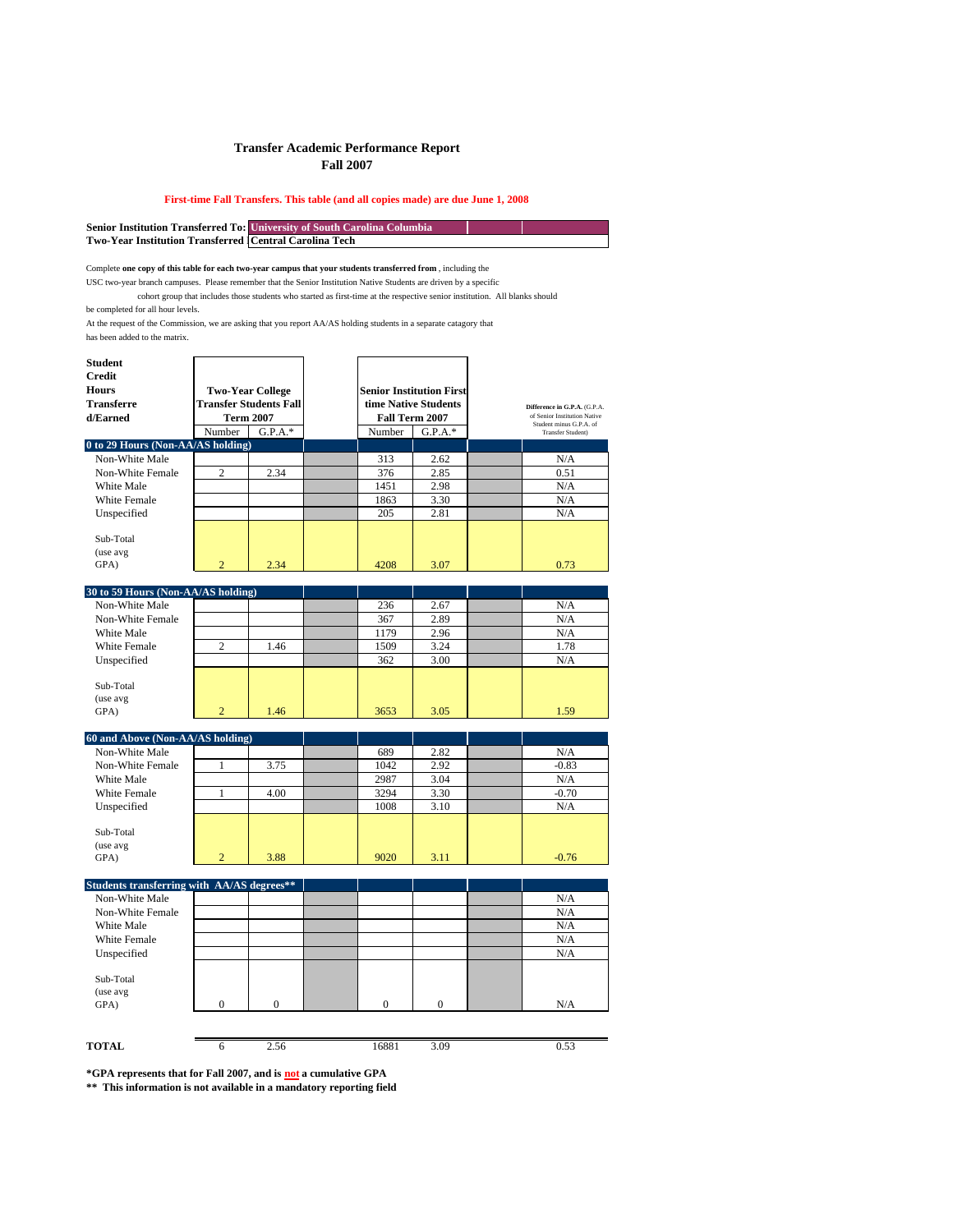#### **First-time Fall Transfers. This table (and all copies made) are due June 1, 2008**

|                                                          | Senior Institution Transferred To: University of South Carolina Upstate |  |
|----------------------------------------------------------|-------------------------------------------------------------------------|--|
| Two-Year Institution Transferred 1 Central Carolina Tech |                                                                         |  |

#### Complete **one copy of this table for each two-year campus that your students transferred from** , including the USC two-year branch campuses. Please remember that the Senior Institution Native Students are driven by a specific

cohort group that includes those students who started as first-time at the respective senior institution. All blanks should

be completed for all hour levels.

At the request of the Commission, we are asking that you report AA/AS holding students in a separate catagory that has been added to the matrix.

| <b>Student</b><br><b>Credit</b>   |                  |                               |                      |                                 |                                             |  |
|-----------------------------------|------------------|-------------------------------|----------------------|---------------------------------|---------------------------------------------|--|
| <b>Hours</b>                      |                  | <b>Two-Year College</b>       |                      | <b>Senior Institution First</b> |                                             |  |
| <b>Transferre</b>                 |                  | <b>Transfer Students Fall</b> | time Native Students |                                 | Difference in G.P.A. (G.P.A.                |  |
| d/Earned                          | <b>Term 2007</b> |                               | Fall Term 2007       |                                 | of Senior Institution Native                |  |
|                                   | Number           | $G.P.A.*$                     | Number               | $G.P.A.*$                       | Student minus G P A of<br>Transfer Student) |  |
| 0 to 29 Hours (Non-AA/AS holding) |                  |                               |                      |                                 |                                             |  |
| Non-White Male                    |                  |                               | 133                  | 2.21                            | N/A                                         |  |
| Non-White Female                  |                  |                               | 253                  | 2.51                            | N/A                                         |  |
| White Male                        |                  |                               | 283                  | 2.4                             | N/A                                         |  |
| White Female                      |                  |                               | 348                  | 2.66                            | N/A                                         |  |
| Unspecified                       |                  |                               | 116                  | 2.72                            | N/A                                         |  |
| Sub-Total<br>(use avg<br>GPA)     | $\theta$         | $\theta$                      | 1133                 | 2.51                            | N/A                                         |  |

| 30 to 59 Hours (Non-AA/AS holding) |  |      |     |      |         |
|------------------------------------|--|------|-----|------|---------|
| Non-White Male                     |  | 3.20 | 68  | 2.3  | $-0.90$ |
| Non-White Female                   |  |      | 181 | 2.67 | N/A     |
| White Male                         |  |      | 144 | 2.4  | N/A     |
| White Female                       |  |      | 228 | 2.91 | N/A     |
| Unspecified                        |  |      | 87  | 2.69 | N/A     |
|                                    |  |      |     |      |         |
| Sub-Total                          |  |      |     |      |         |
| (use avg                           |  |      |     |      |         |
| GPA)                               |  | 3.20 | 708 | 2.66 | $-0.54$ |

| 60 and Above (Non-AA/AS holding) |  |      |      |      |      |
|----------------------------------|--|------|------|------|------|
| Non-White Male                   |  |      | 161  | 2.44 | N/A  |
| Non-White Female                 |  | 2.00 | 443  | 2.69 | 0.69 |
| White Male                       |  |      | 447  | 2.82 | N/A  |
| White Female                     |  |      | 847  | 3.09 | N/A  |
| Unspecified                      |  |      | 189  | 2.99 | N/A  |
|                                  |  |      |      |      |      |
| Sub-Total                        |  |      |      |      |      |
| (use avg                         |  |      |      |      |      |
| GPA)                             |  | 2.00 | 2087 | 2.89 | 0.89 |

| Students transferring with AA/AS degrees** |   |  |          |     |
|--------------------------------------------|---|--|----------|-----|
| Non-White Male                             |   |  |          | N/A |
| Non-White Female                           |   |  |          | N/A |
| White Male                                 |   |  |          | N/A |
| White Female                               |   |  |          | N/A |
| Unspecified                                |   |  |          | N/A |
| Sub-Total<br>(use avg                      |   |  |          |     |
| GPA)                                       | ſ |  | $\Omega$ | N/A |

**TOTAL** 2 2.60 3928 2.74 0.14

**\*GPA represents that for Fall 2007, and is not a cumulative GPA** 

**\*\* This information is not available in a mandatory reporting field**